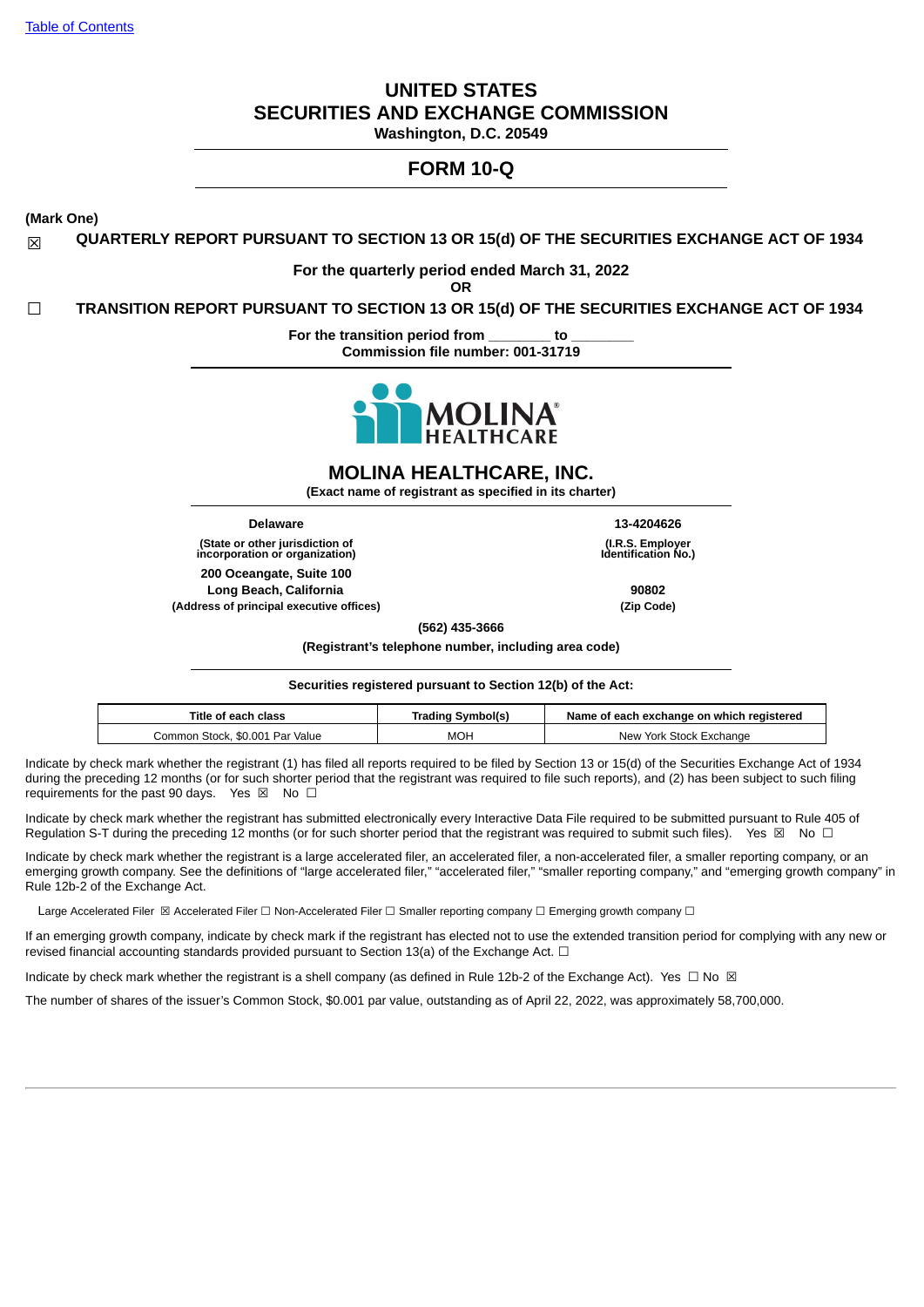# **MOLINA HEALTHCARE, INC. FORM 10-Q**

FOR THE QUARTERLY PERIOD ENDED MARCH 31, 2022

# TABLE OF CONTENTS

<span id="page-1-0"></span>

|     | <b>ITEM NUMBER</b>                                                                    | Page            |
|-----|---------------------------------------------------------------------------------------|-----------------|
|     | <b>PART I</b>                                                                         |                 |
| 1.  | <b>Financial Statements</b>                                                           | 3               |
| 2.  | Management's Discussion and Analysis of Financial Condition and Results of Operations | <u>19</u>       |
| 3.  | Quantitative and Qualitative Disclosures About Market Risk                            | 31              |
| 4.  | <b>Controls and Procedures</b>                                                        | 31              |
|     | <b>PART II</b>                                                                        |                 |
| 1.  | <b>Legal Proceedings</b>                                                              | 31              |
| 1A. | <b>Risk Factors</b>                                                                   | 31              |
| 2.  | Unregistered Sales of Equity Securities and Use of Proceeds                           | 32              |
| 3.  | Defaults Upon Senior Securities                                                       | Not Applicable. |
| 4.  | Mine Safety Disclosures                                                               | Not Applicable. |
| 5.  | Other Information                                                                     | Not Applicable. |
| 6.  | <b>Exhibits</b>                                                                       | 33              |
|     | <b>Signatures</b>                                                                     | 34              |
|     |                                                                                       |                 |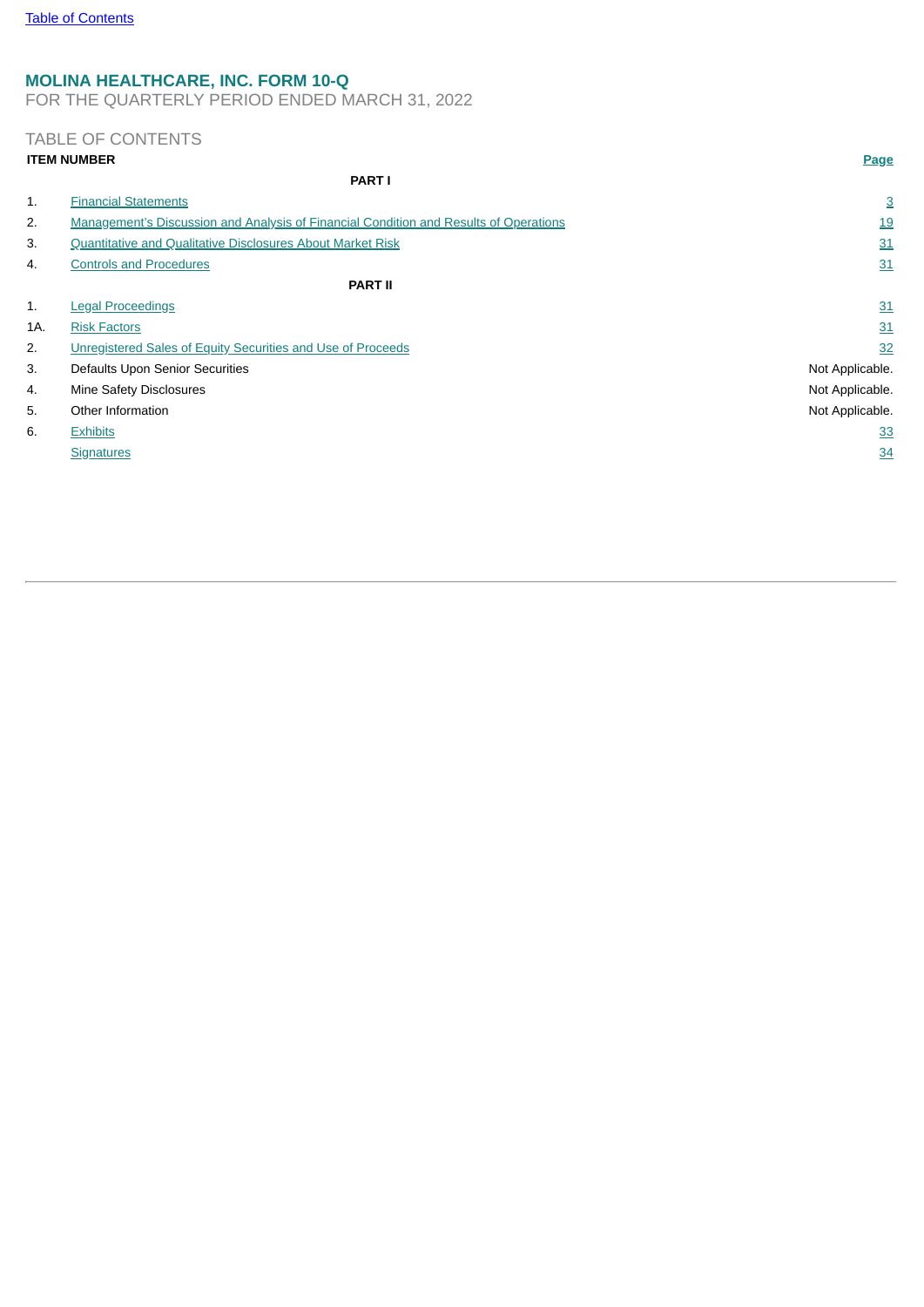# **CONSOLIDATED STATEMENTS OF INCOME**

|                                     |       | Three Months Ended March 31, |                                                        |  |  |
|-------------------------------------|-------|------------------------------|--------------------------------------------------------|--|--|
|                                     | 2022  |                              | 2021                                                   |  |  |
|                                     |       |                              | (In millions, except per-share amounts)<br>(Unaudited) |  |  |
| Revenue:                            |       |                              |                                                        |  |  |
| Premium revenue                     | \$    | $7,531$ \$                   | 6,306                                                  |  |  |
| Premium tax revenue                 |       | 208                          | 187                                                    |  |  |
| Investment income                   |       | 11                           | 9                                                      |  |  |
| Other revenue                       |       | 20                           | 20                                                     |  |  |
| Total revenue                       | 7,770 |                              | 6,522                                                  |  |  |
| Operating expenses:                 |       |                              |                                                        |  |  |
| Medical care costs                  | 6,563 |                              | 5,474                                                  |  |  |
| General and administrative expenses |       | 571                          | 473                                                    |  |  |
| Premium tax expenses                |       | 208                          | 187                                                    |  |  |
| Depreciation and amortization       |       | 40                           | 33                                                     |  |  |
| Other                               |       | 16                           | 20                                                     |  |  |
| Total operating expenses            | 7,398 |                              | 6,187                                                  |  |  |
| Operating income                    |       | 372                          | 335                                                    |  |  |
| Other expenses, net:                |       |                              |                                                        |  |  |
| Interest expense                    |       | 28                           | 30                                                     |  |  |
| Total other expenses, net           |       | 28                           | 30                                                     |  |  |
| Income before income tax expense    |       | 344                          | 305                                                    |  |  |
| Income tax expense                  |       | 86                           | 77                                                     |  |  |
| Net income                          | \$    | 258                          | \$<br>228                                              |  |  |
|                                     |       |                              |                                                        |  |  |
| Net income per share - Basic        | \$    | 4.45                         | 3.95<br>\$                                             |  |  |
| Net income per share - Diluted      | \$    | 4.39                         | 3.89<br>\$                                             |  |  |

# **CONSOLIDATED STATEMENTS OF COMPREHENSIVE INCOME**

|                                      |       | Three Months Ended March 31, |
|--------------------------------------|-------|------------------------------|
|                                      | 2022  | 2021                         |
|                                      |       | (In millions)<br>(Unaudited) |
| Net income                           | \$    | 228<br>$258$ \$              |
| Other comprehensive loss:            |       |                              |
| Unrealized investment loss           | (100) | (15)                         |
| Less: effect of income taxes         | (24)  | (4)                          |
| Other comprehensive loss, net of tax | (76)  | (11)                         |
| Comprehensive income                 | 182   | 217                          |
|                                      |       |                              |

See accompanying notes.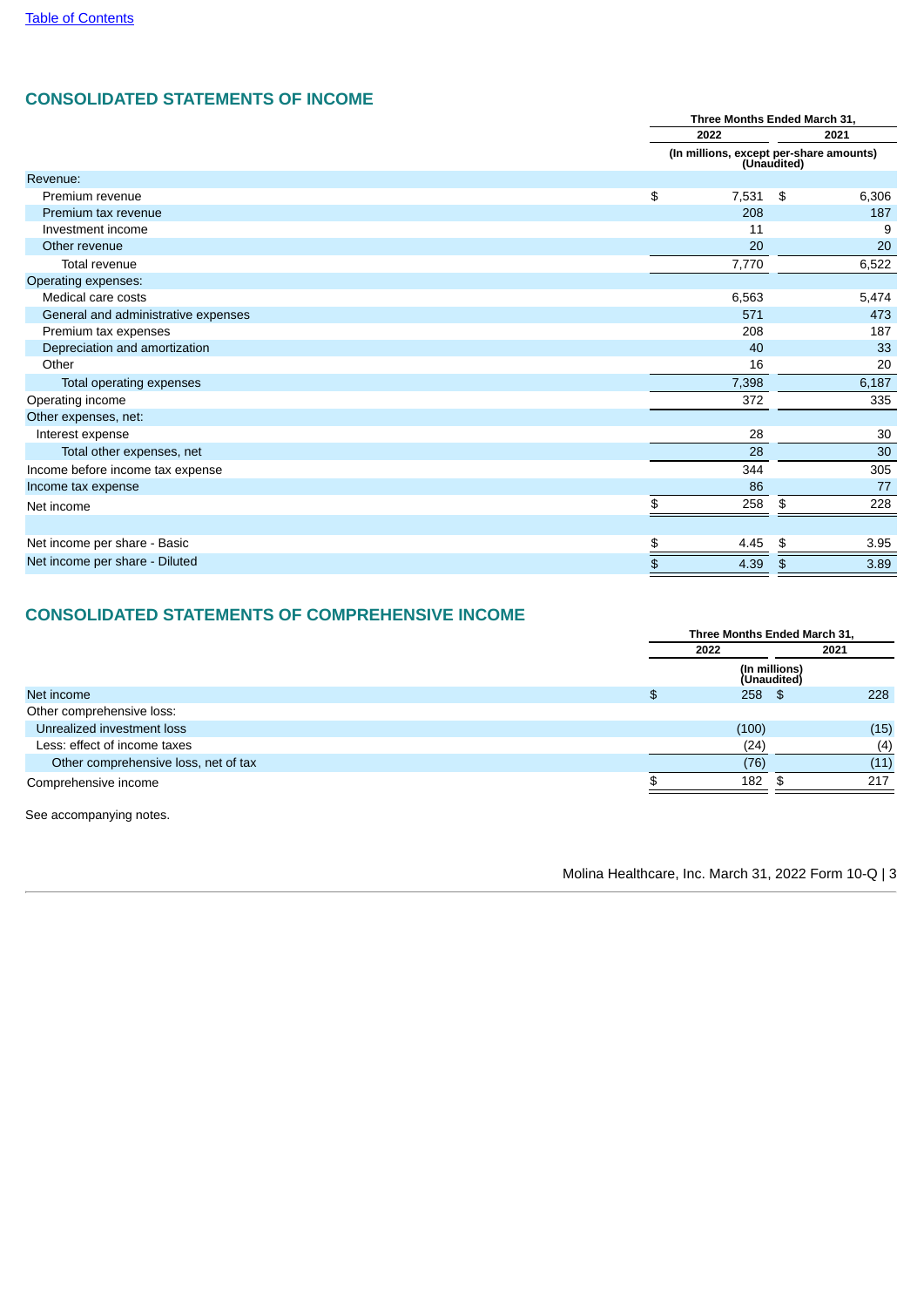# **CONSOLIDATED BALANCE SHEETS**

|                                                                                                                                                                 | March 31,<br>2022 |                                                                   |               | December 31,<br>2021 |
|-----------------------------------------------------------------------------------------------------------------------------------------------------------------|-------------------|-------------------------------------------------------------------|---------------|----------------------|
|                                                                                                                                                                 |                   | (Dollars in millions,<br>except per-share amounts)<br>(Unaudited) |               |                      |
| <b>ASSETS</b>                                                                                                                                                   |                   |                                                                   |               |                      |
| Current assets:                                                                                                                                                 |                   |                                                                   |               |                      |
| Cash and cash equivalents                                                                                                                                       | $\frac{4}{5}$     | 4,804                                                             | \$            | 4,438                |
| Investments                                                                                                                                                     |                   | 2,988                                                             |               | 3,202                |
| <b>Receivables</b>                                                                                                                                              |                   | 2,156                                                             |               | 2,177                |
| Prepaid expenses and other current assets                                                                                                                       |                   | 198                                                               |               | 247                  |
| Total current assets                                                                                                                                            |                   | 10,146                                                            |               | 10,064               |
| Property, equipment, and capitalized software, net                                                                                                              |                   | 393                                                               |               | 396                  |
| Goodwill, and intangible assets, net                                                                                                                            |                   | 1,305                                                             |               | 1,252                |
| Restricted investments                                                                                                                                          |                   | 221                                                               |               | 212                  |
| Deferred income taxes                                                                                                                                           |                   | 114                                                               |               | 106                  |
| Other assets                                                                                                                                                    |                   | 181                                                               |               | 179                  |
| <b>Total assets</b>                                                                                                                                             | $\frac{4}{5}$     | 12,360                                                            | \$            | 12,209               |
|                                                                                                                                                                 |                   |                                                                   |               |                      |
| <b>LIABILITIES AND STOCKHOLDERS' EQUITY</b>                                                                                                                     |                   |                                                                   |               |                      |
| Current liabilities:                                                                                                                                            |                   |                                                                   |               |                      |
| Medical claims and benefits payable                                                                                                                             | $\frac{4}{5}$     | 3,601                                                             | \$            | 3,363                |
| Amounts due government agencies                                                                                                                                 |                   | 2,613                                                             |               | 2,472                |
| Accounts payable, accrued liabilities and other                                                                                                                 |                   | 809                                                               |               | 842                  |
| Deferred revenue                                                                                                                                                |                   | 18                                                                |               | 370                  |
| <b>Total current liabilities</b>                                                                                                                                |                   | 7,041                                                             |               | 7,047                |
| Long-term debt                                                                                                                                                  |                   | 2,174                                                             |               | 2,173                |
| Finance lease liabilities                                                                                                                                       |                   | 217                                                               |               | 219                  |
| Other long-term liabilities                                                                                                                                     |                   | 134                                                               |               | 140                  |
| <b>Total liabilities</b>                                                                                                                                        |                   | 9,566                                                             |               | 9,579                |
| Stockholders' equity:                                                                                                                                           |                   |                                                                   |               |                      |
| Common stock, \$0.001 par value, 150 million shares authorized; outstanding: 59 million shares at March 31,<br>2022, and 58 million shares at December 31, 2021 |                   |                                                                   |               |                      |
| Preferred stock, \$0.001 par value; 20 million shares authorized, no shares issued and outstanding                                                              |                   |                                                                   |               |                      |
| Additional paid-in capital                                                                                                                                      |                   | 218                                                               |               | 236                  |
| Accumulated other comprehensive loss                                                                                                                            |                   | (81)                                                              |               | (5)                  |
| Retained earnings                                                                                                                                               |                   | 2,657                                                             |               | 2,399                |
| Total stockholders' equity                                                                                                                                      |                   | 2.794                                                             |               | 2,630                |
| Total liabilities and stockholders' equity                                                                                                                      | \$                | 12,360                                                            | $\frac{3}{2}$ | 12,209               |
|                                                                                                                                                                 |                   |                                                                   |               |                      |

See accompanying notes.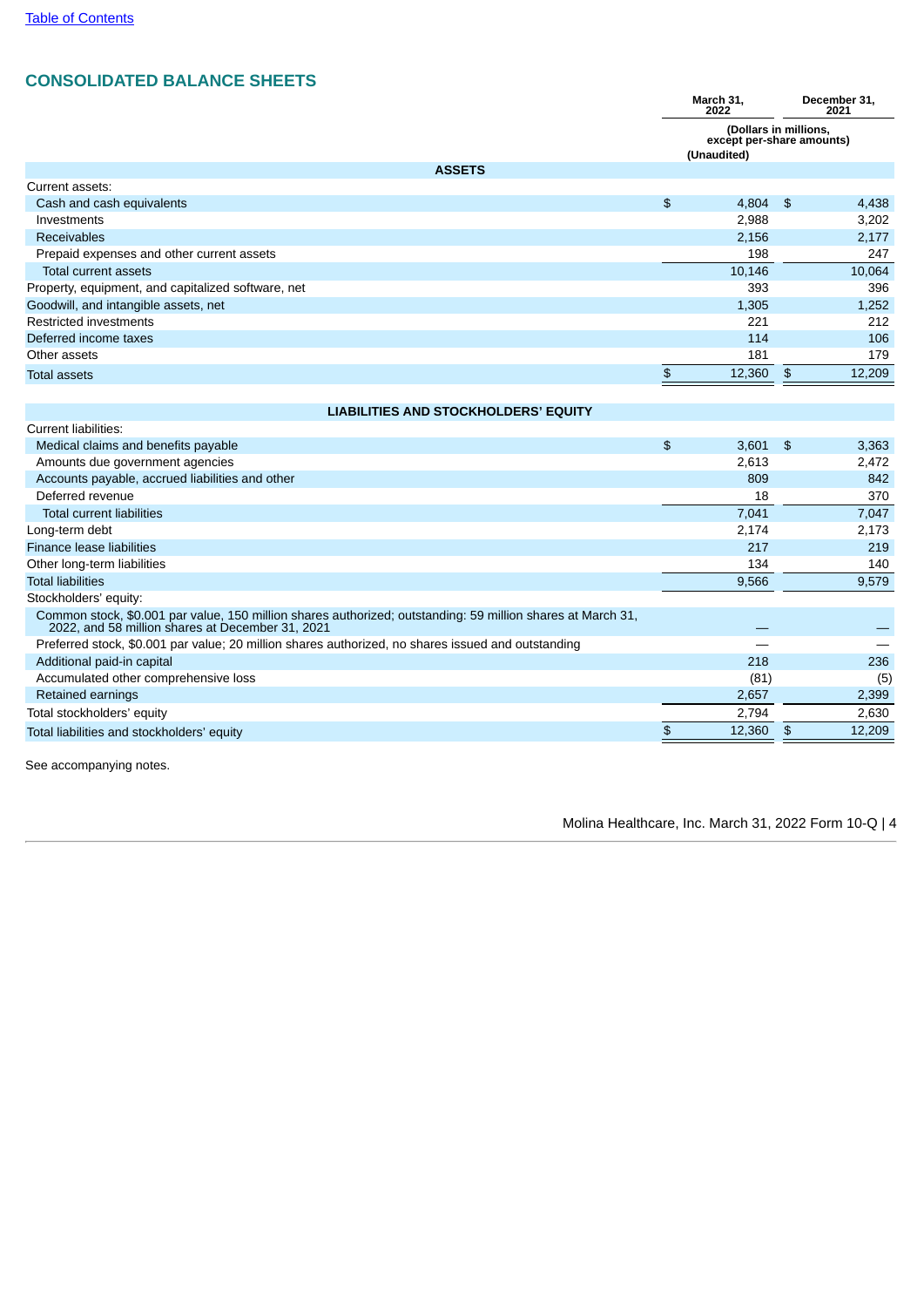# **CONSOLIDATED STATEMENTS OF STOCKHOLDERS' EQUITY**

|                               | <b>Common Stock</b> |    |  | <b>Additional</b> |        | <b>Accumulated</b><br>Other  |                    |                              |       |                                    |       |  |  |  |  |  |  |  |  |  |  |  |  |  |              |
|-------------------------------|---------------------|----|--|-------------------|--------|------------------------------|--------------------|------------------------------|-------|------------------------------------|-------|--|--|--|--|--|--|--|--|--|--|--|--|--|--------------|
|                               | Outstanding         |    |  |                   | Amount |                              | Paid-in<br>Capital | <b>Comprehensive</b><br>Loss |       | <b>Retained</b><br><b>Earnings</b> |       |  |  |  |  |  |  |  |  |  |  |  |  |  | <b>Total</b> |
|                               |                     |    |  |                   |        | (In millions)<br>(Unaudited) |                    |                              |       |                                    |       |  |  |  |  |  |  |  |  |  |  |  |  |  |              |
| Balance at December 31, 2021  | 58                  | \$ |  | -SS               | 236    | - \$                         | (5)                | \$                           | 2,399 | -\$                                | 2,630 |  |  |  |  |  |  |  |  |  |  |  |  |  |              |
| Net income                    |                     |    |  |                   |        |                              |                    |                              | 258   |                                    | 258   |  |  |  |  |  |  |  |  |  |  |  |  |  |              |
| Other comprehensive loss, net |                     |    |  |                   |        |                              | (76)               |                              | —     |                                    | (76)  |  |  |  |  |  |  |  |  |  |  |  |  |  |              |
| Share-based compensation      |                     |    |  |                   | (18)   |                              |                    |                              |       |                                    | (18)  |  |  |  |  |  |  |  |  |  |  |  |  |  |              |
| Balance at March 31, 2022     | 59                  | \$ |  |                   | 218    | \$                           | (81)               | \$                           | 2.657 | -SS                                | 2,794 |  |  |  |  |  |  |  |  |  |  |  |  |  |              |

|                               | <b>Common Stock</b> |              |  | <b>Additional</b>                                    |      | <b>Accumulated</b><br>Other  |      |    |       |      |       |
|-------------------------------|---------------------|--------------|--|------------------------------------------------------|------|------------------------------|------|----|-------|------|-------|
|                               | Outstanding         | Amount       |  | Paid-in<br>Comprehensive<br>Capital<br>Income (Loss) |      | Retained<br>Earnings         |      |    | Total |      |       |
|                               |                     |              |  |                                                      |      | (In millions)<br>(Unaudited) |      |    |       |      |       |
| Balance at December 31, 2020  | 59                  | $\mathbf{F}$ |  | \$.                                                  | 199  | - \$                         | 37   | \$ | 1,860 | - \$ | 2,096 |
| Net income                    |                     |              |  |                                                      |      |                              |      |    | 228   |      | 228   |
| Common stock purchases        | (1)                 |              |  |                                                      | (2)  |                              |      |    | (120) |      | (122) |
| Other comprehensive loss, net |                     |              |  |                                                      |      |                              | (11) |    |       |      | (11)  |
| Share-based compensation      |                     |              |  |                                                      | (27) |                              |      |    |       |      | (27)  |
| Balance at March 31, 2021     | 58                  |              |  |                                                      | 170  | \$                           | 26   | \$ | 1,968 | \$   | 2,164 |

See accompanying notes.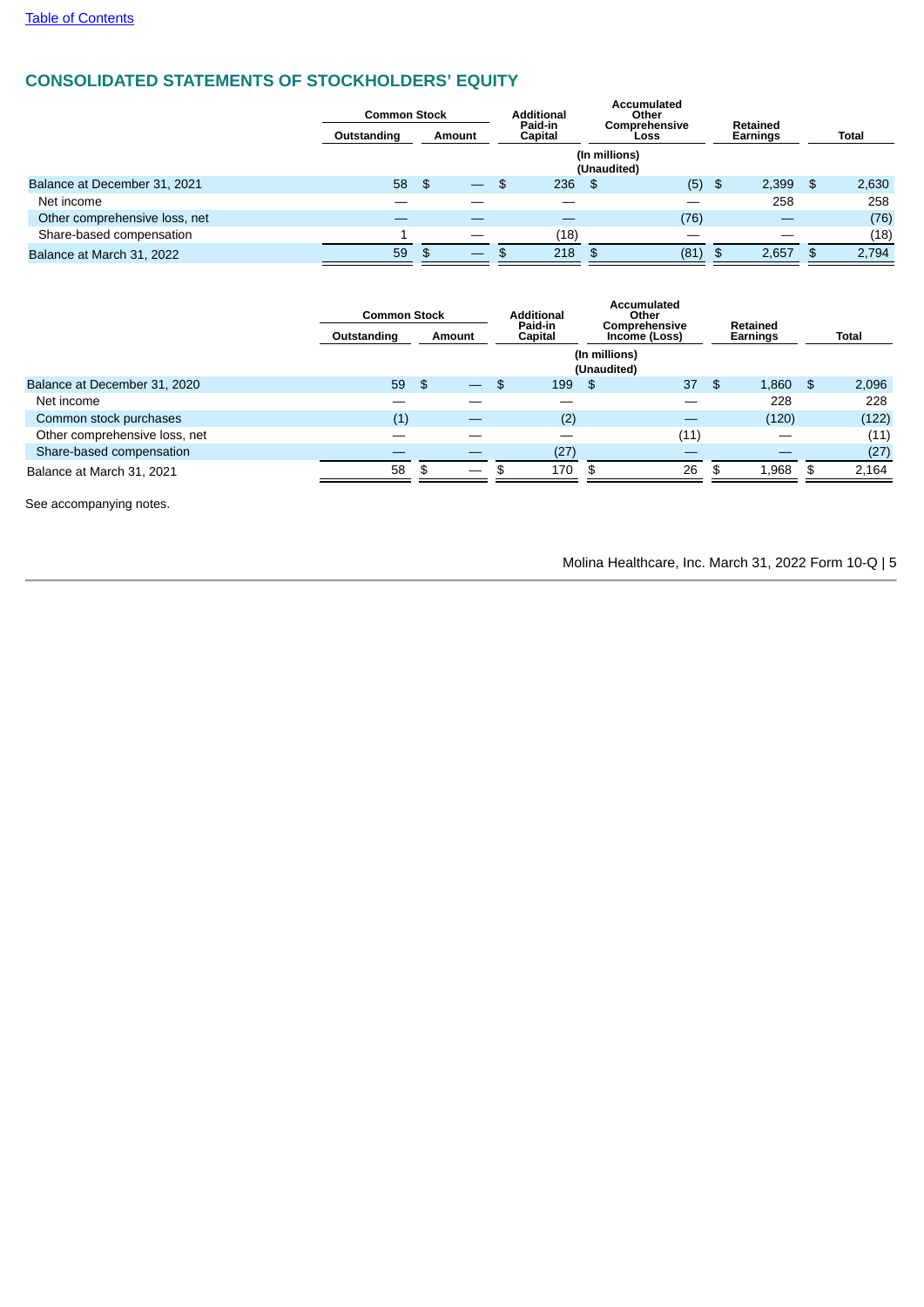# **CONSOLIDATED STATEMENTS OF CASH FLOWS**

|                                                                                         | Three Months Ended March 31, |                              |               |       |
|-----------------------------------------------------------------------------------------|------------------------------|------------------------------|---------------|-------|
|                                                                                         |                              | 2022                         |               | 2021  |
|                                                                                         |                              | (In millions)<br>(Unaudited) |               |       |
| Operating activities:                                                                   |                              |                              |               |       |
| Net income                                                                              | \$                           | 258                          | \$            | 228   |
| Adjustments to reconcile net income to net cash provided by operating activities:       |                              |                              |               |       |
| Depreciation and amortization                                                           |                              | 40                           |               | 33    |
| Deferred income taxes                                                                   |                              | 16                           |               | 6     |
| Share-based compensation                                                                |                              | 34                           |               | 24    |
| Other, net                                                                              |                              | (8)                          |               | 12    |
| Changes in operating assets and liabilities:                                            |                              |                              |               |       |
| Receivables                                                                             |                              | 21                           |               | (98)  |
| Prepaid expenses and other current assets                                               |                              | (32)                         |               | (15)  |
| Medical claims and benefits payable                                                     |                              | 263                          |               | 168   |
| Amounts due government agencies                                                         |                              | 137                          |               | 432   |
| Accounts payable, accrued liabilities and other                                         |                              | (81)                         |               | 16    |
| Deferred revenue                                                                        |                              | (352)                        |               | (304) |
| Income taxes                                                                            |                              | 67                           |               | 66    |
| Net cash provided by operating activities                                               |                              | 363                          |               | 568   |
| Investing activities:                                                                   |                              |                              |               |       |
| Purchases of investments                                                                |                              | (403)                        |               | (388) |
| Proceeds from sales and maturities of investments                                       |                              | 513                          |               | 308   |
| Purchases of property, equipment and capitalized software                               |                              | (23)                         |               | (16)  |
| Other, net                                                                              |                              | (13)                         |               | 9     |
| Net cash provided by (used in) investing activities                                     |                              | 74                           |               | (87)  |
| Financing activities:                                                                   |                              |                              |               |       |
| Common stock withheld to settle employee tax obligations                                |                              | (52)                         |               | (51)  |
| Contingent consideration liabilities settled                                            |                              | (20)                         |               | (20)  |
| Common stock purchases                                                                  |                              |                              |               | (128) |
| Other, net                                                                              |                              | (5)                          |               | (8)   |
| Net cash used in financing activities                                                   |                              | (77)                         |               | (207) |
| Net increase in cash, cash equivalents, and restricted cash and cash equivalents        |                              | 360                          |               | 274   |
| Cash, cash equivalents, and restricted cash and cash equivalents at beginning of period |                              | 4,506                        |               | 4,223 |
| Cash, cash equivalents, and restricted cash and cash equivalents at end of period       | \$                           | 4,866                        | $\frac{1}{2}$ | 4,497 |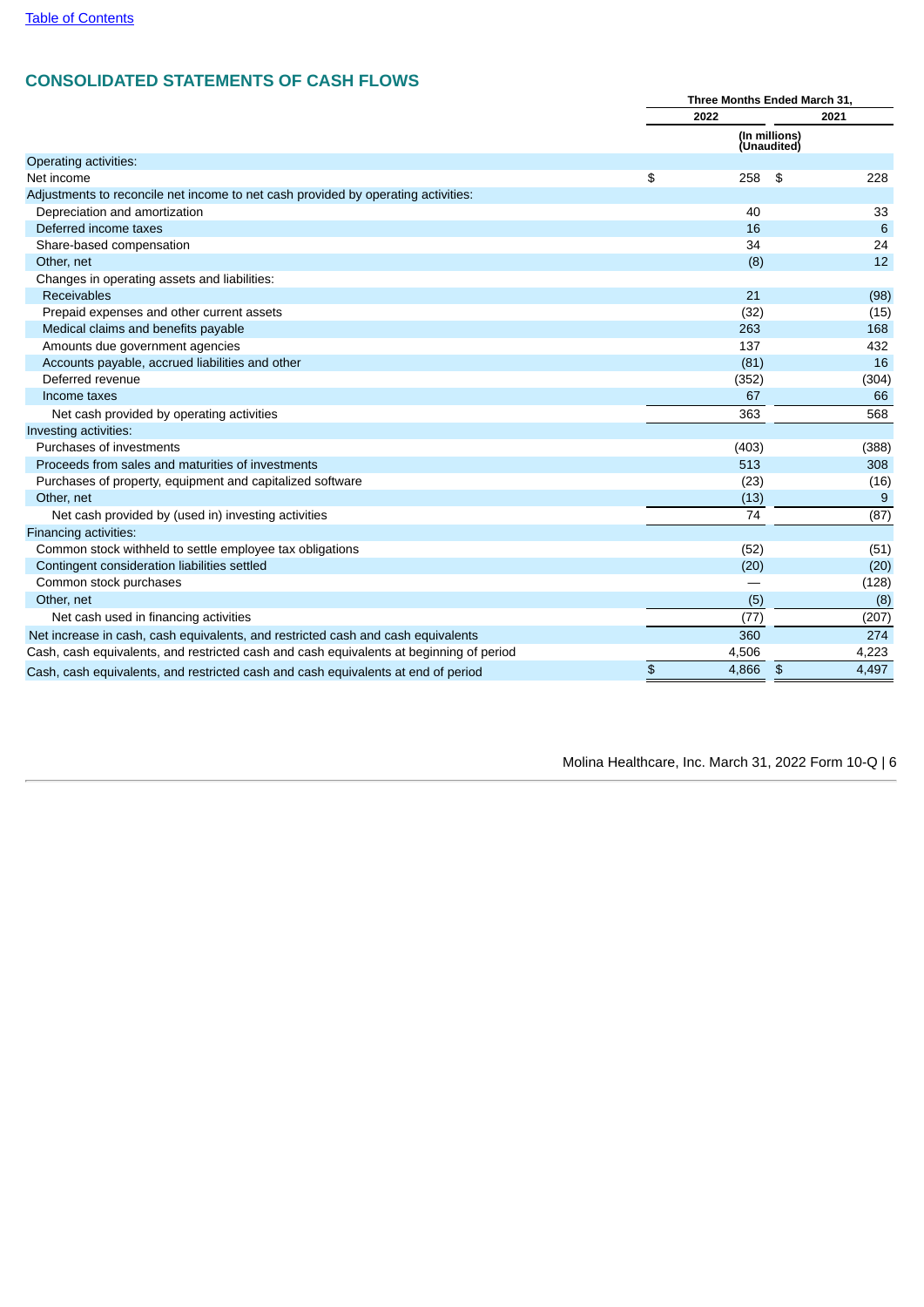# **NOTES TO CONSOLIDATED FINANCIAL STATEMENTS (UNAUDITED)**

MARCH 31, 2022

## 1. Organization and Basis of Presentation

#### *Organization and Operations*

Molina Healthcare, Inc. provides managed healthcare services under the Medicaid and Medicare programs, and through the state insurance marketplaces (the "Marketplace"). We currently have four reportable segments consisting of: 1) Medicaid; 2) Medicare; 3) Marketplace; and 4) Other. Our reportable segments are consistent with how we currently manage the business and view the markets we serve.

As of March 31, 2022, we served approximately 5.1 million members eligible for government-sponsored healthcare programs, located across 19 states.

Our state Medicaid contracts typically have terms of three to five years, contain renewal options exercisable by the state Medicaid agency, and allow either the state or the health plan to terminate the contract with or without cause. Such contracts are subject to risk of loss in states that issue requests for proposal ("RFPs") open to competitive bidding by other health plans. If one of our health plans is not a successful responsive bidder to a state RFP, its contract may not be renewed.

In addition to contract renewal, our state Medicaid contracts may be periodically amended to include or exclude certain health benefits (such as pharmacy services, behavioral health services, or long-term care services); populations such as the aged, blind or disabled ("ABD"); and regions or service areas.

#### *Recent Developments*

*California Procurement—Medicaid.* In April 2022, we submitted our RFP response. We expect the award to be announced in early August 2022, with an effective date of January 2024.

*Texas Procurement—Medicaid.* In March 2022, the Texas Health and Human Services Commission posted the ABD program (known in Texas as STAR+PLUS) RFP, with awards estimated to be announced in the fourth quarter of 2022, and start of operations in September 2023.

*Texas Acquisition—Medicaid and Medicare.* On January 1, 2022, we closed on our acquisition of Cigna Corporation's Texas Medicaid and Medicare-Medicaid Plan ("MMP") contracts, along with certain operating assets. See Note 4, "Business Combinations," for further information.

*Nevada Procurement—Medicaid.* Our new contract in Clark and Washoe Counties commenced on January 1, 2022, and offers health coverage to TANF, CHIP and Medicaid Expansion beneficiaries. The four year contract with a possible two-year extension was ratified in September 2021.

#### *Consolidation and Interim Financial Information*

The consolidated financial statements include the accounts of Molina Healthcare, Inc., and its subsidiaries. In the opinion of management, all adjustments considered necessary for a fair presentation of the results as of the date and for the interim periods presented have been included; such adjustments consist of normal recurring adjustments. All significant intercompany balances and transactions have been eliminated. The consolidated results of operations for the three months ended March 31, 2022 are not necessarily indicative of the results for the entire year ending December 31, 2022.

The unaudited consolidated interim financial statements have been prepared under the assumption that users of the interim financial data have either read or have access to our audited consolidated financial statements for the fiscal year ended December 31, 2021. Accordingly, certain disclosures that would substantially duplicate the disclosures contained in our December 31, 2021, audited consolidated financial statements have been omitted. These unaudited consolidated interim financial statements should be read in conjunction with our audited consolidated financial statements for the fiscal year ended December 31, 2021.

#### *Use of Estimates*

The preparation of consolidated financial statements in conformity with U.S. generally accepted accounting principles ("GAAP") requires management to make estimates and assumptions that affect the reported amounts of assets and liabilities. Estimates also affect the reported amounts of revenues and expenses during the reporting period. Actual results could differ from these estimates.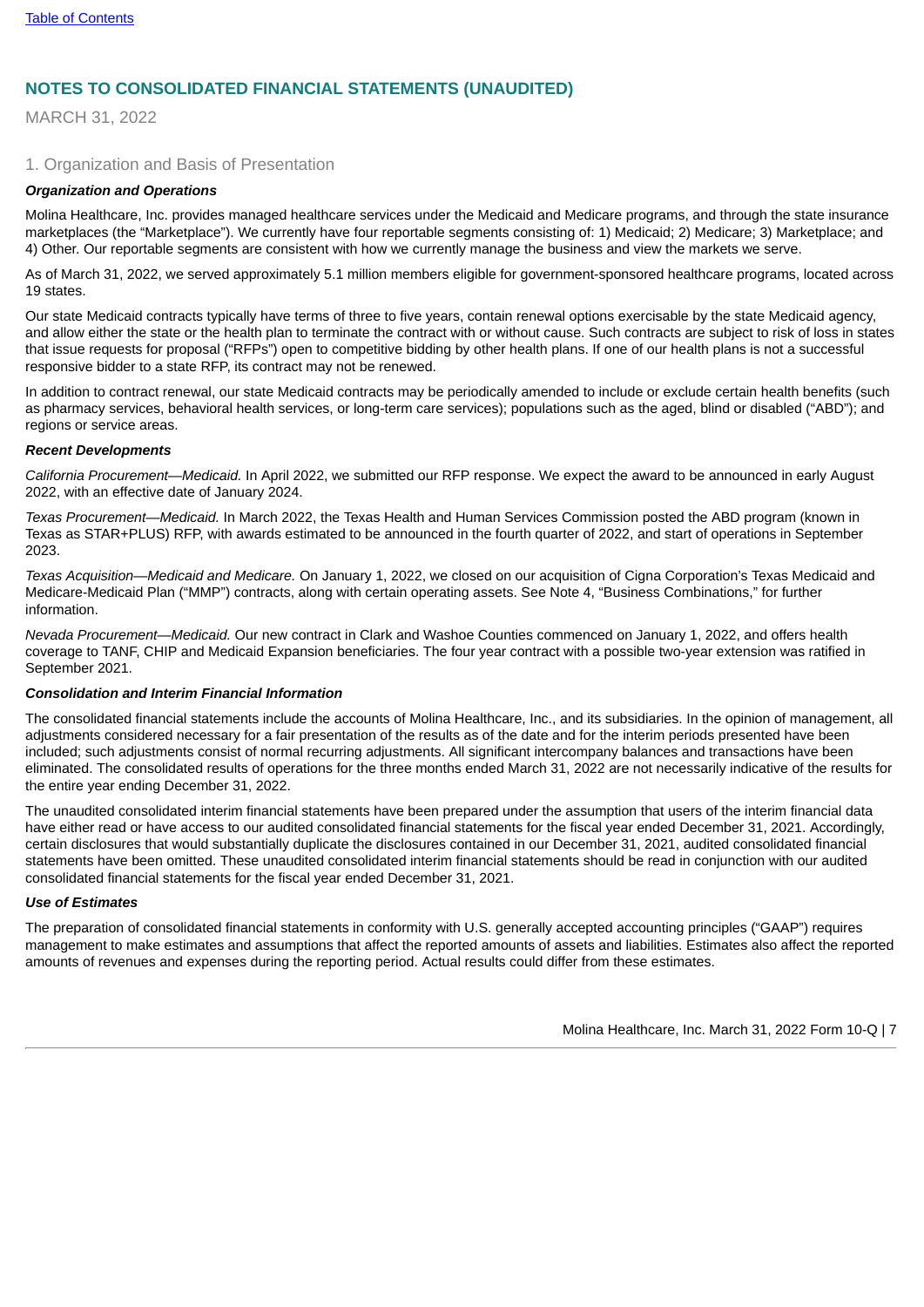# 2. Significant Accounting Policies

### *Cash and Cash Equivalents*

Cash and cash equivalents consist of cash and short-term, highly liquid investments that are both readily convertible into known amounts of cash and have a maturity of three months or less on the date of purchase. The following table provides a reconciliation of cash, cash equivalents, and restricted cash and cash equivalents reported within the accompanying consolidated balance sheets that sum to the total of the same such amounts presented in the accompanying consolidated statements of cash flows. The restricted cash and cash equivalents presented below are included in "Restricted investments" in the accompanying consolidated balance sheets.

|                                                                                                                                  | March 31.     |  |       |  |
|----------------------------------------------------------------------------------------------------------------------------------|---------------|--|-------|--|
|                                                                                                                                  | 2022          |  | 2021  |  |
|                                                                                                                                  | (In millions) |  |       |  |
| Cash and cash equivalents                                                                                                        | 4.804         |  | 4.431 |  |
| Restricted cash and cash equivalents                                                                                             | 62            |  | 66    |  |
| Total cash, cash equivalents, and restricted cash and cash equivalents presented in the consolidated<br>statements of cash flows | 4.866         |  | 4.497 |  |
|                                                                                                                                  |               |  |       |  |

### *Receivables*

Receivables consist primarily of premium amounts due from government agencies, which are subject to potential retroactive adjustments. Because substantially all of our receivable amounts are readily determinable and substantially all of our creditors are governmental authorities, our allowance for credit losses is insignificant. Any amounts determined to be uncollectible are charged to expense when such determination is made.

|                             | March 31,<br>2022 |    | December 31,<br>2021 |
|-----------------------------|-------------------|----|----------------------|
|                             | (In millions)     |    |                      |
| Government receivables      | 1,589             | \$ | 1,566                |
| Pharmacy rebate receivables | 306               |    | 276                  |
| Other                       | 261               |    | 335                  |
| Total                       | 2,156             | \$ | 2,177                |

### *Premium Revenue Recognition and Amounts Due Government Agencies*

Premium revenue is generated from our contracts with state and federal agencies, in connection with our participation in the Medicaid, Medicare, and Marketplace programs. Premium revenue is generally received based on per member per month ("PMPM") rates established in advance of the periods covered. These premium revenues are recognized in the month that members are entitled to receive healthcare services, and premiums collected in advance are deferred. State Medicaid programs and the federal Medicare program periodically adjust premium rates.

Certain components of premium revenue are subject to accounting estimates and are described in further detail below, and in our 2021 Annual Report on Form 10-K, Note 2, "Significant Accounting Policies," under "Contractual Provisions That May Adjust or Limit Revenue or Profit," and "Quality Incentives."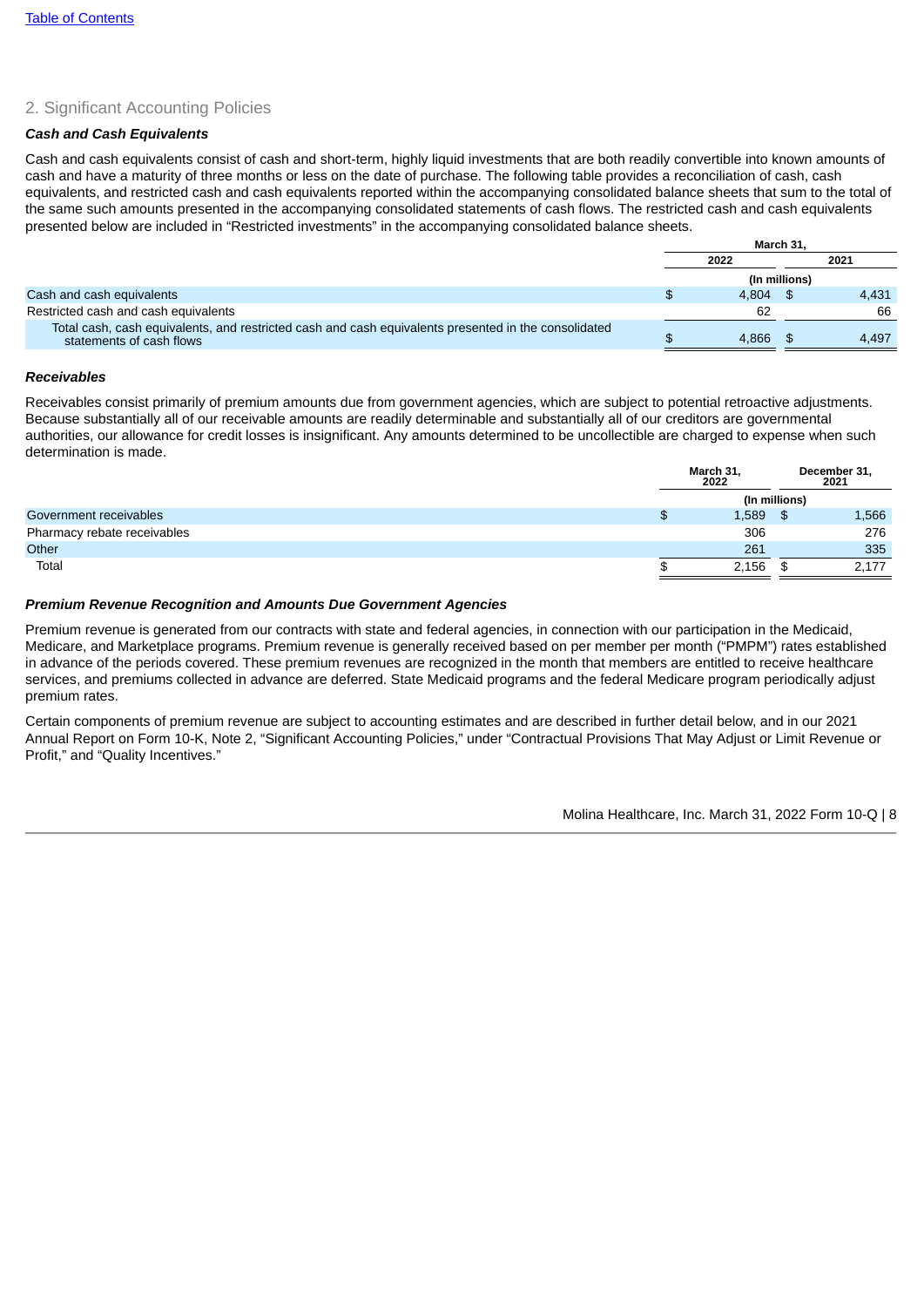### **Contractual Provisions That May Adjust or Limit Revenue or Profit**

Many of our contracts contain provisions that may adjust or limit revenue or profit, as described below. Consequently, we recognize premium revenue as it is earned under such provisions. Liabilities accrued for premiums to be returned under such provisions are reported in the aggregate as "Amounts due government agencies," in the accompanying consolidated balance sheets.

The following table sets forth amounts due government agencies, categorized by program:

|                                            | March 31.<br>2022 | December 31,<br>2021 |
|--------------------------------------------|-------------------|----------------------|
|                                            |                   | (In millions)        |
| Medicaid program:                          |                   |                      |
| \$<br>Minimum MLR and profit sharing       | 1,033             | 1,016<br>- \$        |
| Other                                      | 270               | 263                  |
| Medicare program:                          |                   |                      |
| Risk adjustment and Part D risk sharing    | 105               | 89                   |
| Minimum MLR and profit sharing             | 103               | 101                  |
| Other                                      | 31                | 35                   |
| Marketplace program:                       |                   |                      |
| Risk adjustment                            | 949               | 902                  |
| Minimum MLR                                | 20                | 18                   |
| Other                                      | 102               | 48                   |
| ፍ<br>Total amounts due government agencies | 2,613             | 2,472<br>\$          |

#### Medicaid Program

*Minimum MLR and Retroactive Premium Adjustments.* State Medicaid programs periodically adjust premium rates on a retroactive basis. In these cases, we adjust our premium revenue in the period in which we determine that the adjustment is probable and reasonably estimable, based on our best estimate of the ultimate premium we expect to realize for the period being adjusted.

Beginning in 2020, various states enacted temporary risk corridors in response to the reduced demand for medical services stemming from COVID-19, which have resulted in a reduction of our medical margin. In some cases, these risk corridors were retroactive to earlier periods in 2020, or as early as the beginning of the states' fiscal years in 2019. Beginning in the second quarter of 2020, we have recognized risk corridors that we believe to be probable, and where the ultimate premium amount is reasonably estimable. For the three months ended March 31, 2022, we recognized approximately \$28 million related to such risk corridors, primarily in the Medicaid segment, compared to \$110 million recognized in the three months ended March 31, 2021. The decrease is due to the elimination of several of the COVID-19 risk corridors.

It is possible that certain states could change the structure of existing risk corridors, implement new risk corridors in the future or discontinue existing risk corridors. Due to these uncertainties, the ultimate outcomes could differ materially from our estimates as a result of changes in facts or further developments, which could have an adverse effect on our consolidated financial position, results of operations, or cash flows.

### Marketplace Program

*Risk Adjustment.* Under this program, our health plans' composite risk scores are compared with the overall average risk score for the relevant state and market pool. Generally, our health plans will make a risk adjustment payment into the pool if their composite risk scores are below the average risk score (risk adjustment payable), and will receive a risk adjustment payment from the pool if their composite risk scores are above the average risk score (risk adjustment receivable). We estimate our ultimate premium based on insurance policy year-todate experience, and recognize estimated premiums relating to the risk adjustment program as an adjustment to premium revenue in our consolidated statements of income. As of March 31, 2022, Marketplace risk adjustment payables amounted to \$949 million and related receivables amounted to \$33 million, for a net payable of \$916 million. As of December 31, 2021, Marketplace risk adjustment payables amounted to \$902 million and related receivables amounted to \$7 million, for a net payable of \$895 million.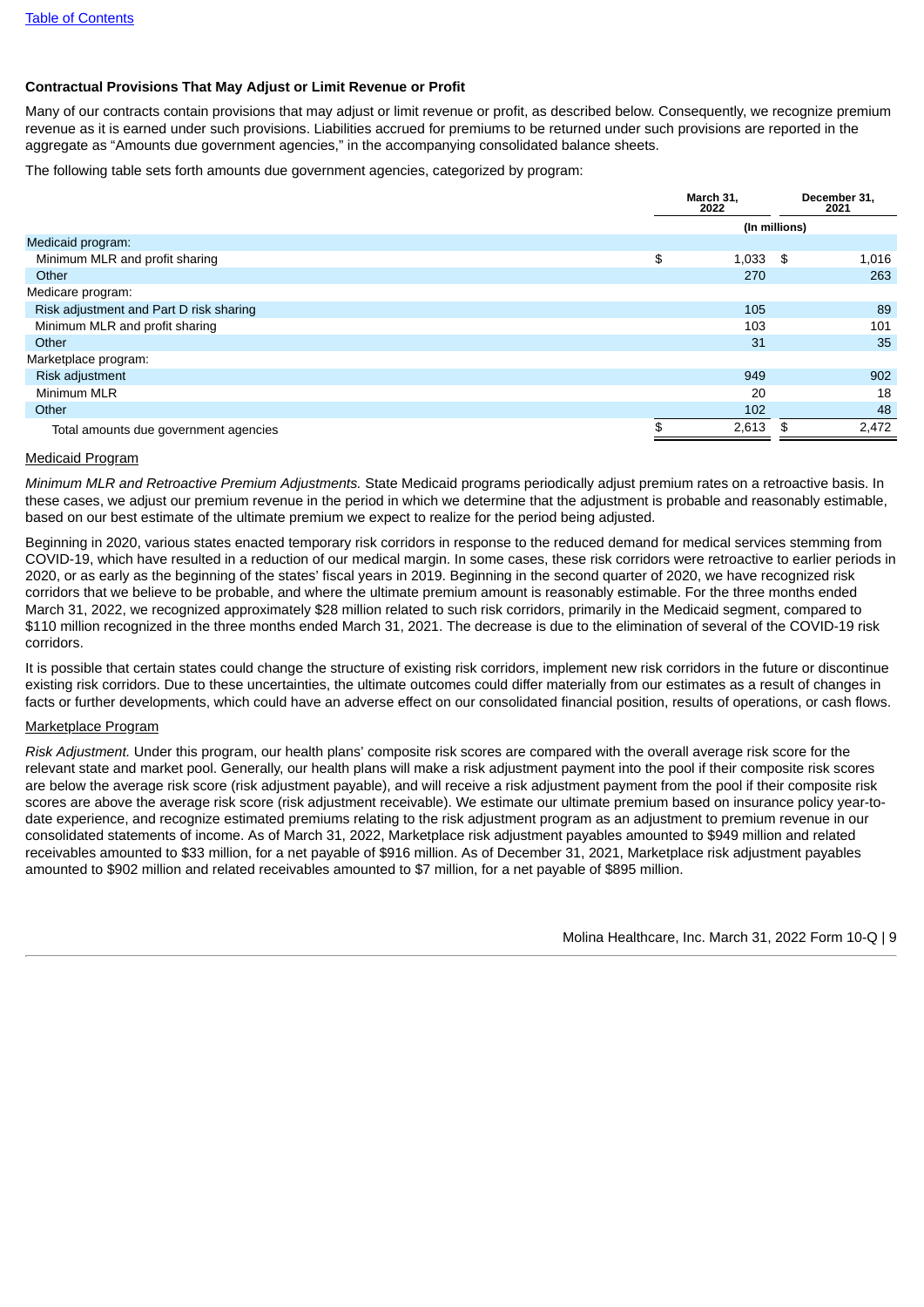# *Concentrations of Credit Risk*

Financial instruments that potentially subject us to concentrations of credit risk consist primarily of cash and cash equivalents, investments, receivables, and restricted investments. Our investments and a portion of our cash equivalents are managed by professional portfolio managers operating under documented investment guidelines. Our portfolio managers must obtain our prior approval before selling investments where the loss position of those investments exceeds certain levels. Our investments consist primarily of investment-grade debt securities with final maturities of less than 15 years, or less than 15 years average life for structured securities. Restricted investments are invested principally in cash, cash equivalents, and U.S. Treasury securities. Concentration of credit risk with respect to accounts receivable is limited because our payors consist principally of the federal government, and governments of each state in which our health plan subsidiaries operate.

## *Income Taxes*

The provision for income taxes is determined using an estimated annual effective tax rate, which generally differs from the U.S. federal statutory rate primarily because of foreign and state taxes, and nondeductible expenses such as certain compensation and other general and administrative expenses.

The effective tax rate may be subject to fluctuations during the year as new information is obtained. Such information may affect the assumptions used to estimate the annual effective tax rate, including projected pretax earnings, the mix of pretax earnings in the various tax jurisdictions in which we operate, valuation allowances against deferred tax assets, the recognition or the reversal of the recognition of tax benefits related to uncertain tax positions, and changes in or the interpretation of tax laws in jurisdictions where we conduct business. We recognize deferred tax assets and liabilities for temporary differences between the financial reporting basis and the tax basis of our assets and liabilities, along with net operating loss and tax credit carryovers.

#### *Recent Accounting Pronouncements*

Recent accounting pronouncements issued by the FASB (including its Emerging Issues Task Force), the American Institute of Certified Public Accountants, and the Securities and Exchange Commission ("SEC") did not have, nor does management expect such pronouncements to have, a significant impact on our present or future consolidated financial statements.

# 3. Net Income Per Share

\_\_\_\_\_\_\_\_\_\_\_\_\_\_\_\_\_\_\_\_\_\_\_\_\_\_\_\_\_\_

The following table sets forth the calculation of basic and diluted net income per share:

|                                                   | Three Months Ended March 31,               |      |    |       |  |
|---------------------------------------------------|--------------------------------------------|------|----|-------|--|
|                                                   |                                            | 2022 |    | 2021  |  |
|                                                   | (In millions, except net income per share) |      |    |       |  |
| <b>Numerator:</b>                                 |                                            |      |    |       |  |
| Net income                                        | \$                                         | 258  | \$ | 228   |  |
| <b>Denominator:</b>                               |                                            |      |    |       |  |
| Shares outstanding at the beginning of the period |                                            | 57.9 |    | 58.0  |  |
| Weighted-average number of shares issued:         |                                            |      |    |       |  |
| Stock-based compensation                          |                                            | 0.1  |    | 0.1   |  |
| Stock purchases                                   |                                            |      |    | (0.4) |  |
| Denominator for basic net income per share        |                                            | 58.0 |    | 57.7  |  |
| Effect of dilutive securities: (1)                |                                            |      |    |       |  |
| Stock-based compensation                          |                                            | 0.7  |    | 0.9   |  |
| Denominator for diluted net income per share      |                                            | 58.7 |    | 58.6  |  |
|                                                   |                                            |      |    |       |  |
| Net income per share - Basic <sup>(2)</sup>       |                                            | 4.45 |    | 3.95  |  |
| Net income per share - Diluted (2)                |                                            | 4.39 |    | 3.89  |  |

(1) The dilutive effect of all potentially dilutive common shares is calculated using the treasury stock method.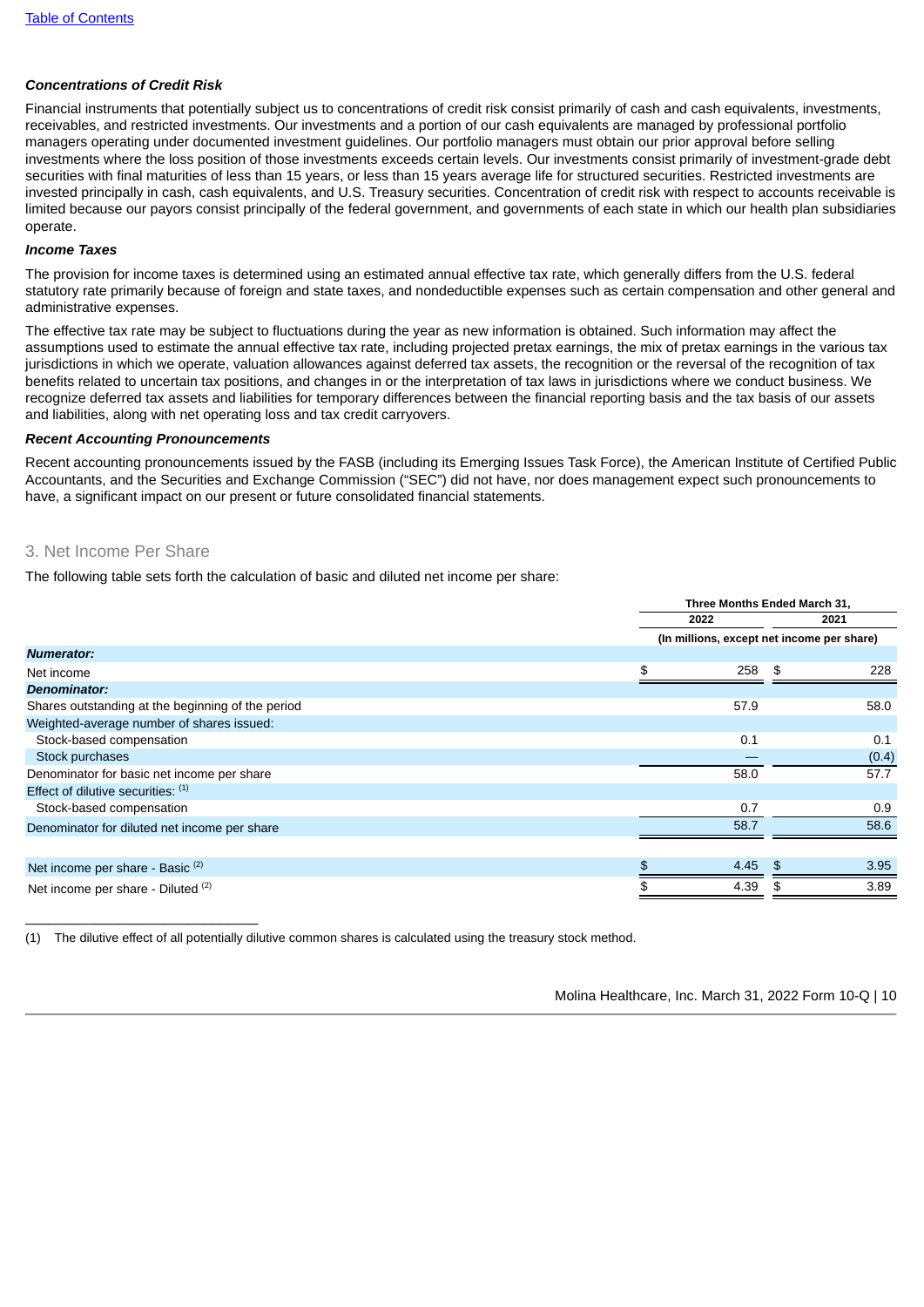### (2) Source data for calculations in thousands.

# 4. Business Combinations

*Cigna.* On January 1, 2022, we closed on our acquisition of Cigna Corporation's Texas Medicaid and Medicare-Medicaid Plan contracts, along with certain operating assets, for purchase consideration of approximately \$60 million. We acquired membership and a provider network with a preliminary fair value of approximately \$36 million. We allocated the remaining \$24 million of purchase consideration to goodwill, primarily in the Medicaid segment, which relates to future economic benefits arising from expected synergies from the use of our existing infrastructure to support the added membership, and from the assembled workforce. The goodwill is deductible for income tax purposes.

*Affinity.* On October 25, 2021, we closed on our acquisition of substantially all of the assets of Affinity Health Plan, Inc., a Medicaid health plan in New York, for initial purchase consideration of approximately \$176 million. In the three months ended March 31, 2022, we recorded various measurement period adjustments, including a decrease of \$25 million to "Medical claims and benefits payable," and an increase of \$4 million to "Amounts due government agencies." In the aggregate, we recorded a net increase of \$11 million to goodwill for these measurement period adjustments and various purchase price adjustments.

## 5. Fair Value Measurements

We consider the carrying amounts of current assets and current liabilities to approximate their fair values because of the relatively short period of time between the origination of these instruments and their expected realization or payment. For our financial instruments measured at fair value on a recurring basis, we prioritize the inputs used in measuring fair value according to the three-tier fair value hierarchy. For a description of the methods and assumptions used to: a) estimate the fair value; and b) determine the classification according to the fair value hierarchy for each financial instrument, refer to our 2021 Annual Report on Form 10-K, Note 5, "Fair Value Measurements."

The net changes in fair value of Level 3 financial instruments are reported in "Other" operating expenses in our consolidated statements of income. In the three months ended March 31, 2022 and 2021, we recognized a loss of \$4 million and \$8 million, respectively, for the increase in the fair value of the contingent consideration liabilities described below.

Our financial instruments measured at fair value on a recurring basis at March 31, 2022, were as follows:

|                                      | <b>Total</b>   |            |              | <b>Observable Inputs</b><br>(Level 1) |     | Directly or Indirectly<br>Observable Inputs<br>(Level 2) | <b>Unobservable Inputs</b><br>(Level 3) |   |
|--------------------------------------|----------------|------------|--------------|---------------------------------------|-----|----------------------------------------------------------|-----------------------------------------|---|
|                                      | (In millions)  |            |              |                                       |     |                                                          |                                         |   |
| Corporate debt securities            | \$             | $1,808$ \$ |              |                                       | \$  | $1,808$ \$                                               |                                         |   |
| Mortgage-backed securities           |                | 598        |              |                                       |     | 598                                                      |                                         |   |
| Asset-backed securities              |                | 252        |              |                                       |     | 252                                                      |                                         |   |
| U.S. Treasury notes                  |                | 174        |              |                                       |     | 174                                                      |                                         |   |
| <b>Municipal securities</b>          |                | 117        |              |                                       |     | 117                                                      |                                         |   |
| Other                                |                | 39         |              |                                       |     | 39                                                       |                                         |   |
| <b>Total assets</b>                  |                | 2,988      | $\mathsf{s}$ |                                       |     | $2,988$ \$                                               |                                         |   |
|                                      |                |            |              |                                       |     |                                                          |                                         |   |
| Contingent consideration liabilities | $\mathfrak{L}$ | 8          | \$           |                                       | \$  |                                                          |                                         | 8 |
| <b>Total liabilities</b>             |                | 8          | \$           |                                       | \$. | $\overline{\phantom{0}}$                                 | \$                                      | 8 |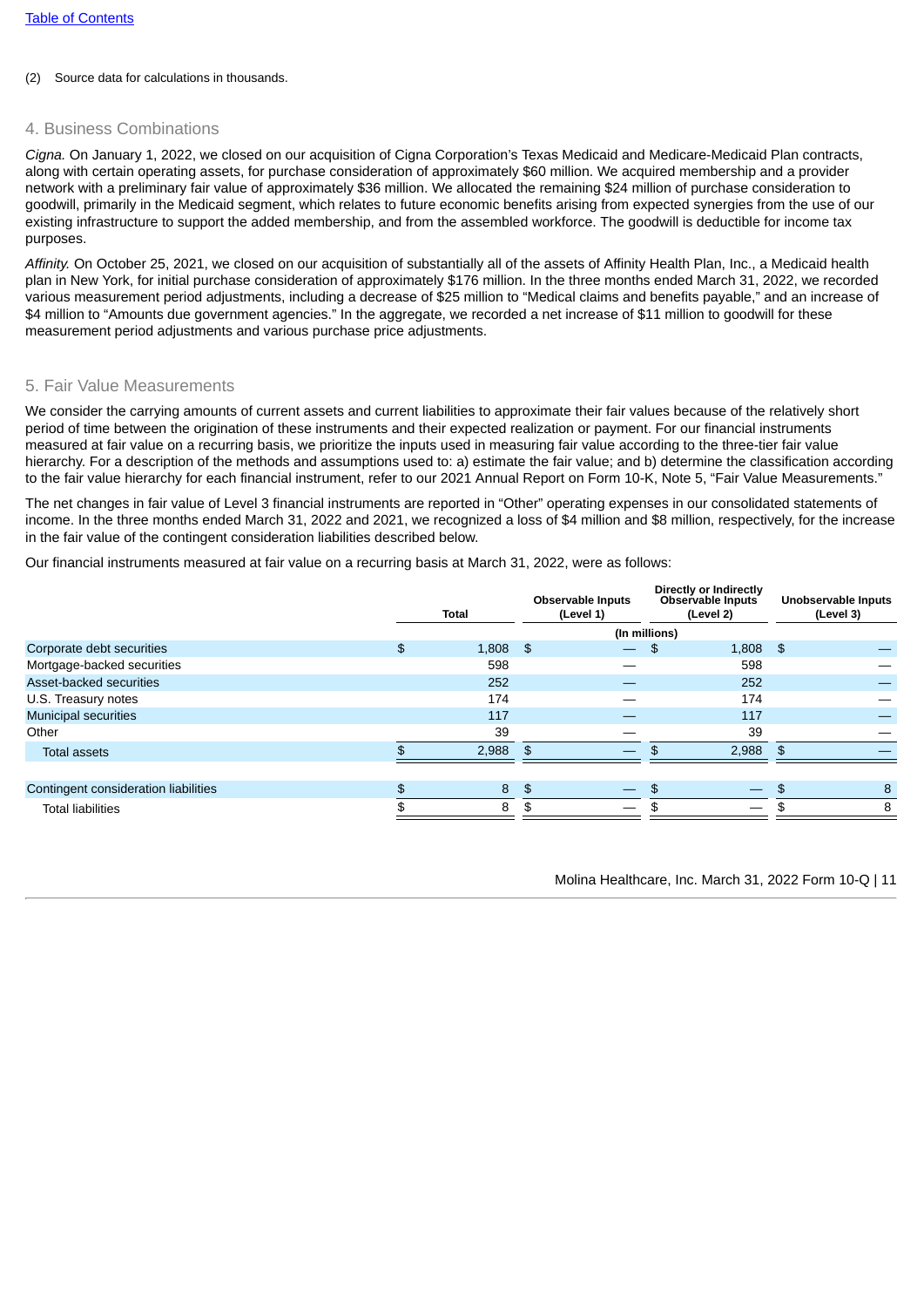Our financial instruments measured at fair value on a recurring basis at December 31, 2021, were as follows:

|                                      | <b>Total</b> |            |      | <b>Observable Inputs</b><br>(Level 1) | Directly or Indirectly<br>Observable Inputs<br>(Level 2) |       |              | <b>Unobservable Inputs</b><br>(Level 3) |
|--------------------------------------|--------------|------------|------|---------------------------------------|----------------------------------------------------------|-------|--------------|-----------------------------------------|
|                                      |              |            |      | (In millions)                         |                                                          |       |              |                                         |
| Corporate debt securities            | \$           | $1,833$ \$ |      | $\overline{\phantom{0}}$              | \$                                                       | 1,833 | -\$          |                                         |
| Mortgage-backed securities           |              | 614        |      |                                       |                                                          | 614   |              |                                         |
| Asset-backed securities              |              | 247        |      |                                       |                                                          | 247   |              |                                         |
| U.S. Treasury notes                  |              | 353        |      |                                       |                                                          | 353   |              |                                         |
| Municipal securities                 |              | 123        |      |                                       |                                                          | 123   |              |                                         |
| Other                                |              | 32         |      |                                       |                                                          | 32    |              |                                         |
| <b>Total assets</b>                  |              | 3,202      | - \$ |                                       | \$.                                                      | 3,202 | $\mathbf{f}$ |                                         |
|                                      |              |            |      |                                       |                                                          |       |              |                                         |
| Contingent consideration liabilities | \$           | 47         | \$   |                                       | \$                                                       |       |              | 47                                      |
| <b>Total liabilities</b>             |              | 47         |      |                                       |                                                          |       |              | 47                                      |

#### *Contingent Consideration Liabilities*

Our Level 3 financial instruments at March 31, 2022 are comprised solely of contingent consideration liabilities of \$8 million, in connection with our 2020 acquisition of certain assets of Passport Health Plan, Inc., a Medicaid health plan in Kentucky. Such liabilities are recorded at fair value on a recurring basis. In the three months ended March 31, 2022, the estimated fair value of contingent purchase consideration increased by approximately \$4 million, relating to an operating income guarantee.

In the three months ended March 31, 2022 we paid the seller \$43 million, of which \$23 million was for the remaining half of the consideration due for minimum member enrollment targets and \$20 million was for the first payment of the consideration due for the operating income guarantee. For the amounts paid in the three months ended March 31, 2022, \$20 million has been presented in "Financing activities" in the accompanying consolidated statements of cash flows, with the balance reflected in "Operating activities." The remaining balance of the liabilities is reported in "Accounts payable, accrued liabilities and other" in the accompanying consolidated balance sheets.

## *Fair Value Measurements – Disclosure Only*

The carrying amounts and estimated fair values of our notes payable are classified as Level 2 financial instruments. Fair value for these securities is determined using a market approach based on quoted market prices for similar securities in active markets or quoted prices for identical securities in inactive markets.

|                       | March 31, 2022     |                   |       |               | December 31, 2021  |      |                   |  |
|-----------------------|--------------------|-------------------|-------|---------------|--------------------|------|-------------------|--|
|                       | Carrying<br>Amount | <b>Fair Value</b> |       |               | Carrying<br>Amount |      | <b>Fair Value</b> |  |
|                       |                    |                   |       | (In millions) |                    |      |                   |  |
| 4.375% Notes due 2028 | \$<br>791          | $\mathbf{F}$      | 789   | - \$          | 791                | । \$ | 829               |  |
| 3.875% Notes due 2030 | 642                |                   | 624   |               | 642                |      | 675               |  |
| 3.875% Notes due 2032 | 741                |                   | 713   |               | 740                |      | 760               |  |
| Total                 | 2,174              | £.                | 2,126 |               | 2,173              |      | 2.264             |  |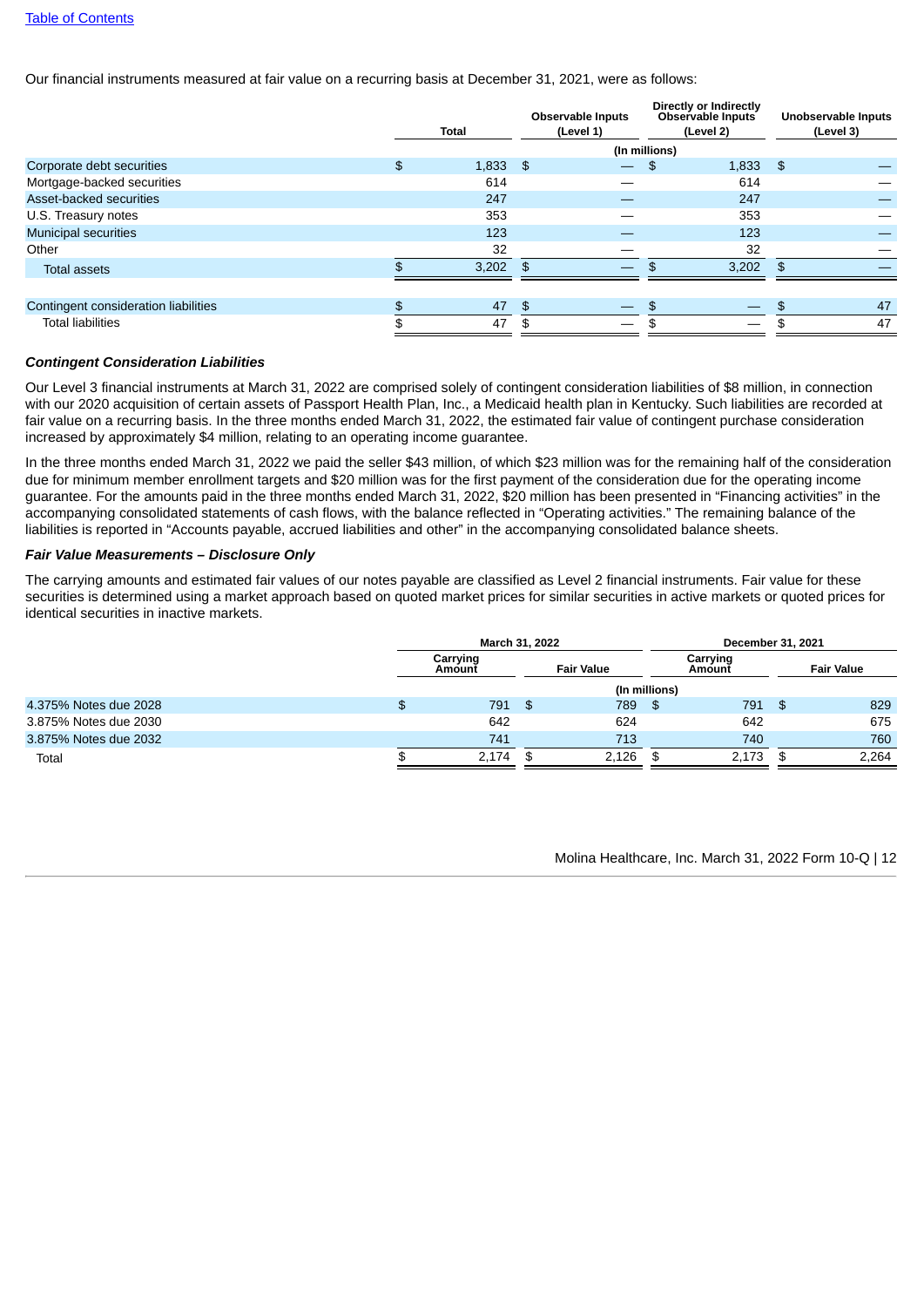## 6. Investments

## *Available-for-Sale*

We consider all of our investments classified as current assets to be available-for-sale. The following tables summarize our current investments as of the dates indicated:

|                             | March 31, 2022              |       |                              |                         |                             |  |  |  |  |
|-----------------------------|-----------------------------|-------|------------------------------|-------------------------|-----------------------------|--|--|--|--|
|                             |                             |       |                              | <b>Gross Unrealized</b> |                             |  |  |  |  |
|                             | <b>Amortized Cost</b>       | Gains |                              | Losses                  | <b>Estimated Fair Value</b> |  |  |  |  |
|                             |                             |       |                              | (In millions)           |                             |  |  |  |  |
| Corporate debt securities   | $\frac{4}{5}$<br>$1,874$ \$ |       | $1 \ \overline{\phantom{a}}$ | 67<br>\$                | 1,808<br>-\$                |  |  |  |  |
| Mortgage-backed securities  | 622                         |       |                              | 24                      | 598                         |  |  |  |  |
| Asset-backed securities     | 261                         |       |                              | 9                       | 252                         |  |  |  |  |
| U.S. Treasury notes         | 174                         |       |                              |                         | 174                         |  |  |  |  |
| <b>Municipal securities</b> | 123                         |       |                              | 6                       | 117                         |  |  |  |  |
| Other                       | 40                          |       |                              |                         | 39                          |  |  |  |  |
| <b>Total</b>                | 3,094                       | \$    |                              | 107<br>\$               | 2,988<br>\$.                |  |  |  |  |

|                             | December 31, 2021     |       |               |                 |                             |  |  |  |  |
|-----------------------------|-----------------------|-------|---------------|-----------------|-----------------------------|--|--|--|--|
|                             |                       |       |               |                 |                             |  |  |  |  |
|                             | <b>Amortized Cost</b> | Gains |               | Losses          | <b>Estimated Fair Value</b> |  |  |  |  |
|                             |                       |       | (In millions) |                 |                             |  |  |  |  |
| Corporate debt securities   | \$<br>1,836           | -\$   | 9<br>\$       | 12 <sup>2</sup> | 1,833<br>- \$               |  |  |  |  |
| Mortgage-backed securities  | 616                   |       | っ             | 4               | 614                         |  |  |  |  |
| Asset-backed securities     | 248                   |       |               |                 | 247                         |  |  |  |  |
| U.S. Treasury notes         | 353                   |       |               |                 | 353                         |  |  |  |  |
| <b>Municipal securities</b> | 123                   |       |               |                 | 123                         |  |  |  |  |
| Other                       | 32                    |       |               |                 | 32                          |  |  |  |  |
| <b>Total</b>                | 3,208                 | \$    | 12            | 18              | 3,202<br>\$.                |  |  |  |  |

The contractual maturities of our current investments as of March 31, 2022 are summarized below:

|                                        | <b>Amortized Cost</b> | <b>Estimated</b><br><b>Fair Value</b> |
|----------------------------------------|-----------------------|---------------------------------------|
|                                        |                       | (In millions)                         |
| Due in one year or less                | 466<br>\$             | 466                                   |
| Due after one year through five years  | 1,733                 | 1,668                                 |
| Due after five years through ten years | 318                   | 306                                   |
| Due after ten years                    | 577                   | 548                                   |
| <b>Total</b>                           | 3,094<br>\$           | 2,988                                 |

Gross realized gains and losses from sales of available-for-sale securities are calculated under the specific identification method and are included in investment income. Gross realized investment gains and losses were insignificant for the three months ended March 31, 2022, and 2021.

We have determined that unrealized losses at March 31, 2022, and December 31, 2021, primarily resulted from fluctuating interest rates, rather than a deterioration of the creditworthiness of the issuers. Therefore, we determined that an allowance for credit losses was not necessary. So long as we maintain the intent and ability to hold these securities to maturity, we are unlikely to experience losses. In the event that we dispose of these securities before maturity, we expect that realized losses, if any, will be insignificant.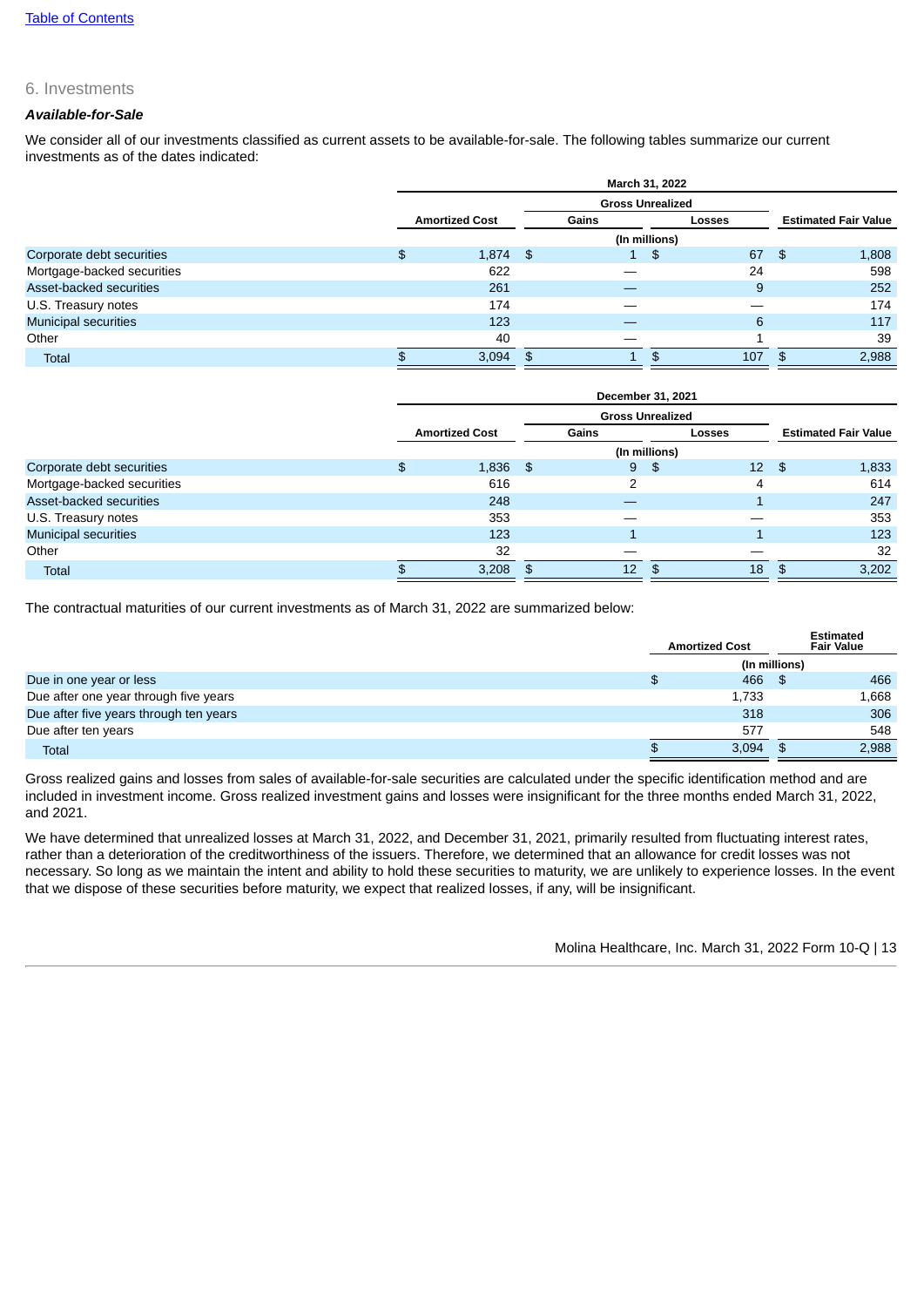The following table summarizes those available-for-sale investments that have been in a continuous loss position for less than 12 months. No investments have been in a continuous loss position for 12 months or more as of March 31, 2022, and December 31, 2021.

|                             | March 31, 2022 |                                   |                       |                             |                                        |    | December 31, 2021                 |      |                             |                                        |  |  |
|-----------------------------|----------------|-----------------------------------|-----------------------|-----------------------------|----------------------------------------|----|-----------------------------------|------|-----------------------------|----------------------------------------|--|--|
|                             |                | <b>Estimated</b><br>Fair<br>Value |                       | <b>Unrealized</b><br>Losses | Total<br>Number of<br><b>Positions</b> |    | <b>Estimated</b><br>Fair<br>Value |      | <b>Unrealized</b><br>Losses | Total<br>Number of<br><b>Positions</b> |  |  |
|                             |                |                                   | (Dollars in millions) |                             |                                        |    |                                   |      |                             |                                        |  |  |
| Corporate debt securities   | \$             | $1,516$ \$                        |                       | 67                          | 624                                    | \$ | $1,063$ \$                        |      | 12                          | 395                                    |  |  |
| Mortgage-backed securities  |                | 582                               |                       | 24                          | 238                                    |    | 408                               |      | 4                           | 146                                    |  |  |
| Asset-backed securities     |                | 208                               |                       | 9                           | 99                                     |    | 166                               |      |                             | 75                                     |  |  |
| <b>Municipal securities</b> |                | 97                                |                       | 6                           | 120                                    |    | 69                                |      |                             | 61                                     |  |  |
| Other                       |                | 25                                |                       |                             | 10                                     |    |                                   |      |                             |                                        |  |  |
| Total                       |                | 2,428                             | \$                    | 107                         | 1,091                                  | \$ | 1,706                             | - \$ | 18                          | 677                                    |  |  |

### *Restricted Investments Held-to-Maturity*

Pursuant to the regulations governing our state health plan subsidiaries, we maintain statutory deposits and deposits required by government authorities primarily in cash, cash equivalents, and U.S. Treasury securities. We also maintain restricted investments as protection against the insolvency of certain capitated providers. The use of these funds is limited as required by regulations in the various states in which we operate, or as needed in the event of insolvency of capitated providers. Therefore, such investments are reported as "Restricted investments" in the accompanying consolidated balance sheets.

We have the ability to hold these restricted investments until maturity, and as a result, we would not expect the value of these investments to decline significantly due to a sudden change in market interest rates. Our held-to-maturity restricted investments are carried at amortized cost, which approximates fair value. Such investments amounted to \$221 million at March 31, 2022, of which \$190 million will mature in one year or less, and \$31 million will mature in one through five years.

# 7. Medical Claims and Benefits Payable

The following table provides the details of our medical claims and benefits payable as of the dates indicated:

|                                       |               | March 31,<br>2022 |    | December 31,<br>2021 |  |  |
|---------------------------------------|---------------|-------------------|----|----------------------|--|--|
|                                       | (In millions) |                   |    |                      |  |  |
| Claims incurred but not paid ("IBNP") | \$            | 2,521             | \$ | 2,486                |  |  |
| Pharmacy payable                      |               | 240               |    | 219                  |  |  |
| Capitation payable                    |               | 95                |    | 82                   |  |  |
| Other                                 |               | 745               |    | 576                  |  |  |
| <b>Total</b>                          | <b>D</b>      | 3,601             |    | 3,363                |  |  |

"Other" medical claims and benefits payable include amounts payable to certain providers for which we act as an intermediary on behalf of various government agencies without assuming financial risk. Such receipts and payments do not impact our consolidated statements of income. Non-risk provider payables amounted to \$322 million and \$226 million as of March 31, 2022, and December 31, 2021, respectively.

The following tables present the components of the change in our medical claims and benefits payable for the periods indicated. The amounts presented for "Components of medical care costs related to: Prior years" represent the amount by which our original estimate of medical claims and benefits payable at the beginning of the year varied from the actual liabilities, based on information (principally the payment of claims) developed since those liabilities were first reported.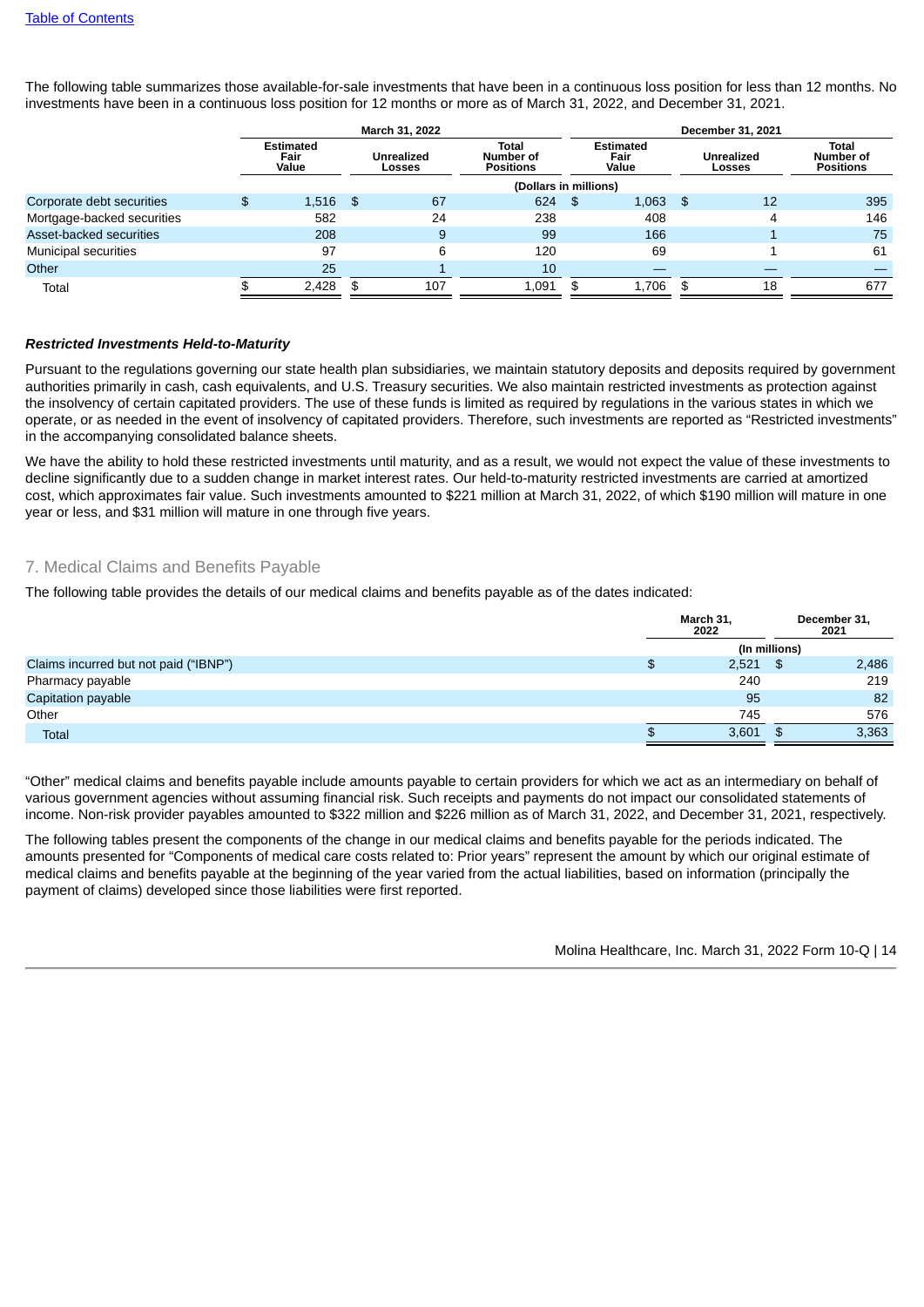|                                                        | Three Months Ended March 31, 2022 |                 |     |               |    |             |     |              |
|--------------------------------------------------------|-----------------------------------|-----------------|-----|---------------|----|-------------|-----|--------------|
|                                                        |                                   | <b>Medicaid</b> |     | Medicare      |    | Marketplace |     | Consolidated |
|                                                        |                                   |                 |     | (In millions) |    |             |     |              |
| Medical claims and benefits payable, beginning balance | \$                                | 2,580           | \$  | 404           | \$ | 379         | -\$ | 3,363        |
| Components of medical care costs related to:           |                                   |                 |     |               |    |             |     |              |
| Current year                                           |                                   | 5.424           |     | 840           |    | 505         |     | 6,769        |
| Prior years                                            |                                   | (154)           |     | (25)          |    | (27)        |     | (206)        |
| Total medical care costs                               |                                   | 5,270           |     | 815           |    | 478         |     | 6,563        |
| Payments for medical care costs related to:            |                                   |                 |     |               |    |             |     |              |
| Current year                                           |                                   | 3.402           |     | 465           |    | 330         |     | 4,197        |
| Prior years                                            |                                   | 1,633           |     | 306           |    | 260         |     | 2,199        |
| Total paid                                             |                                   | 5,035           |     | 771           |    | 590         |     | 6,396        |
| Acquired balances, net of post-acquisition adjustments |                                   | (25)            |     |               |    |             |     | (25)         |
| Change in non-risk and other provider payables         |                                   | 93              |     | 3             |    |             |     | 96           |
| Medical claims and benefits payable, ending balance    |                                   | 2,883           | \$. | 451           | \$ | 267         | \$  | 3,601        |

|                                                        | Three Months Ended March 31, 2021 |            |          |               |             |      |                     |       |
|--------------------------------------------------------|-----------------------------------|------------|----------|---------------|-------------|------|---------------------|-------|
|                                                        | <b>Medicaid</b>                   |            | Medicare |               | Marketplace |      | <b>Consolidated</b> |       |
|                                                        |                                   |            |          | (In millions) |             |      |                     |       |
| Medical claims and benefits payable, beginning balance | \$                                | $2,129$ \$ |          | 392           | $\sim$ \$   | 175  | - \$                | 2,696 |
| Components of medical care costs related to:           |                                   |            |          |               |             |      |                     |       |
| Current year                                           |                                   | 4.394      |          | 738           |             | 536  |                     | 5,668 |
| Prior years                                            |                                   | (158)      |          | (16)          |             | (20) |                     | (194) |
| Total medical care costs                               |                                   | 4,236      |          | 722           |             | 516  |                     | 5,474 |
| Payments for medical care costs related to:            |                                   |            |          |               |             |      |                     |       |
| Current year                                           |                                   | 2,790      |          | 410           |             | 313  |                     | 3,513 |
| Prior years                                            |                                   | 1,364      |          | 304           |             | 113  |                     | 1,781 |
| <b>Total paid</b>                                      |                                   | 4,154      |          | 714           |             | 426  |                     | 5,294 |
| Acquired balances, net of post-acquisition adjustments |                                   | 8          |          | (33)          |             |      |                     | (25)  |
| Change in non-risk and other provider payables         |                                   | (11)       |          | (1)           |             |      |                     | (12)  |
| Medical claims and benefits payable, ending balance    |                                   | 2,208      |          | 366           | \$          | 265  |                     | 2,839 |

Our estimates of medical claims and benefits payable recorded at December 31, 2021, and 2020 developed favorably by approximately \$206 million and \$194 million as of March 31, 2022, and 2021, respectively.

The favorable prior year development recognized in the three months ended March 31, 2022 was primarily due to lower than expected utilization of medical services by our members and improved operating performance. Consequently, the ultimate costs recognized in 2022, as claims payments were processed, were lower than our estimates in 2021.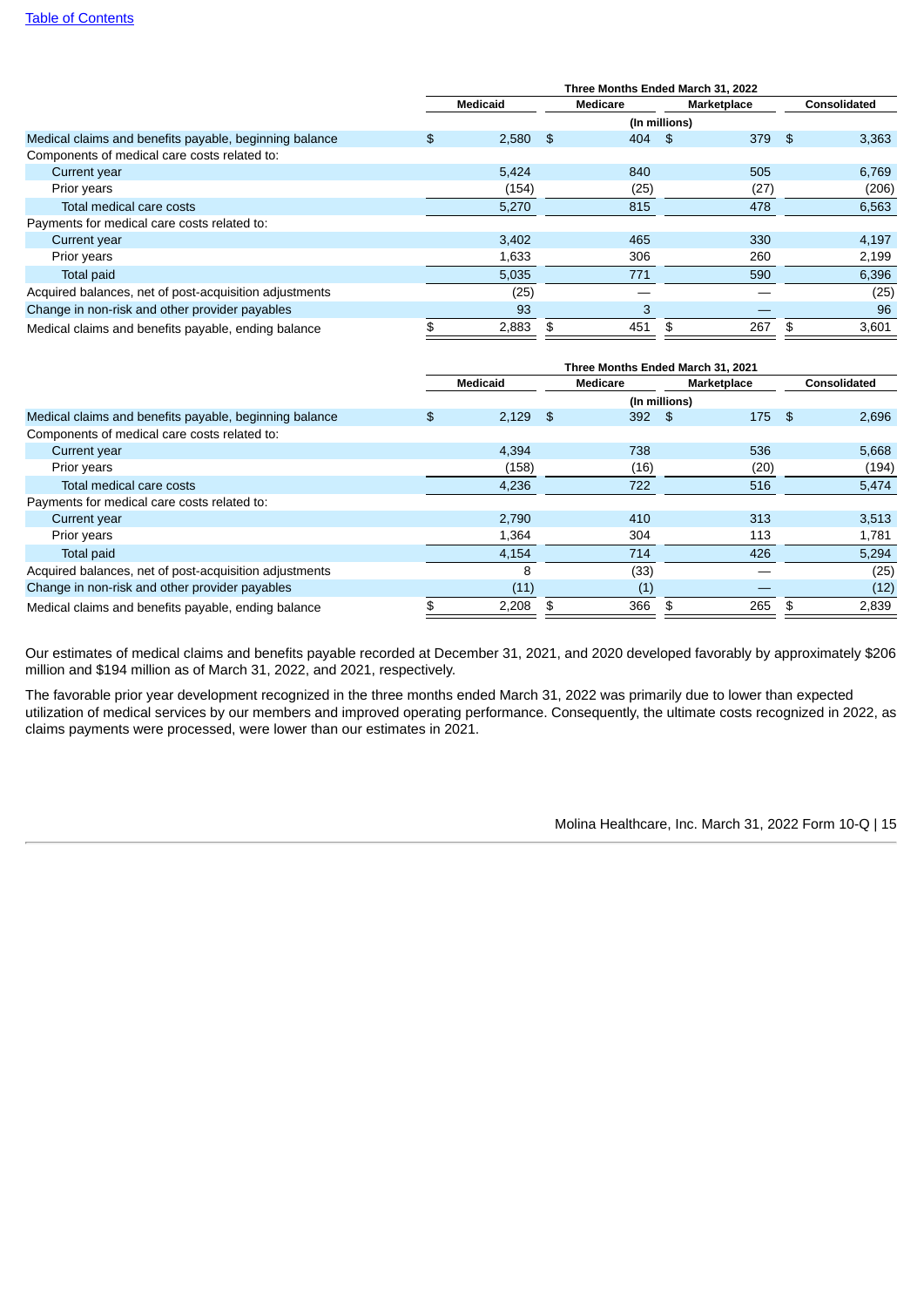#### 8. Debt

All our debt is held at the parent, which is reported in the Other segment. The following table summarizes our outstanding debt obligations, all of which are non-current as of the dates reported below:

|                              |     | March 31.<br>2022 |      | December 31,<br>2021 |
|------------------------------|-----|-------------------|------|----------------------|
|                              |     | (In millions)     |      |                      |
| Non-current long-term debt:  |     |                   |      |                      |
| 4.375% Notes due 2028        | \$  | 800               | - \$ | 800                  |
| 3.875% Notes due 2030        |     | 650               |      | 650                  |
| 3.875% Notes due 2032        |     | 750               |      | 750                  |
| Deferred debt issuance costs |     | (26)              |      | (27)                 |
| Total                        | JЭ. | 2.174             |      | 2.173                |
|                              |     |                   |      |                      |

#### *Credit Agreement*

We are party to a credit agreement (the "Credit Agreement") which includes a revolving credit facility ("Credit Facility") of \$1.0 billion, among other provisions. The Credit Agreement has a term of five years, and all amounts outstanding will be due and payable on June 8, 2025. Borrowings under the Credit Agreement bear interest based, at our election, on a base rate or other defined rate, plus in each case, the applicable margin. In addition to interest payable on the principal amount of indebtedness outstanding from time to time under the Credit Agreement, we are required to pay a quarterly commitment fee.

The Credit Agreement contains customary non-financial and financial covenants. As of March 31, 2022, we were in compliance with all financial and non-financial covenants under the Credit Agreement and other long-term debt. As of March 31, 2022, no amounts were outstanding under the Credit Facility.

#### *Senior Notes*

Our senior notes are described below. Each of these notes are senior unsecured obligations of Molina and rank equally in right of payment with all existing and future senior debt, and senior to all existing and future subordinated debt of Molina. In addition, each of the notes contain customary non-financial covenants and change of control provisions.

The indentures governing the senior notes contain cross-default provisions that are triggered upon default by us or any of our subsidiaries on any indebtedness in excess of the amount specified in the applicable indenture.

*4.375% Notes due 2028.* We had \$800 million aggregate principal amount of senior notes (the "4.375% Notes") outstanding as of March 31, 2022, which are due June 15, 2028, unless earlier redeemed. Interest, at a rate of 4.375% per annum, is payable semiannually in arrears on June 15 and December 15.

*3.875% Notes due 2030.* We had \$650 million aggregate principal amount of senior notes (the "3.875% Notes due 2030") outstanding as of March 31, 2022, which are due November 15, 2030, unless earlier redeemed. Interest, at a rate of 3.875% per annum, is payable semiannually in arrears on May 15 and November 15.

*3.875% Notes due 2032.* We had \$750 million aggregate principal amount of senior notes (the "3.875% Notes due 2032") outstanding as of March 31, 2022, which are due May 15, 2032, unless earlier redeemed. Interest, at a rate of 3.875% per annum, is payable semiannually in arrears on May 15 and November 15.

## 9. Stockholders' Equity

In September 2021, our board of directors authorized the purchase of up to \$500 million, in the aggregate, of our common stock. This new program, which superseded the stock purchase program approved by our board of directors in September 2020, is funded with cash on hand and extends through December 31, 2022. The exact timing and amount of any repurchase is determined by management based on market conditions and share price, in addition to other factors, and subject to the restrictions relating to volume, price, and timing under applicable law. As of April 27, 2022, we have purchased 85,000 shares under the stock purchase program approved in 2021.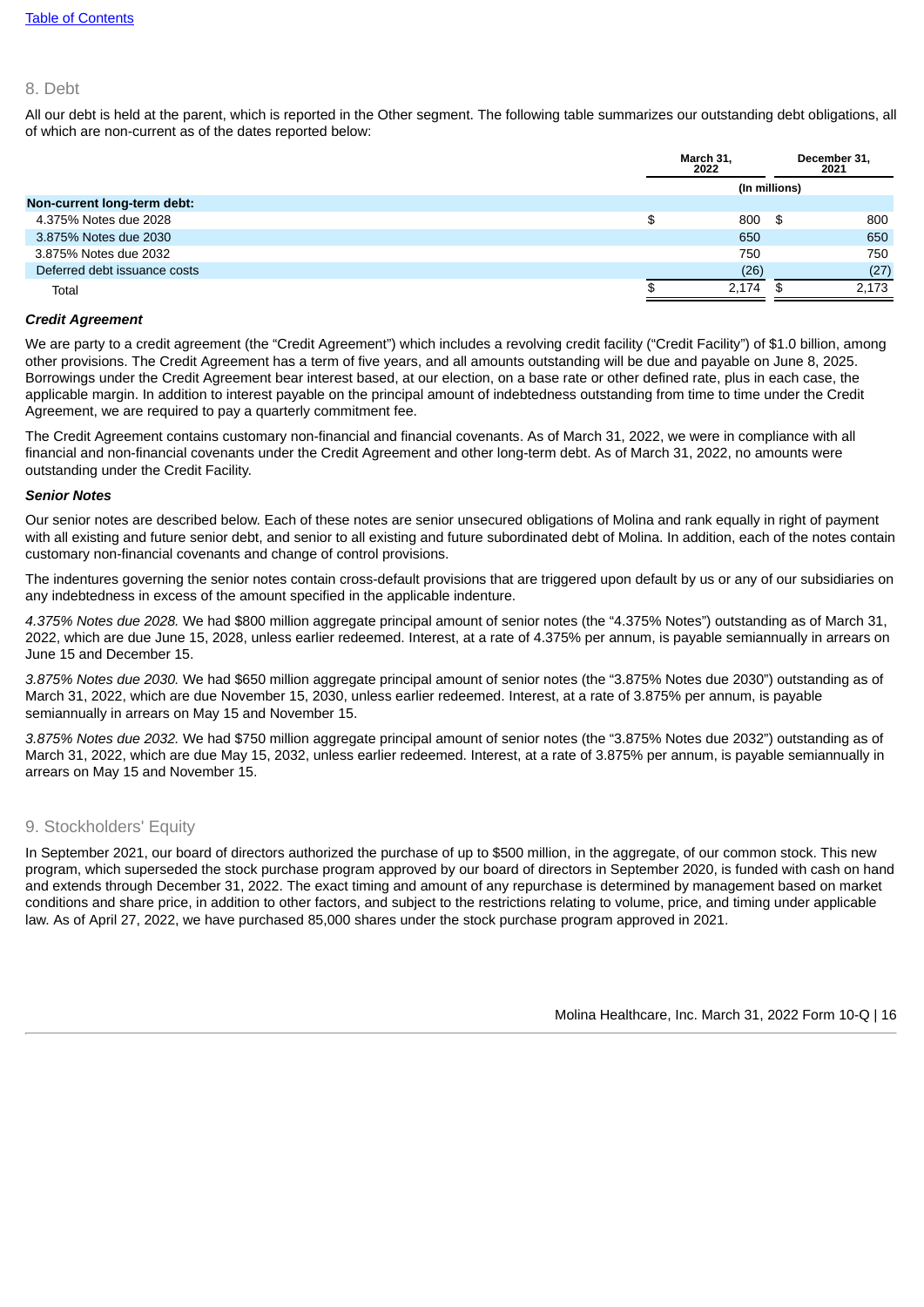## 10. Segments

 $\overline{\phantom{a}}$  , where  $\overline{\phantom{a}}$  , where  $\overline{\phantom{a}}$  , where  $\overline{\phantom{a}}$ 

We currently have four reportable segments consisting of: 1) Medicaid; 2) Medicare; 3) Marketplace; and 4) Other. Our reportable segments are consistent with how we currently manage the business and view the markets we serve.

The Medicaid, Medicare, and Marketplace segments represent the government-funded or sponsored programs under which we offer managed healthcare services. The Other segment, which is insignificant to our consolidated results of operations, includes certain corporate amounts not associated with or allocated to the Medicaid, Medicare, or Marketplace segments. Additionally, the Other segment includes service revenues and service costs associated with the long-term services and supports consultative services we provide in Wisconsin.

The key metrics used to assess the performance of our Medicaid, Medicare, and Marketplace segments are premium revenue, medical margin and medical care ratio ("MCR"). MCR represents the amount of medical care costs as a percentage of premium revenue. Therefore, the underlying medical margin, or the amount earned by the Medicaid, Medicare, and Marketplace segments after medical costs are deducted from premium revenue, represents the most important measure of earnings reviewed by management, and is used by our chief executive officer to review results, assess performance, and allocate resources. The key metric used to assess the performance of our Other segment is service margin. The service margin is equal to service revenue minus cost of service revenue. We do not report total assets by segment because this is not a metric used to assess segment performance or allocate resources.

The following table presents total revenue by segment. Inter-segment revenue was insignificant for all periods presented.

|                | Three Months Ended March 31, |               |       |  |  |
|----------------|------------------------------|---------------|-------|--|--|
|                | 2022                         |               | 2021  |  |  |
|                |                              | (In millions) |       |  |  |
| Total revenue: |                              |               |       |  |  |
| Medicaid       | \$<br>6,187                  | - \$          | 5,020 |  |  |
| Medicare       | 949                          |               | 805   |  |  |
| Marketplace    | 616                          |               | 680   |  |  |
| Other          | 18                           |               | 17    |  |  |
| Total          | 7.770                        | \$            | 6,522 |  |  |

The following table reconciles margin by segment to consolidated income before income taxes.

|                                    | Three Months Ended March 31, |               |      |                |
|------------------------------------|------------------------------|---------------|------|----------------|
|                                    | 2022                         |               |      | 2021           |
|                                    |                              | (In millions) |      |                |
| Margin:                            |                              |               |      |                |
| Medicaid                           | \$                           | 710           | - \$ | 604            |
| Medicare                           |                              | 128           |      | 77             |
| Marketplace                        |                              | 130           |      | 151            |
| Other                              |                              | 3             |      | $\overline{4}$ |
| Total margin                       |                              | 971           |      | 836            |
| Add: other operating revenues (1)  |                              | 221           |      | 199            |
| Less: other operating expenses (2) |                              | (820)         |      | (700)          |
| Operating income                   |                              | 372           |      | 335            |
| Other expenses, net                |                              | 28            |      | 30             |
| Income before income tax expense   |                              | 344           | \$   | 305            |

(1) Other operating revenues include premium tax revenue, investment income, and other revenue.

(2) Other operating expenses include general and administrative expenses, premium tax expenses, depreciation and amortization, and other operating expenses.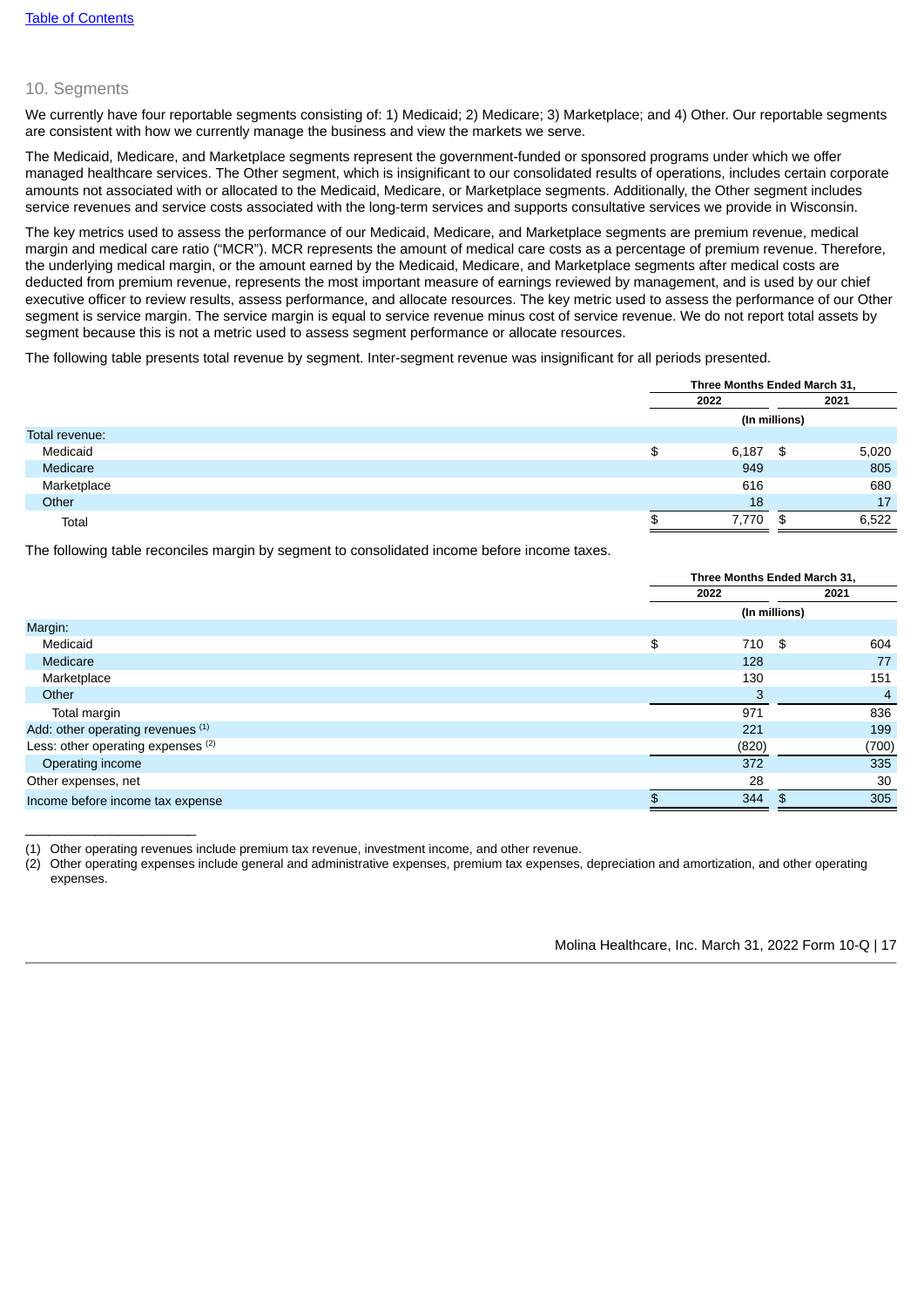# 11. Commitments and Contingencies

# *COVID-19 Pandemic*

We continue to monitor and assess the estimated operating and financial impact of the COVID-19 pandemic, and as it evolves, we continue to process, assemble, and assess member utilization information. We believe that our cash resources, borrowing capacity available under the Credit Agreement, and cash flow generated from operations will be sufficient to withstand the financial impact of the pandemic, and will enable us to continue to support our operations, regulatory requirements, debt repayment obligations, and capital expenditures for the foreseeable future.

## *Legal Proceedings*

The healthcare industry is subject to numerous laws and regulations of federal, state, and local governments. Compliance with these laws and regulations can be subject to government review and interpretation, as well as regulatory actions unknown and unasserted at this time. Penalties associated with violations of these laws and regulations include significant fines and penalties, exclusion from participating in publicly funded programs, the repayment of previously billed and collected revenues and reputational damage.

We are involved in legal actions in the ordinary course of business including, but not limited to, various employment claims, vendor disputes and provider claims. Some of these legal actions seek monetary damages, including claims for punitive damages, which may not be covered by insurance. We review legal matters and update our estimates of reasonably possible losses and related disclosures, as necessary. We have accrued liabilities for legal matters for which we deem the loss to be both probable and reasonably estimable. These liability estimates could change as a result of further developments of the matters. The outcome of legal actions is inherently uncertain. An adverse determination in one or more of these pending matters could have an adverse effect on our consolidated financial position, results of operations, or cash flows.

*Kentucky RFP*. On September 4, 2020, Anthem Kentucky Managed Care Plan, Inc. brought an action in Franklin County Circuit Court against the Kentucky Finance and Administration Cabinet, the Kentucky Cabinet for Health and Family Services, and all of the five winning bidder health plans, including our Kentucky health plan. The appellate briefing has concluded and no assurances can be given regarding the ultimate outcome. Under the Court's June 16, 2021 final Order, our Kentucky health plan will continue to operate for the foreseeable future under its current Medicaid contract and provide care to Kentucky Medicaid members.

<span id="page-17-0"></span>*Puerto Rico.* On August 13, 2021, Molina Healthcare of Puerto Rico, Inc. ("MHPR") filed a complaint asserting, among other claims, breach of contract against the Puerto Rico Health Insurance Administration ("ASES"). On September 13, 2021, in addition to filing its answer to MHPR's complaint, ASES filed a counterclaim and a third-party complaint against MHPR and the Company. The counterclaim alleges that MHPR and the Company breached contractual obligations by failing to pay providers, and seeks damages and various equitable remedies. On October 8, 2021, MHPR filed its reply to the counterclaim, denying all the allegations, and on November 1, 2021, the Company filed its answer to the third-party complaint. On December 3, 2021, MHPR filed a request for disbursement of illegally withheld funds, and ASES filed its opposition. At a status hearing on January 19, 2022, the Court heard MHPR's request for disbursement. The Court has not ruled on the request. On March 23, 2022, the Court informed the parties that it will appoint a Special Commissioner to review the merits of the entire case, with the assigned judge retaining final authority over any resolution. The parties are negotiating the engagement of the Special Commissioner. This matter is in its early stages and remains subject to significant additional proceedings, and no prediction can be made as to the outcome. No gain or loss is probable and reasonably estimable with regard to either MHPR's complaint or the counterclaim of ASES.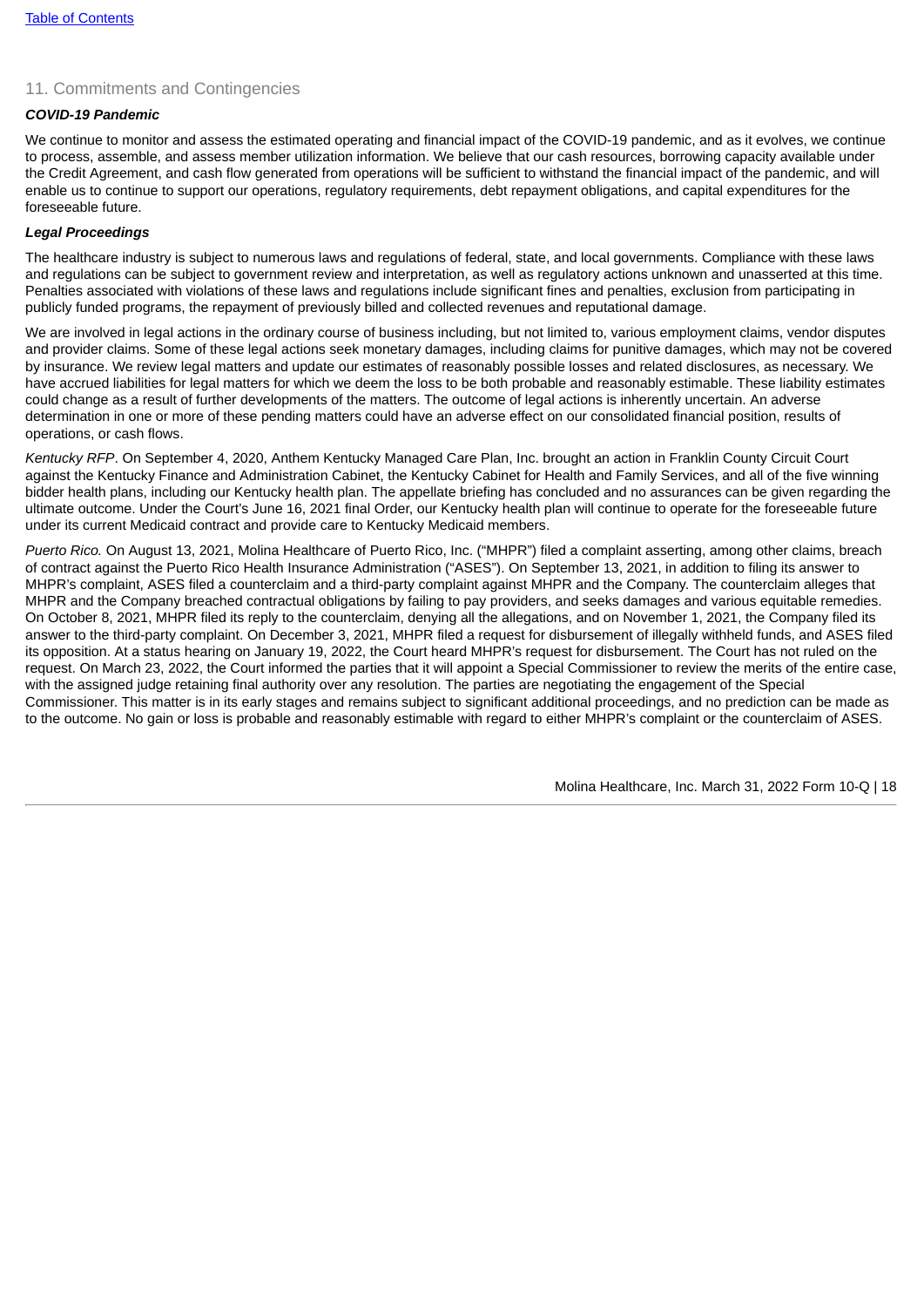# **MANAGEMENT'S DISCUSSION AND ANALYSIS OF FINANCIAL CONDITION AND RESULTS OF OPERATIONS ("MD&A")**

# FORWARD-LOOKING STATEMENTS

This quarterly report on Form 10-Q contains forward-looking statements regarding our business, financial condition, and results of operations within the meaning of Section 27A of the Securities Act of 1933, or Securities Act, and Section 21E of the Securities Exchange Act of 1934, or Securities Exchange Act. Many of the forward-looking statements are located under the heading "Management's Discussion and Analysis of Financial Condition and Results of Operations." Forward-looking statements provide current expectations of future events based on certain assumptions and include any statement that does not directly relate to any historical or current fact. Forward-looking statements can also be identified by words such as "guidance," "future," "anticipates," "believes," "estimates," "expects," "growth," "intends," "plans," "predicts," "projects," "will," "would," "could," "can," "may," and similar terms. Readers are cautioned not to place undue reliance on any forward-looking statements, as forward-looking statements are not guarantees of future performance and the Company's actual results may differ significantly due to numerous known and unknown risks and uncertainties. Those known risks and uncertainties include, but are not limited to, the risk factors identified in the section titled "Risk Factors" in our 2021 Annual Report on Form 10-K, including without limitation the following:

- the impact of the COVID-19 pandemic and its associated or indirect effects on our business, operations, and financial results, including without limitation the duration of the Public Health Emergency Declaration ("PHE") and associated suspension in redeterminations, and *the potential impact on our workforce or contractors of federal or state vaccine mandates;*
- significant budget pressures on state governments from diminished tax revenues incidental to the COVID-19 pandemic and their efforts to reduce rates or limit rate increases, to impose profit caps or risk corridors, or to recoup previously paid premium amounts on a *retroactive basis;*
- the numerous political, judicial, and market-based uncertainties associated with the Affordable Care Act (the "ACA");
- the market dynamics surrounding the ACA Marketplaces, including issues impacting enrollment, risk adjustment estimates and results, the potential for disproportionate enrollment of higher acuity members, and the discontinuation of premium tax credits;
- the outcome of the legal proceedings in Kentucky with regard to the Medicaid contract award to our Kentucky health plan and our *acquisition of certain assets of Passport;*
- the success of our efforts to retain existing or awarded government contracts, and the success of any bid submissions in response to *requests for proposal, including our contracts in California and Texas;*
- subsequent adjustments to reported premium revenue based upon subsequent developments or new information, including changes to *estimated amounts payable or receivable related to Marketplace risk adjustment;*
- our ability to consummate, integrate, and realize benefits from acquisitions, including the completed acquisitions of Magellan Complete Care, Passport, Affinity, and the Medicaid assets of Cigna in Texas, and the announced acquisition of AgeWell New York; *• effective management of our medical costs;*
- 
- our ability to predict with a reasonable degree of accuracy utilization rates, including utilization rates associated with COVID-19; cyber-attacks, ransomware attacks, or other privacy or data security incidents resulting in an inadvertent unauthorized disclosure of *protected information;*
- the ability to manage our operations, including maintaining and creating adequate internal systems and controls relating to *authorizations, approvals, provider payments, and the overall success of our care management initiatives;*
- our receipt of adequate premium rates to support increasing pharmacy costs, including costs associated with specialty drugs and costs *resulting from formulary changes that allow the option of higher-priced non-generic drugs;*
- our ability to operate profitably in an environment where the trend in premium rate increases lags behind the trend in increasing medical *costs;*
- the interpretation and implementation of federal or state medical cost expenditure floors, administrative cost and profit ceilings, premium *stabilization programs, profit-sharing arrangements, and risk adjustment provisions and requirements;*
- our estimates of amounts owed for such cost expenditure floors, administrative cost and profit ceilings, premium stabilization programs, *profit-sharing arrangements, and risk adjustment provisions and requirements;*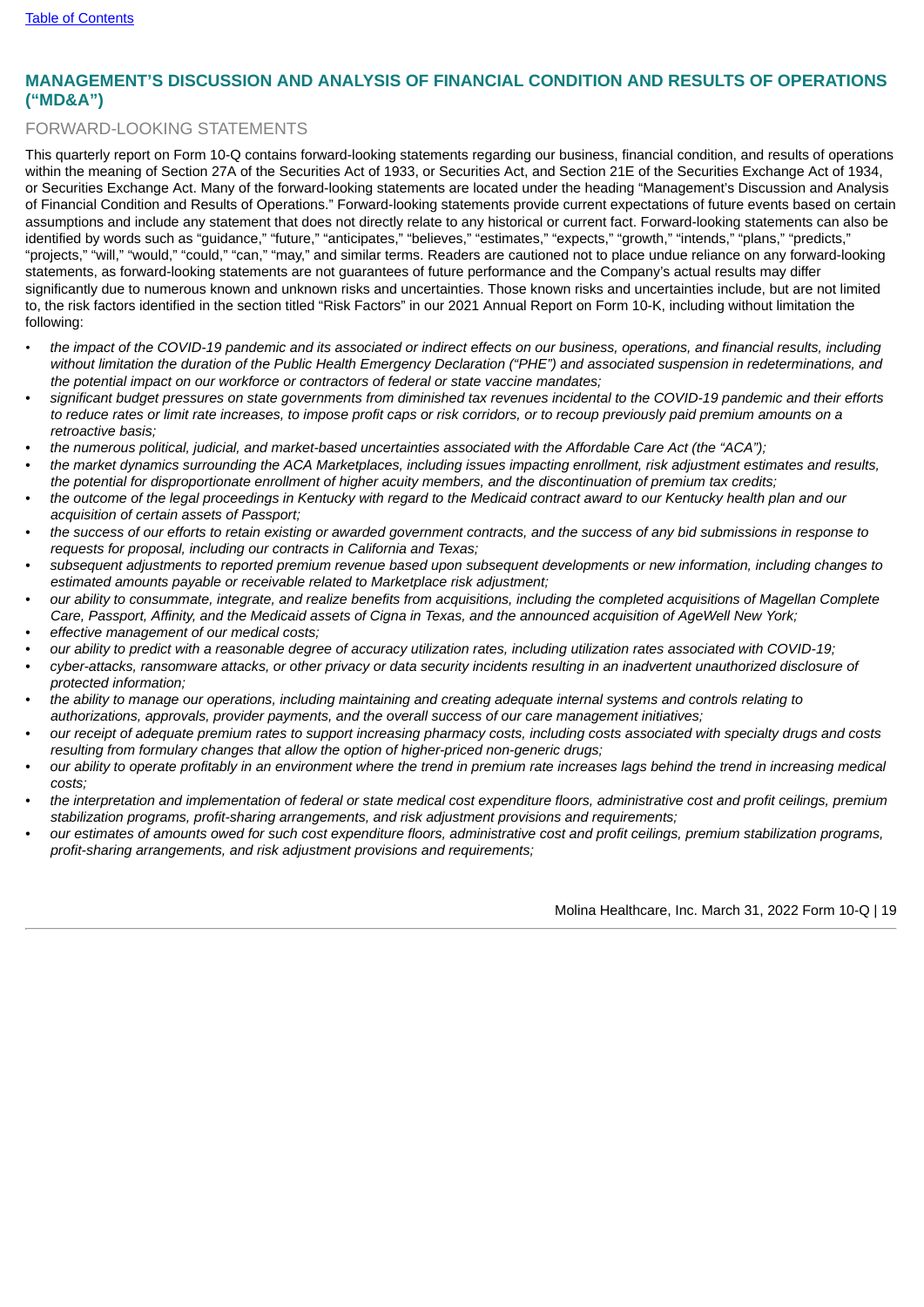- the Medicaid expansion medical cost corridor, and any other retroactive adjustment to revenue where methodologies and procedures are subject to interpretation or dependent upon information about the health status of participants other than Molina members;
- the interpretation and implementation of at-risk premium rules and state contract performance requirements regarding the achievement *of certain quality measures, and our ability to recognize revenue amounts associated therewith;*
- the success and renewal of our duals demonstration programs in California, Illinois, Michigan, Ohio, South Carolina, and Texas;
- *• the accurate estimation of incurred but not reported or paid medical costs across our health plans;*
- *• efforts by states to recoup previously paid and recognized premium amounts;*
- changes in our annual effective tax rate, due to federal and/or state legislation, or changes in our mix of earnings and other factors;
- complications, member confusion, eligibility redeterminations, or enrollment backlogs related to the renewal of Medicaid coverage; fraud, waste and abuse matters, government audits or reviews, comment letters, or potential investigations, and any fine, sanction,
- *enrollment freeze, corrective action plan, monitoring program, or premium recovery that may result therefrom;*
- our exit from Puerto Rico, including the payment in full of our outstanding accounts receivable, the effective run-out of claims, the return of our capital, and the outcome of the claims filed against our Puerto Rico health plan and us by the Puerto Rico Health Insurance *Administration, or ASES;*
- *• changes with respect to our provider contracts and the loss of providers;*
- *• approval by state regulators of dividends and distributions by our health plan subsidiaries;*
- changes in funding under our contracts as a result of regulatory changes, programmatic adjustments, or other reforms;
- *• high dollar claims related to catastrophic illness;*
- *• the resolution, favorable or unfavorable, of litigation, arbitration, or administrative proceedings;*
- the relatively small number of states in which we operate health plans, including the greater scale and revenues of our California, Ohio, *Texas, and Washington health plans;*
- the failure to comply with the financial or other covenants in our credit agreement or the indentures governing our outstanding notes:
- the availability of adequate financing on acceptable terms to fund and capitalize our expansion and growth, repay our outstanding *indebtedness at maturity, and meet our general liquidity needs;*
- *• the sufficiency of funds on hand to pay the amounts due upon maturity of our outstanding notes;*
- *• the failure of a state in which we operate to renew its federal Medicaid waiver;*
- *• changes generally affecting the managed care industry;*
- *• increases in government surcharges, taxes, and assessments;*
- *• the unexpected loss of the leadership of one or more of our senior executives; and*
- *• increasing competition and consolidation in the Medicaid industry.*

Each of the terms "Molina Healthcare, Inc." "Molina Healthcare," "Company," "we," "our," and "us," as used herein, refers collectively to Molina Healthcare, Inc. and its wholly owned subsidiaries, unless otherwise stated. The Company assumes no obligation to revise or update any forward-looking statements for any reason, except as required by law.

Readers should refer to the section entitled "Risk Factors" in our 2021 Annual Report on Form 10-K, for a discussion of certain risk factors that could materially affect our business, financial condition, cash flows, or results of operations. Given these risks and uncertainties, we can give no assurance that any results or events projected or contemplated by our forward-looking statements will in fact occur.

This Quarterly Report on Form 10-Q and the following discussion of our financial condition and results of operations should be read in conjunction with the accompanying consolidated financial statements and the notes to those statements appearing elsewhere in this report, and the audited financial statements and Management's Discussion and Analysis appearing in our 2021 Annual Report on Form 10-K.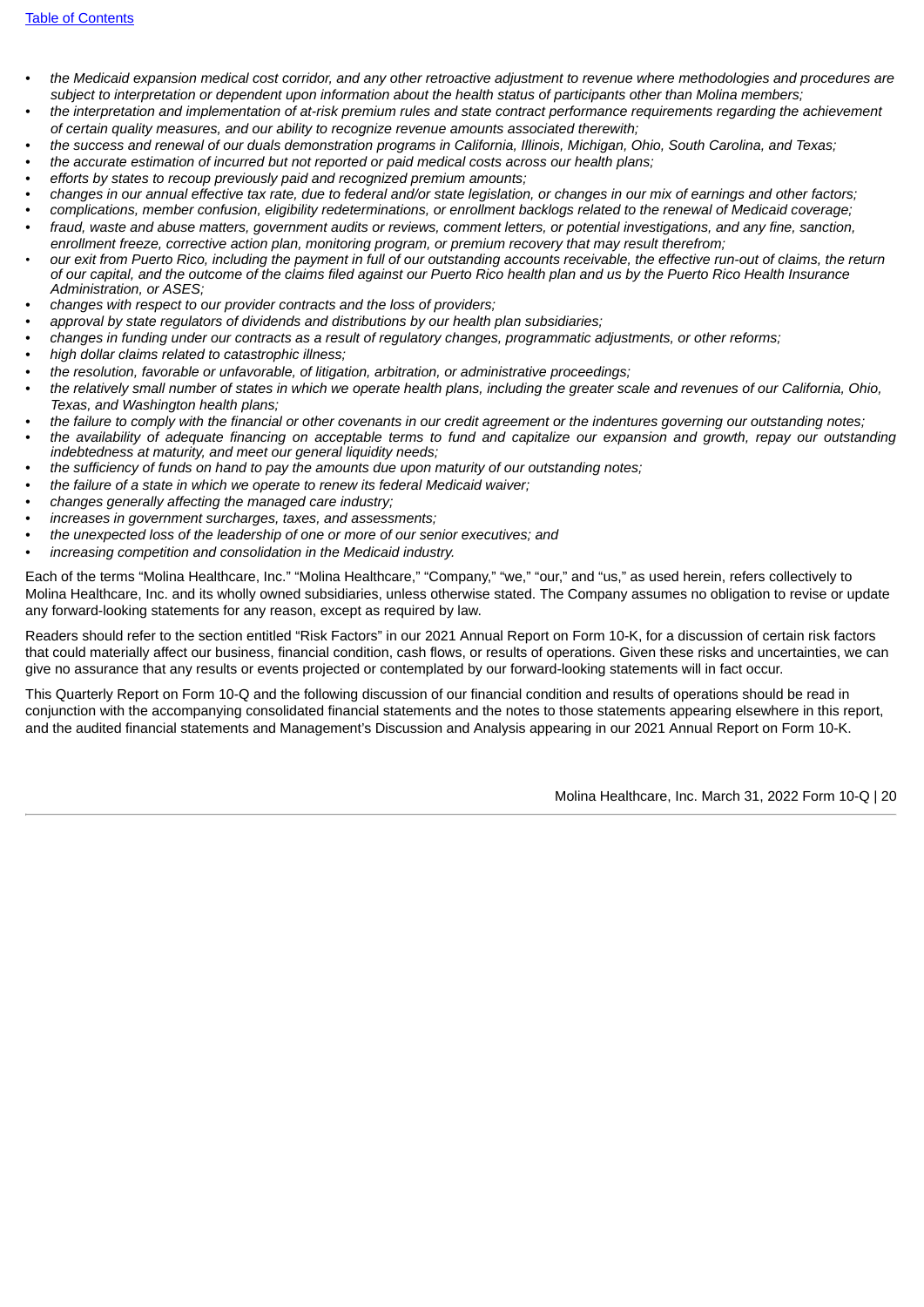# **OVERVIEW**

Molina Healthcare, Inc., a FORTUNE 500 company (currently ranked 155), provides managed healthcare services under the Medicaid and Medicare programs, and through the state insurance marketplaces (the "Marketplace"). We served approximately 5.1 million members as of March 31, 2022, located across 19 states.

# FIRST QUARTER 2022 HIGHLIGHTS

We reported net income of \$258 million, or \$4.39 per diluted share, for the first quarter of 2022, which reflected the following:

- Membership increase of 480,000, or 10%, compared with March 31, 2021, and a 114,000 sequential decrease compared to December 31, 2021;
- Premium revenue of \$7.5 billion increased 19% compared with the first quarter of 2021, reflecting increased organic membership in Medicaid and Medicare, along with the impact of acquisitions, partially offset by the decline in Marketplace membership;
- Consolidated medical care ratio ("MCR") was 87.1%, compared with 86.8% for the first quarter of 2021, and increased due to the net effect of COVID, which increased the MCR by 50 basis points in the first quarter of 2022, but was negligible in the first quarter of 2021;
- General and administrative expense ("G&A") ratio of 7.4%, which compared with 7.3% in the first quarter of 2021, reflecting temporary labor costs challenges, certain non-recurring costs and appropriate investments to accommodate growth, partially offset by the benefits of scale produced by our increase in revenue; and
- After-tax margin of 3.3%, which was in line with our expectations.

We note the following factors impacting the 2022 first quarter financial results:

- We estimate that the net effect of COVID decreased net income by approximately \$0.57 per diluted share in the first quarter of 2022. The net effect of COVID had a negligible impact on the first quarter of 2021.
- The net effect of COVID reflects higher COVID inpatient costs, lower COVID-related utilization curtailment and the impact of the COVID risk-sharing corridors, and impacted all of our segments during the first quarter of 2022.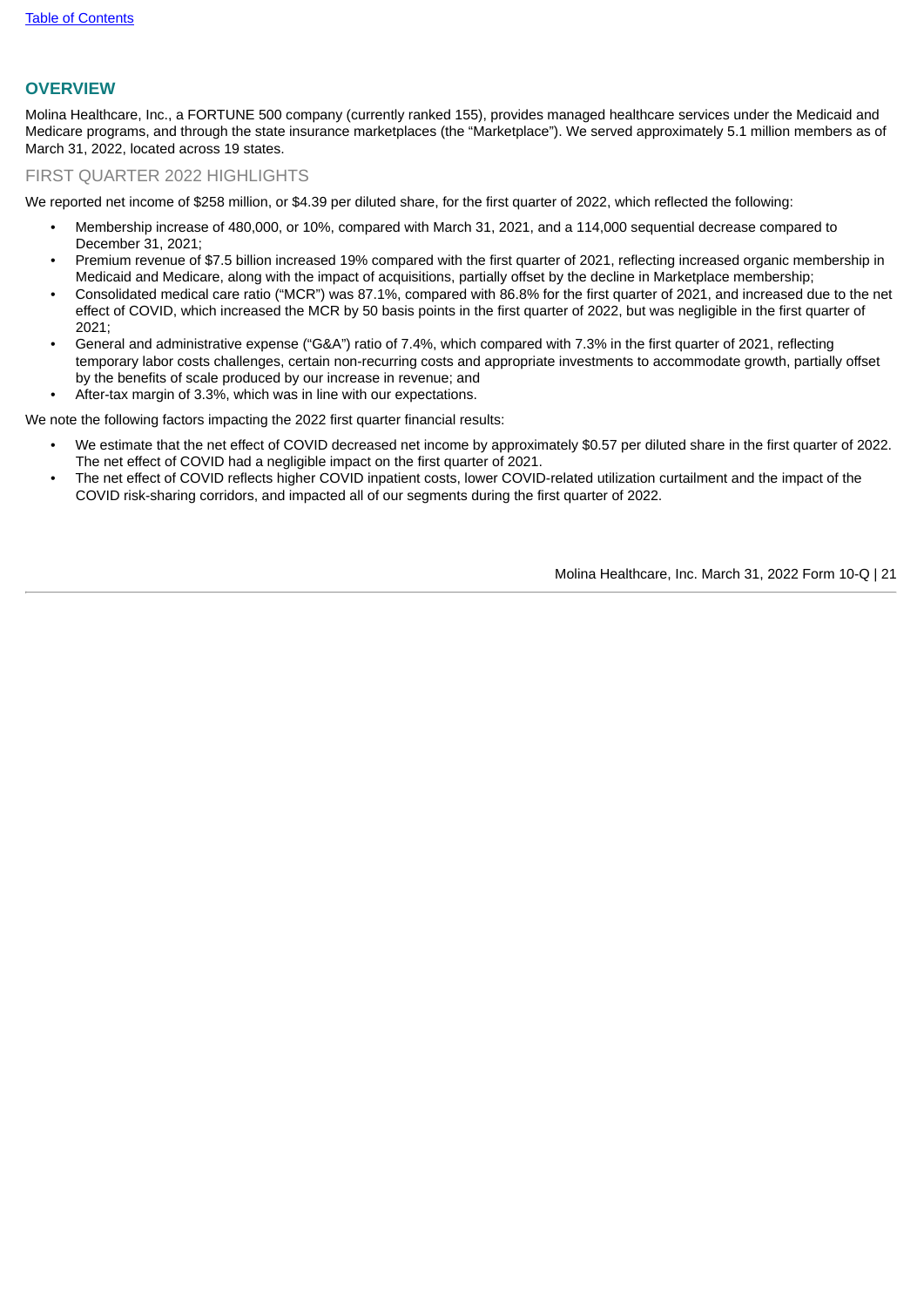# **CONSOLIDATED FINANCIAL SUMMARY**

|                                             |               | Three Months Ended March 31,            |        |  |  |
|---------------------------------------------|---------------|-----------------------------------------|--------|--|--|
|                                             |               | 2022<br>2021                            |        |  |  |
|                                             |               | (In millions, except per-share amounts) |        |  |  |
| Premium revenue                             | $\frac{1}{2}$ | 7,531<br>$\frac{1}{2}$                  | 6,306  |  |  |
| Less: medical care costs                    |               | 6,563                                   | 5,474  |  |  |
| Medical margin                              |               | 968                                     | 832    |  |  |
| $MCR$ $(1)$                                 |               | 87.1 %                                  | 86.8%  |  |  |
| Other revenues:                             |               |                                         |        |  |  |
| Premium tax revenue                         |               | 208                                     | 187    |  |  |
| Investment income                           |               | 11                                      | 9      |  |  |
| Other revenue                               |               | 20                                      | 20     |  |  |
| General and administrative expenses         |               | 571                                     | 473    |  |  |
| G&A ratio $(2)$                             |               | 7.4 %                                   | 7.3%   |  |  |
| Premium tax expenses                        |               | 208                                     | 187    |  |  |
| Depreciation and amortization               |               | 40                                      | 33     |  |  |
| Other                                       |               | 16                                      | 20     |  |  |
| Operating income                            |               | 372                                     | 335    |  |  |
| Interest expense                            |               | 28                                      | 30     |  |  |
| Income before income tax expense            |               | 344                                     | 305    |  |  |
| Income tax expense                          |               | 86                                      | 77     |  |  |
| Net income                                  | $\frac{4}{5}$ | \$<br>258                               | 228    |  |  |
| Net income per share - Diluted              | $\frac{1}{2}$ | 4.39<br>\$                              | 3.89   |  |  |
|                                             |               |                                         |        |  |  |
| Diluted weighted average shares outstanding |               | 58.7                                    | 58.6   |  |  |
| <b>Other Key Statistics</b>                 |               |                                         |        |  |  |
| Ending membership                           |               | 5.1                                     | 4.6    |  |  |
| Effective income tax rate                   |               | 25.0 %                                  | 25.2 % |  |  |
| After-tax margin (3)                        |               | 3.3%                                    | 3.5%   |  |  |

(1) MCR represents medical care costs as a percentage of premium revenue.

(2) G&A ratio represents general and administrative expenses as a percentage of total revenue.

(3) After-tax margin represents net income as a percentage of total revenue.

# **CONSOLIDATED RESULTS**

\_\_\_\_\_\_\_\_\_\_\_\_\_\_\_\_\_\_\_\_\_\_\_\_

## NET INCOME AND OPERATING INCOME

Net income in the first quarter of 2022 amounted to \$258 million, or \$4.39 per diluted share, compared with \$228 million, or \$3.89 per diluted share, in the first quarter of 2021. The 13% increase in net income is consistent with the improvement in operating income, which increased to \$372 million in the first quarter of 2022, compared with \$335 million in the first quarter of 2021.

The improvement in operating income was mainly due to membership growth and higher premium revenues, partially offset by an increase in the MCR.

## PREMIUM REVENUE

Premium revenue increased \$1.2 billion, or 19%, in the first quarter of 2022, when compared with the first quarter of 2021. The higher premium revenue reflects increased organic membership in the Medicaid and Medicare segments and the impact of acquisitions, partially offset by a decline in the Marketplace segment. The increase in premium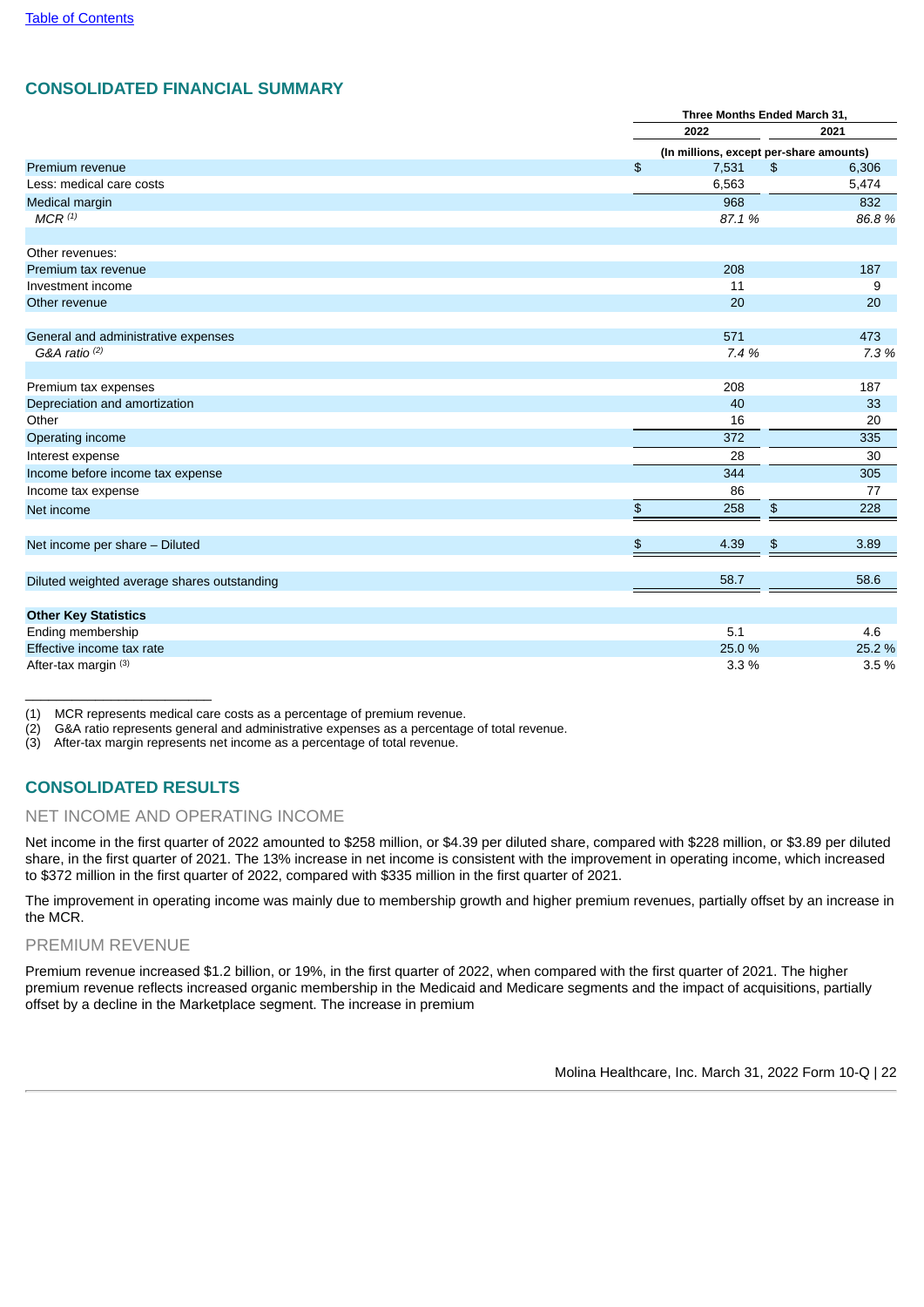revenue was partially attributable to a reduced impact of COVID-related risk corridors that were enacted in several states beginning in the second quarter of 2020.

# MEDICAL CARE RATIO

The consolidated MCR in the first quarter of 2022 was 87.1%, compared with 86.8% in the first quarter of 2021. The Medicaid and Marketplace MCRs increased in the first quarter of 2022, while the Medicare MCR decreased. The net effect of COVID increased the consolidated MCR in the first quarter of 2022 by approximately 50 basis points and impacted all segments in the first quarter of 2022. The net effect of COVID had a negligible impact on the first quarter of 2021. The impacts were varied by segment in both periods.

The prior year reserve development in the first quarter of 2022 was modestly favorable, but its impact on earnings was absorbed by the COVID-related risk corridors.

## PREMIUM TAX REVENUE AND EXPENSES

The premium tax ratio (premium tax expense as a percentage of premium revenue plus premium tax revenue) was 2.7% and 2.9% for the first quarter of 2022 and 2021, respectively. The current year ratio decrease was mainly due to changes in business mix.

## INVESTMENT INCOME

Investment income increased to \$11 million in the first quarter of 2022, compared with \$9 million in the first quarter of 2021, mainly due to an increase in interest rates and higher levels of invested assets. Investment yields were lower in the first quarter of 2021 due to a temporary allocation in shorter-term invested assets due to the COVID-19 pandemic, until it was rescinded in the second quarter of 2021.

## OTHER REVENUE

Other revenue was consistent at \$20 million in the first quarter of 2022 and 2021. Other revenue mainly includes service revenue associated with long-term services and supports consultative services we provide in Wisconsin.

## G&A EXPENSES

The G&A expense ratio was 7.4% in the first quarter of 2022, compared with 7.3% in the first quarter of 2021, mainly reflecting temporary labor cost challenges, certain non-recurring costs and appropriate investments to accommodate growth, partially offset by the benefits of scale produced by our increase in revenue. We expect our full year 2022 G&A ratio to be consistent with our long term targets.

## DEPRECIATION AND AMORTIZATION

Depreciation and amortization increased to \$40 million in the first quarter of 2022, compared with \$33 million in the first quarter of 2021, due primarily to amortization associated with recent acquisitions completed in the fourth quarter of 2021 and the first quarter of 2022.

## OTHER OPERATING EXPENSES

Other operating expenses totaled \$16 million in the first quarter of 2022, compared with \$20 million in the first quarter of 2021. Other operating expenses mainly includes service costs associated with long-term services and supports consultative services we provide in Wisconsin, as noted above.

## INTEREST EXPENSE

Interest expense decreased to \$28 million in the first quarter of 2022, compared with \$30 million in the first quarter of 2021. The decrease resulted from our early redemption of \$700 million aggregate principal amount of our 5.375% senior notes due 2022 in the fourth quarter of 2021, partially offset by interest related to the private offering of the 3.875% Notes due 2032 in the same period.

## INCOME TAXES

Income tax expense amounted to \$86 million in the first quarter of 2022, or 25.0% of pretax income, compared with income tax expense of \$77 million, or 25.2% of pretax income in the first quarter of 2021. The difference in the effective tax rate is primarily due to the impact of certain discrete tax benefits recognized in the three months ended March 31, 2022.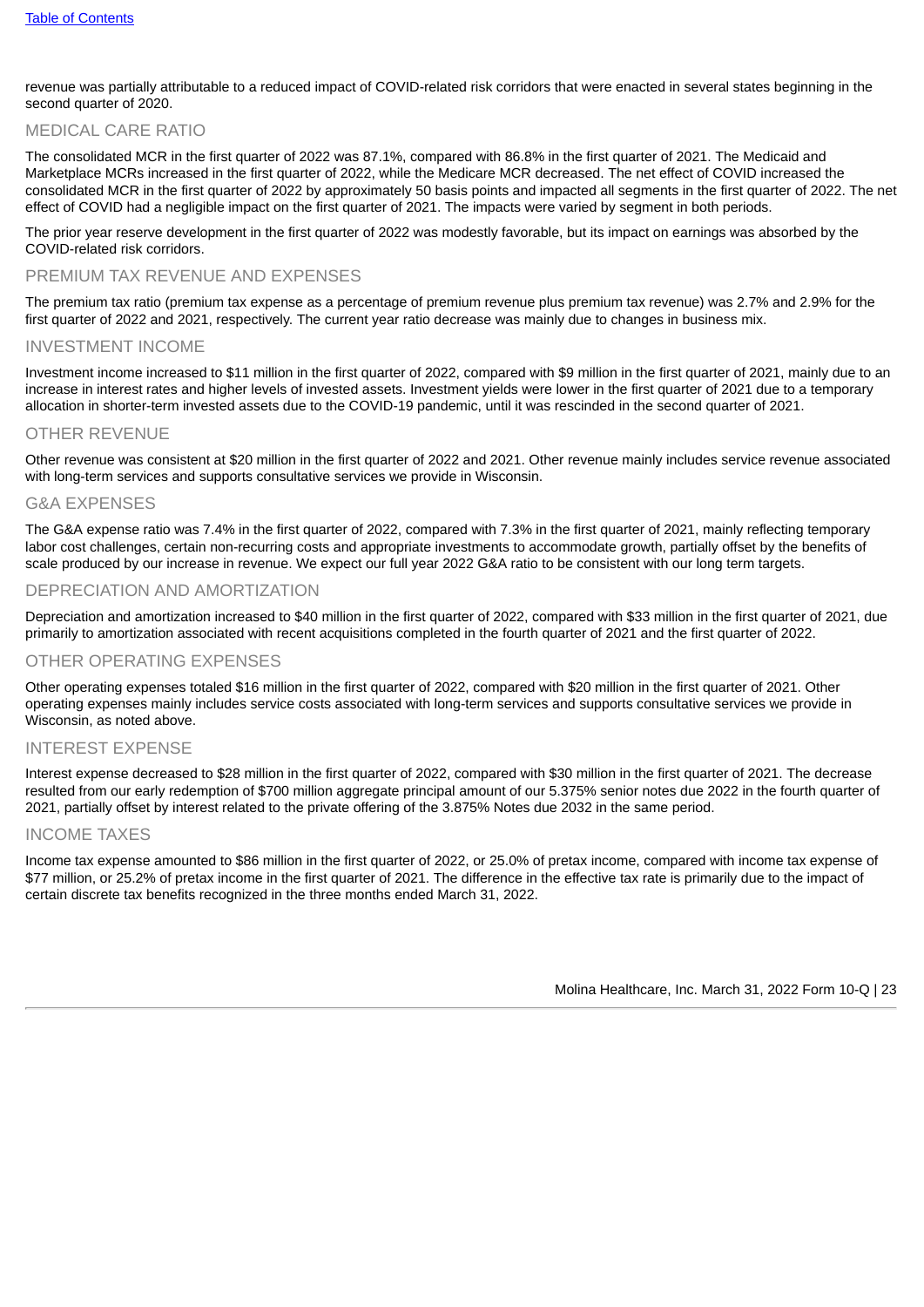# **TRENDS AND UNCERTAINTIES**

## COVID-19 PANDEMIC

As the COVID-19 pandemic continues to evolve, its ongoing impact to our business, results of operations, financial condition, and cash flows is uncertain and difficult to predict. Specific trends and uncertainties related to our Medicaid, Medicare, and Marketplace segments follow.

### *Federal Economic Stabilization and Other Programs*

Effective January 16, 2022, the Biden Administration extended the COVID-19 related PHE, which, among other things, continued the suspension in state Medicaid eligibility redeterminations for 90 days until April 16, 2022. Effective April 17, 2022, the Biden Administration extended the PHE for another 90 days and it will remain in effect until July 15, 2022, unless extended.

Due to the uncertainty as to the duration and breadth of the pandemic, we are unable to reasonably estimate the ultimate impact of the economic stabilization and other programs to our business, financial condition, and operating results.

#### *Operations*

### Enrollment and Premium Revenue

Excluding acquisitions and our exit from Puerto Rico, we added over 750,000 new Medicaid members since March 31, 2020, when we first began to report on the impacts of the pandemic. We believe this membership increase was mainly due to the suspension of redeterminations for Medicaid eligibility. We expect Medicaid enrollment to continue to benefit from the extension of the PHE period, and the associated pause on membership redeterminations, at least through mid-July 2022.

Beginning in 2020, various states enacted temporary risk corridors in response to the reduced demand for medical services stemming from COVID-19, which have resulted in a reduction of our medical margin. The current rate environment is stable and rational. We continue to believe that the risk-sharing corridors previously introduced are related to the declared PHE and will likely be eliminated as the COVID pandemic subsides. However, the risk corridors continue to contribute an added level of variability to our results of operations. In the three months ended March 31, 2022, we recognized approximately \$28 million, for the impact of these risk corridors, compared to \$110 million recognized in the three months ended March 31, 2021. The decrease is due to the elimination of several of the COVID-19 risk corridors.

It is possible that certain states could change the structure of existing risk corridors, implement new risk corridors in the future or discontinue existing risk corridors. Due to these uncertainties, the ultimate outcomes could differ materially from our estimates as a result of changes in facts or further developments, which could have an adverse effect on our consolidated financial position, results of operations, or cash flows.

#### Medical Care Costs

We expect continued uncertainty regarding utilization trends as the pandemic continues. The speed and extent to which utilization rebounds will be greatly impacted by the economy and consumer behavior, provider capacity, and the potential resurgence of COVID-19 infection rates. We believe that some portion of the utilization curtailment experienced in the three months ended March 31, 2022 is likely the result of service deferrals, and so these services will likely be provided to members over the remainder of the year.

#### Capital and Financial Resources

We continue to monitor and assess the estimated operating and financial impact of the COVID-19 pandemic, and as it evolves, we continue to process, assemble, and assess member utilization information. We believe that our cash resources, borrowing capacity available under the Credit Agreement, and cash flow generated from operations will be sufficient to withstand the financial impact of the pandemic, and will enable us to continue to support our operations, regulatory requirements, debt repayment obligations, and capital expenditures for the foreseeable future. Refer to "Liquidity and Financial Condition" below for further discussion of our capital and financial resources.

## OTHER RECENT DEVELOPMENTS

*California Procurement—Medicaid.* In April 2022, we submitted our RFP response. We expect the award to be announced in early August 2022, with an effective date of January 2024.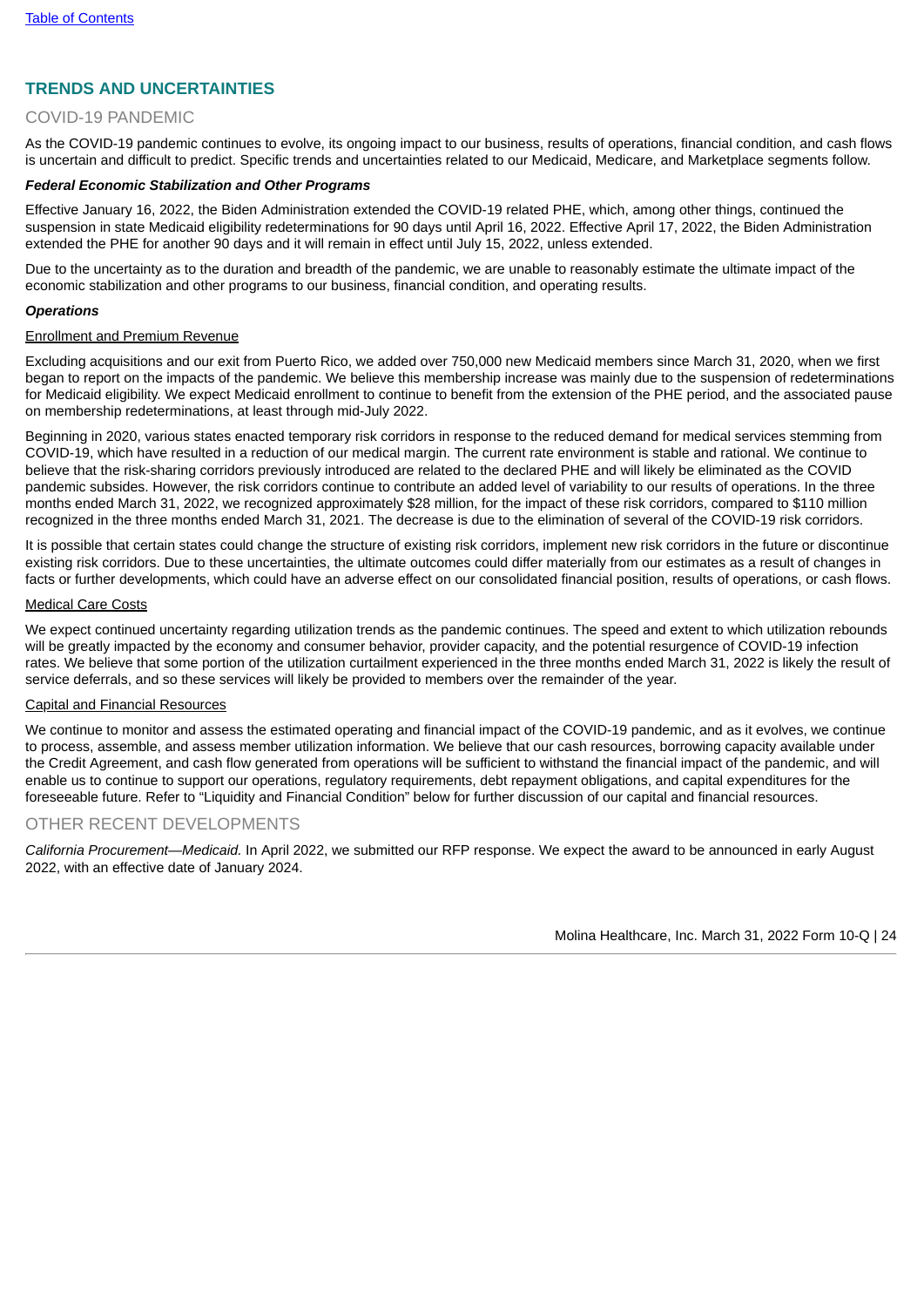*Texas Procurement—Medicaid.* In March 2022, the Texas Health and Human Services Commission posted the ABD program (known in Texas as STAR+PLUS) RFP, with awards estimated to be announced in the fourth quarter of 2022, and start of operations in September 2023.

*Texas Acquisition—Medicaid and Medicare.* On January 1, 2022, we closed on our acquisition of Cigna Corporation's Texas Medicaid and Medicare-Medicaid Plan ("MMP") contracts, along with certain operating assets.

*Nevada Procurement—Medicaid.* Our new contract in Clark and Washoe Counties commenced on January 1, 2022, and offers health coverage to TANF, CHIP and Medicaid Expansion beneficiaries. The four year contract with a possible two-year extension was ratified in September 2021.

*Marketplace Enrollment.* We now expect to end 2022 with approximately 270,000 members, reflecting normal attrition over the remainder of the year and limited special enrollment period growth based on revised eligibility rules and our product design and distribution strategy. This represents an increase compared to our previous estimate of 250,000 members by the end of 2022, resulting from stronger final enrollment and grace period membership.

For a discussion of additional segment trends, uncertainties and other developments, refer to our 2021 Annual Report on Form 10-K, "Item 1. Business—Our Business," and "—Legislative and Political Environment."

# **REPORTABLE SEGMENTS**

As of March 31, 2022, we served approximately 5.1 million members eligible for Medicaid, Medicare, and other government-sponsored healthcare programs for low-income families and individuals, including Marketplace members, most of whom receive government premium subsidies.

We currently have 4 reportable segments consisting of: 1) Medicaid; 2) Medicare; 3) Marketplace; and 4) Other.

The Medicaid, Medicare, and Marketplace segments represent the government-funded or sponsored programs under which we offer managed healthcare services. The Other segment, which is insignificant to our consolidated results of operations, includes certain corporate amounts not associated with or allocated to the Medicaid, Medicare, or Marketplace segments. Additionally, the Other segment includes service revenues and service costs associated with the long-term services and supports consultative services we provide in Wisconsin.

## HOW WE ASSESS PERFORMANCE

We derive our revenues primarily from health insurance premiums. Our primary customers are state Medicaid agencies and the federal government.

The key metrics used to assess the performance of our Medicaid, Medicare, and Marketplace segments are premium revenue, medical margin and medical care ratio ("MCR"). MCR represents the amount of medical care costs as a percentage of premium revenue. Therefore, the underlying medical margin, or the amount earned by the Medicaid, Medicare, and Marketplace segments after medical costs are deducted from premium revenue, represents the most important measure of earnings reviewed by management, and is used by our chief executive officer to review results, assess performance, and allocate resources. The key metric used to assess the performance of our Other segment is service margin. The service margin is equal to service revenue minus cost of service revenue.

Management's discussion and analysis of the change in medical margin is discussed below under "Segment Financial Performance." For more information, see Notes to Consolidated Financial Statements, Note 10, "Segments."

# SEGMENT MEMBERSHIP

The following table sets forth our membership by segment as of the dates indicated:

|                 | March 31. | December 31, | March 31, |
|-----------------|-----------|--------------|-----------|
|                 | 2022      | 2021         | 2021      |
| <b>Medicaid</b> | 4,566,000 | 4,329,000    | 3,859,000 |
| Medicare        | 148.000   | 142.000      | 126,000   |
| Marketplace     | 371,000   | 728,000      | 620,000   |
| Total           | 5.085.000 | 5.199.000    | 4.605.000 |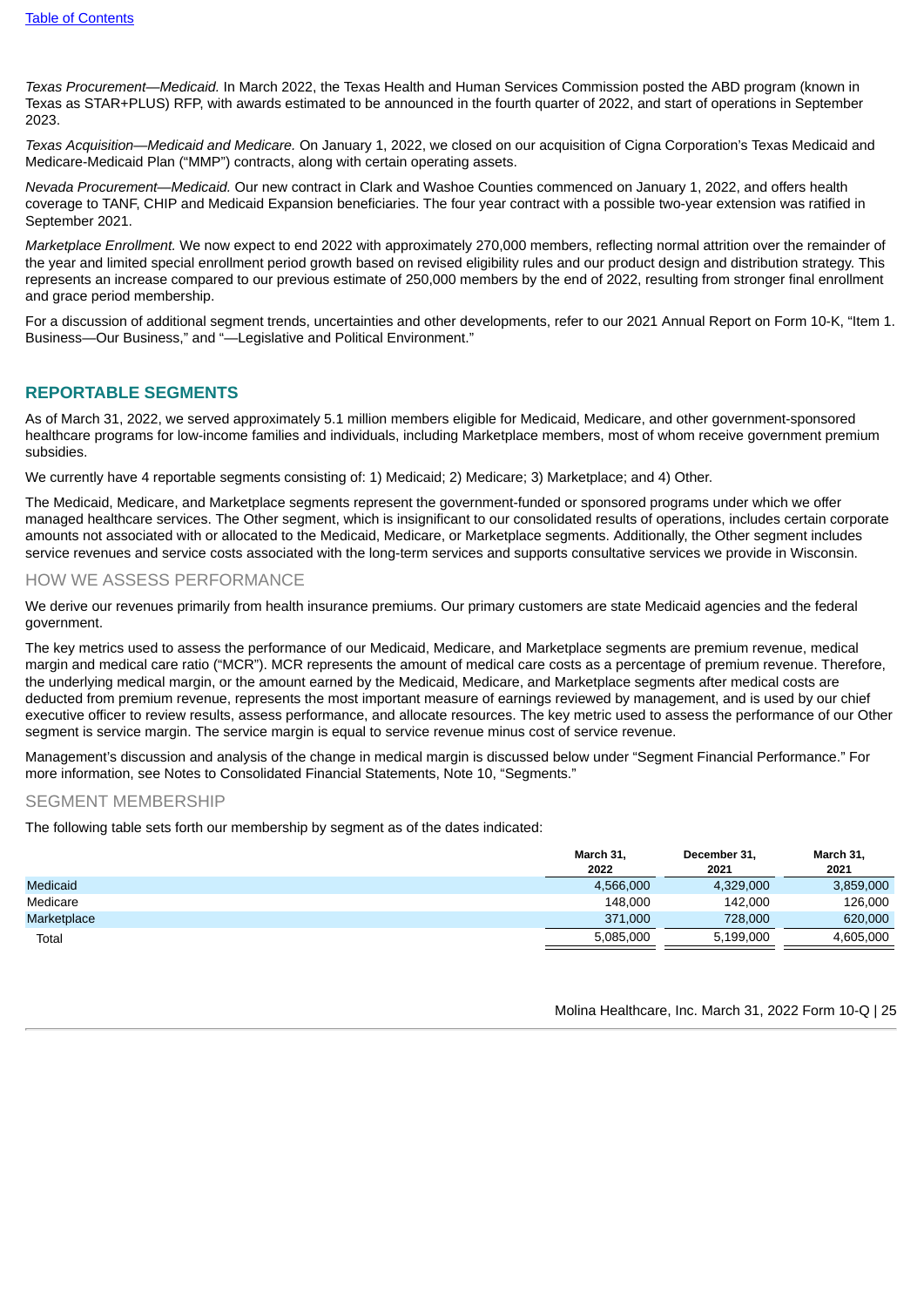# SEGMENT FINANCIAL PERFORMANCE

The following table summarizes premium revenue, medical margin, and MCR by segment for the periods indicated (dollars in millions):

|             | Three Months Ended March 31. |                   |     |            |      |       |          |                    |        |                   |            |  |
|-------------|------------------------------|-------------------|-----|------------|------|-------|----------|--------------------|--------|-------------------|------------|--|
|             | 2022                         |                   |     |            | 2021 |       |          |                    |        |                   |            |  |
|             | Premium<br>Revenue           | Medical<br>Margin |     | <b>MCR</b> |      |       |          | Premium<br>Revenue |        | Medical<br>Margin | <b>MCR</b> |  |
| Medicaid    | 5,980                        | \$                | 710 | 88.1 %     | - SS | 4,840 | <b>S</b> | 604                | 87.5 % |                   |            |  |
| Medicare    | 943                          |                   | 128 | 86.5       |      | 799   |          | 77                 | 90.3   |                   |            |  |
| Marketplace | 608                          |                   | 130 | 78.6       |      | 667   |          | 151                | 77.3   |                   |            |  |
| Total       | 7,531                        |                   | 968 | 87.1 %     | - SS | 6,306 |          | 832                | 86.8%  |                   |            |  |

### *Medicaid*

Medicaid premium revenue increased \$1.1 billion, or 24%, in the first quarter of 2022, when compared with the first quarter of 2021. The increase was mainly due to organic membership growth, including Nevada, and the impact from the Affinity and Cigna acquisitions that closed in the fourth quarter of 2021 and in January 2022, respectively. Excluding the acquisitions, membership growth was across several states and was mainly driven by the extension of the PHE period and the associated suspension of membership redeterminations due to COVID-19. The increase was partially attributable to a reduced impact of state risk corridors stemming from COVID-19.

As described above in "Trends and Uncertainties," we recognized approximately \$28 million in the first quarter of 2022, for the impact of risk corridors enacted in several states beginning in the second quarter of 2020, in response to the lower utilization of medical services resulting from COVID-19. We recognized approximately \$110 million for the impact of such risk corridors in the first quarter of 2021. The decrease is due to the elimination of most of the COVID-19 risk corridors.

The medical margin in our Medicaid program increased \$106 million, or 18%, in the first quarter of 2022 when compared with the first quarter of 2021. The increase was driven by increased premium revenues and margin associated with the membership growth discussed above, partially offset by an increase in the MCR.

The Medicaid MCR increased to 88.1% in the first quarter of 2022, from 87.5% in the first quarter of 2021, or 60 basis points. The increase was mainly attributable to a year-over-year increase in the net effect of COVID, partially offset by improved operations, including medical cost management. The year-over-year change in the net effect of COVID reflects an increase in COVID-related inpatient costs, and lower COVIDrelated utilization curtailment, partially offset by the decrease in COVID-related risk corridors. The Medicaid MCR is consistent with our longterm target despite the net effect of COVID.

#### *Medicare*

Medicare premium revenue increased \$144 million, or 18%, in the first quarter of 2022, primarily due to the impact of product expansion and organic membership growth in existing states, partially offset by lower premium revenue PMPM from the change in business mix.

The medical margin for Medicare increased \$51 million, in the first quarter of 2022, when compared with the first quarter of 2021, mainly due to the increase in premium revenues and the improvement in the MCR discussed below.

The Medicare MCR decreased to 86.5% in the first quarter of 2022, from 90.3% in the first quarter of 2021, or 380 basis points. The improvement was primarily driven by a lower net effect of COVID, improved operating performance, including higher risk scores that more closely reflect the acuity of our membership, and the change in business mix. The Medicare MCR is lower than our long-term target.

### *Marketplace*

Marketplace premium revenue in the first quarter of 2022 decreased \$59 million, compared with the first quarter of 2021, mainly due to a reduction in membership, partially offset by an increase in premium revenue PMPM. Our Marketplace membership as of March 31, 2022 amounted to 371,000 members, representing a decline of 357,000 members compared to December 31, 2021, which is in line with our product and pricing strategy to achieve our target margins in this business. The increase in premium revenue PMPM is consistent with the product and pricing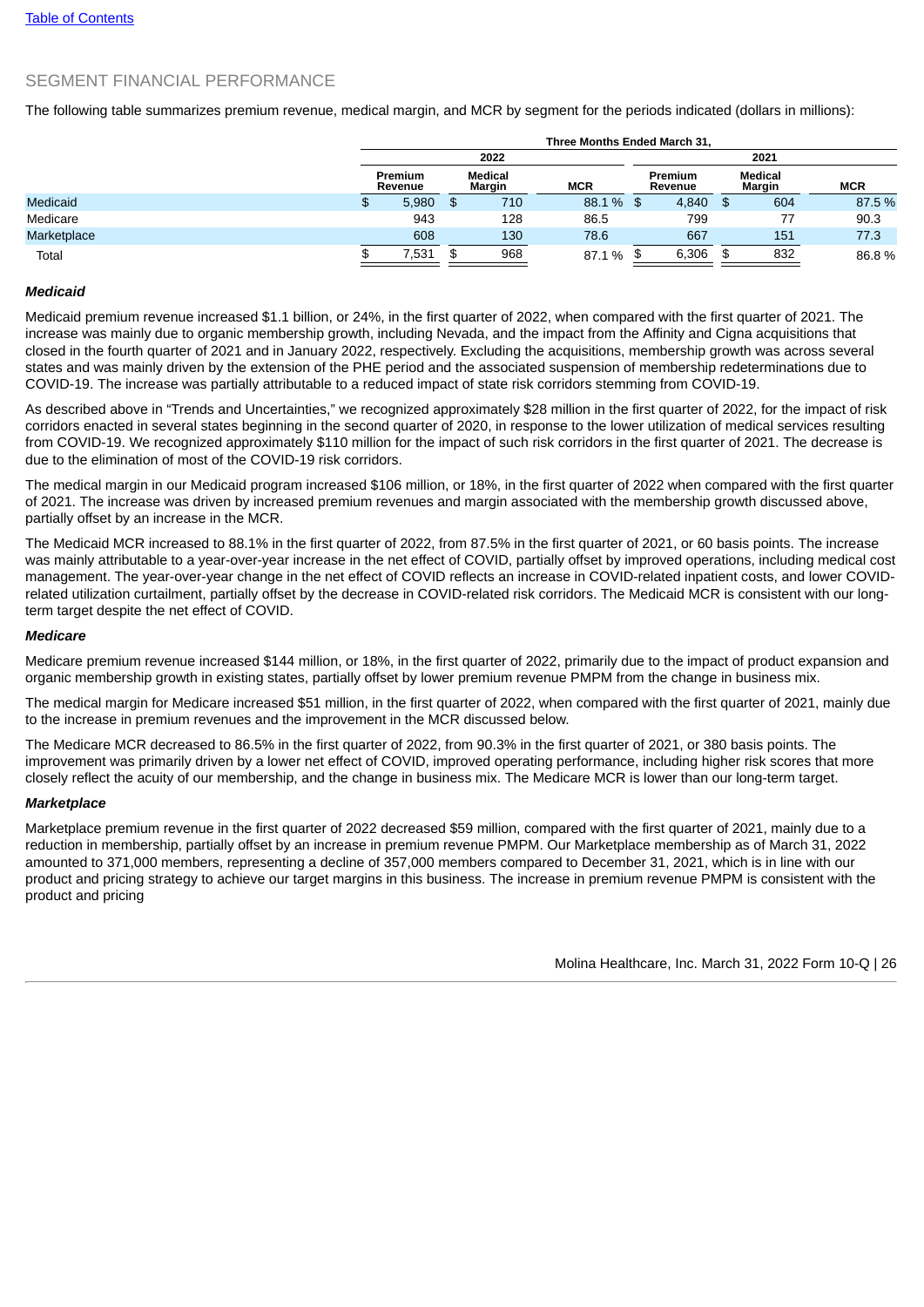strategy, reflecting an increase of members in the silver metal tier and a decrease of members in the bronze metal tier.

The Marketplace medical margin decreased \$21 million in the first quarter of 2022, when compared with the first quarter of 2021, primarily due to the decrease in membership and premiums, and the increase in the MCR described below.

The Marketplace MCR increased to 78.6% in the first quarter of 2022, from 77.3% in the first quarter of 2021, or 130 basis points. The increase resulted mainly from changes in membership mix discussed above. Silver metal tier products incur less MCR seasonality than bronze metal tier products due to lower deductibles. The Marketplace MCR is in line within our long-term target.

### *Other*

The Other segment includes service revenues and costs associated with long-term services and supports consultative services we provide in Wisconsin, and also includes certain corporate amounts not allocated to the Medicaid, Medicare, or Marketplace segments. Such amounts were immaterial to our consolidated results of operations in the first quarters of 2022 and 2021, respectively.

# **LIQUIDITY AND FINANCIAL CONDITION**

# **LIQUIDITY**

We manage our cash, investments, and capital structure to meet the short- and long-term obligations of our business while maintaining liquidity and financial flexibility. We forecast, analyze, and monitor our cash flows to enable prudent investment management and financing within the confines of our financial strategy.

We maintain liquidity at two levels: 1) the regulated health plan subsidiaries; and 2) the parent company. Our regulated subsidiaries generate significant cash flows from premium revenue, which is generally received a short time before related healthcare services are paid. Premium revenue is our primary source of liquidity. Thus, any decline in the receipt of premium revenue, and our profitability, could have a negative impact on our liquidity. In the first quarter of 2022, we did not experience noticeable delays to, or changes in, the timing or level of premium receipts as a result of the COVID-19 pandemic, but there can be no assurances that we will not experience such delays in the future. See further discussion below in "Future Sources and Uses of Liquidity—Future Uses—*Potential Impact of COVID-19 Pandemic*."

A majority of the assets held by our regulated health plan subsidiaries is in the form of cash, cash equivalents, and investments. When available and as permitted by applicable regulations, cash in excess of the capital needs of our regulated health plan subsidiaries is generally paid in the form of dividends to our parent company to be used for general corporate purposes. In the three months ended March 31, 2022, the parent company received \$115 million, in dividends and return of capital from the regulated health plan subsidiaries. See further discussion of dividends below in "Future Sources and Uses of Liquidity—Future Sources."

The parent company may also contribute capital to the regulated health plan subsidiaries to satisfy minimum statutory net worth requirements, including funding for newer health plans. In the three months ended March 31, 2022, the parent company contributed capital of \$19 million, to the regulated health plan subsidiaries.

Cash, cash equivalents and investments at the parent company amounted to \$250 million and \$348 million as of March 31, 2022, and December 31, 2021, respectively. The decrease as of March 31, 2022, was primarily due to the timing of corporate payments and capital contributions to regulated health plan subsidiaries, partially offset by dividends received from regulated health plan subsidiaries.

### *Investments*

After considering expected cash flows from operating activities, we generally invest cash of regulated subsidiaries that exceeds our expected short-term obligations in longer term, investment-grade, and marketable debt securities to improve our overall investment return. These investments are made pursuant to board-approved investment policies which conform to applicable state laws and regulations.

Our investment policies are designed to provide liquidity, preserve capital, and maximize total return on invested assets, all in a manner consistent with state requirements that prescribe the types of instruments in which our subsidiaries may invest. These investment policies require that our investments have final maturities of less than 15 years, or less than 15 years average life for structured securities. Professional portfolio managers operating under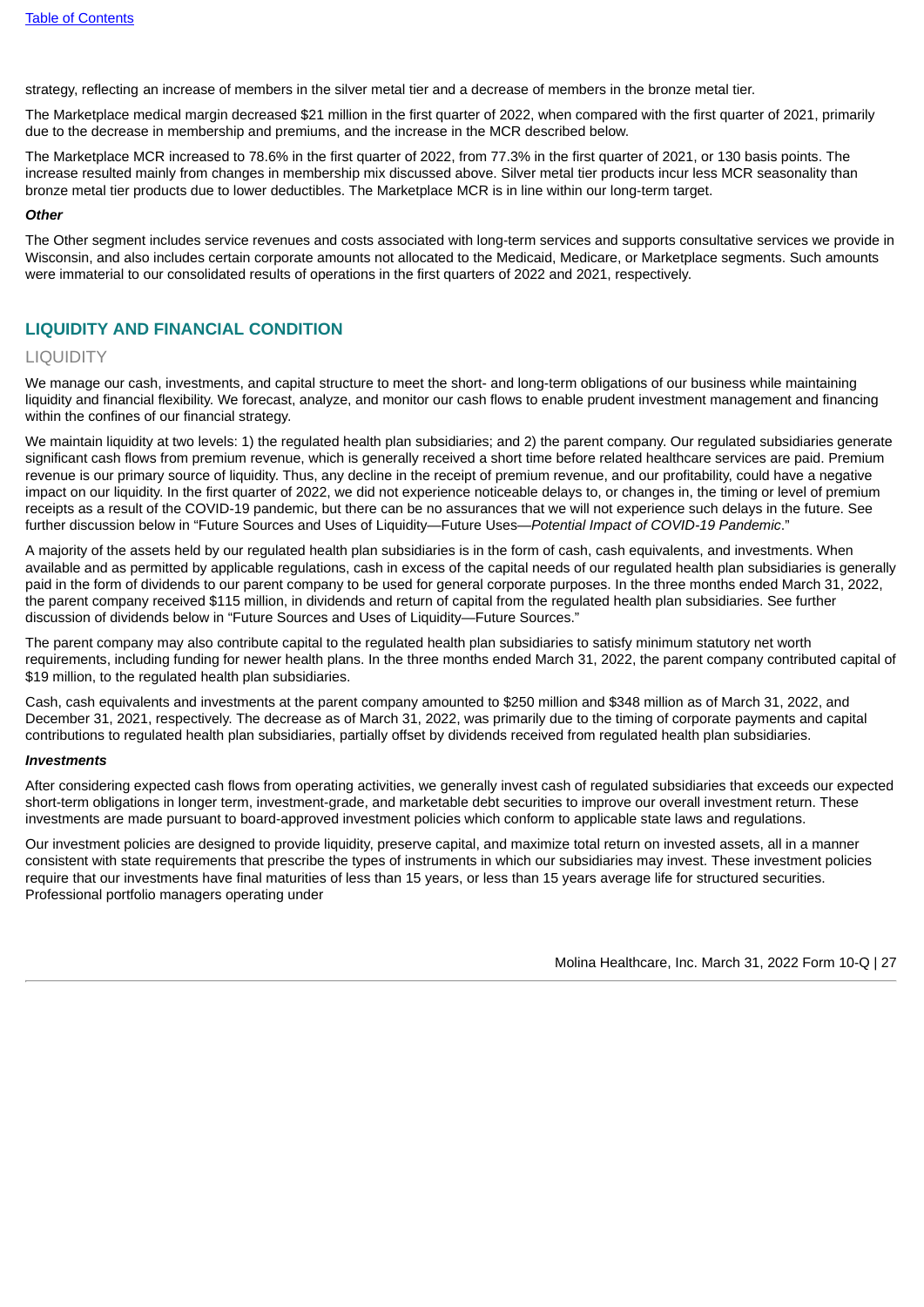documented guidelines manage our investments and a portion of our cash equivalents. Our portfolio managers must obtain our prior approval before selling investments where the loss position of those investments exceeds certain levels.

We believe that the risks of the COVID-19 pandemic, as they relate to our investments, are minimal. The overall rating of our portfolio remains strong and is rated AA. Our investment policy has directives in conjunction with state guidelines to minimize risks and exposures in volatile markets. Additionally, our portfolio managers assist us in navigating the current volatility in the capital markets.

Our restricted investments are invested principally in cash, cash equivalents, and U.S. Treasury securities; we have the ability to hold such restricted investments until maturity. All of our unrestricted investments are classified as current assets.

### *Cash Flow Activities*

Our cash flows are summarized as follows:

|                                                                                  | Three Months Ended March 31. |  |               |  |        |
|----------------------------------------------------------------------------------|------------------------------|--|---------------|--|--------|
|                                                                                  | 2022                         |  | 2021          |  | Change |
|                                                                                  |                              |  | (In millions) |  |        |
| Net cash provided by operating activities                                        | 363                          |  | 568           |  | (205)  |
| Net cash provided by (used in) investing activities                              | 74                           |  | (87)          |  | 161    |
| Net cash used in financing activities                                            | (77)                         |  | (207)         |  | 130    |
| Net increase in cash, cash equivalents, and restricted cash and cash equivalents | 360                          |  | 274           |  | 86     |

### Operating Activities

We typically receive capitation payments monthly, in advance of payments for medical claims; however, government payors may adjust their payment schedules, positively or negatively impacting our reported cash flows from operating activities in any given period. For example, government payors may delay our premium payments, or they may prepay the following month's premium payment.

Net cash provided by operations for the three months ended March 31, 2022 was \$363 million, compared with \$568 million in the three months ended March 31, 2021. The \$205 million decrease in cash flow was due to the net impact of timing differences in government receivables and payables and partially offset by an increase in net earnings.

#### Investing Activities

Net cash provided by investing activities was \$74 million in the three months ended March 31, 2022, compared with \$87 million used in investing activities in the three months ended March 31, 2021, an increase in cash flow of \$161 million. This increase in cash flow was primarily due to the net activity of proceeds and purchases of investments in the three months ended March 31, 2022.

#### Financing Activities

Net cash used in financing activities was \$77 million in the three months ended March 31, 2022, compared with \$207 million used in the three months ended March 31, 2021, an increase in cash flow of \$130 million. In the three months ended March 31, 2022, cash outflow included \$52 million for common stock withheld to settle employee tax obligations. In the three months ended March 31, 2021, financing cash outflows included common stock purchases of \$128 million and \$51 million for common stock withheld to settle employee tax obligations. Additionally, we paid \$20 million each in the first quarters of 2022 and 2021 to settle contingent consideration liabilities relating to our Kentucky Passport acquisition that closed in 2020.

# FINANCIAL CONDITION

We believe that our cash resources, borrowing capacity available under the Credit Agreement as discussed further below in "Future Sources and Uses of Liquidity—Future Sources," and internally generated funds will be sufficient to support our operations, regulatory requirements, debt repayment obligations and capital expenditures for at least the next 12 months.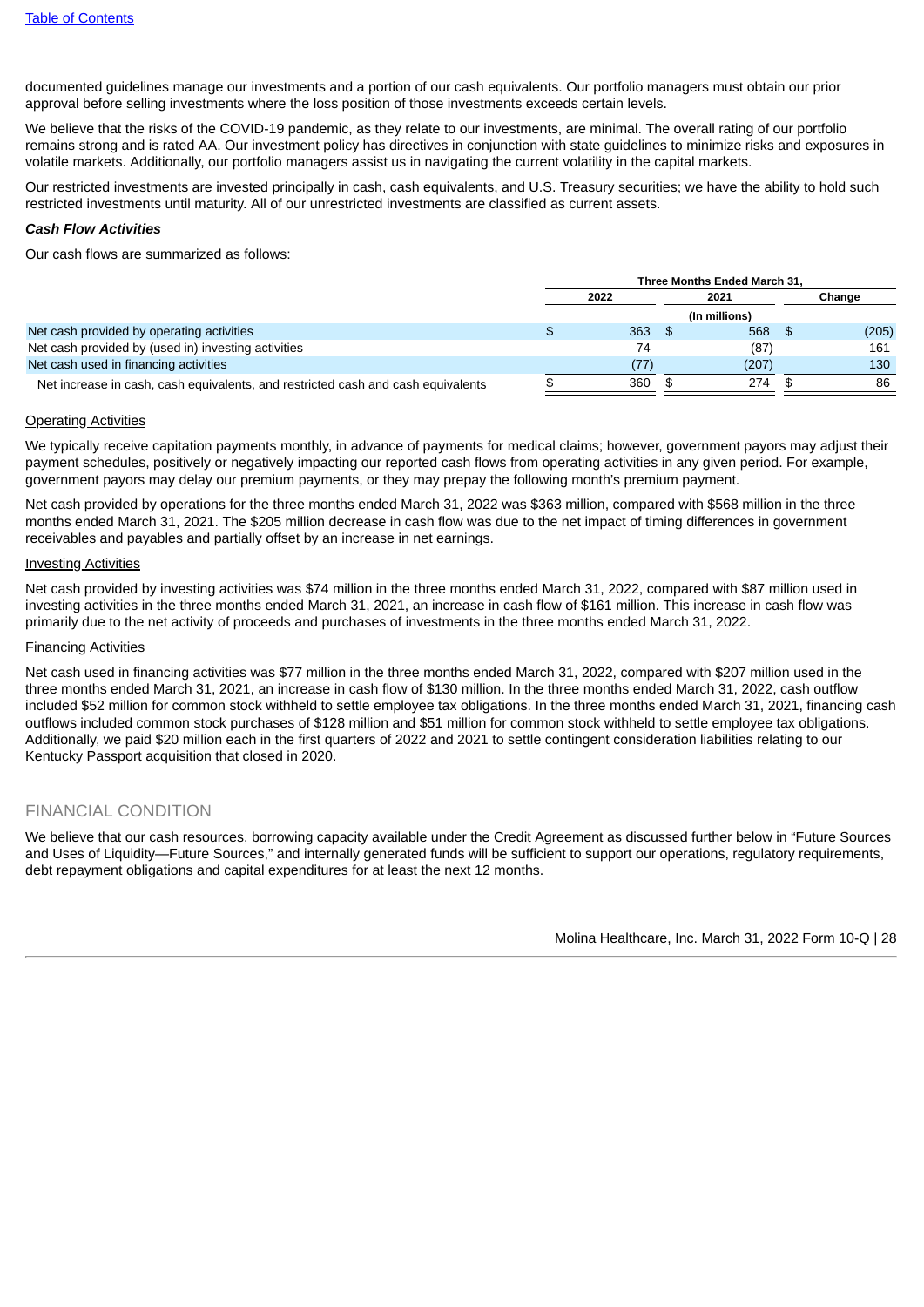On a consolidated basis, at March 31, 2022, our working capital was \$3.1 billion, compared with \$3.0 billion at December 31, 2021. At March 31, 2022, our cash and investments amounted to \$8.0 billion, compared with \$7.9 billion at December 31, 2021.

# *Regulatory Capital and Dividend Restrictions*

Each of our regulated, wholly owned subsidiaries must maintain a minimum amount of statutory capital determined by statute or regulations. Such statutes, regulations and capital requirements also restrict the timing, payment and amount of dividends and other distributions, loans or advances that may be paid to us as the sole stockholder. To the extent our subsidiaries must comply with these regulations, they may not have the financial flexibility to transfer funds to us. Based upon current statutes and regulations, the minimum capital and surplus requirement for these subsidiaries was estimated to be approximately \$2.1 billion at both March 31, 2022 and December 31, 2021. The aggregate capital and surplus of our wholly owned subsidiaries was in excess of these minimum capital requirements as of both dates.

Under applicable regulatory requirements, the amount of dividends that may be paid by our wholly owned subsidiaries without prior approval by regulatory authorities as of March 31, 2022, was approximately \$229 million in the aggregate. The subsidiaries may pay dividends over this amount, but only after approval is granted by the regulatory authorities.

Based on our cash and investments balances as of March 31, 2022, management believes that our regulated, wholly owned subsidiaries remain well capitalized and exceed their regulatory minimum requirements. We have the ability, and have committed to provide, additional capital to each of our health plans as necessary to ensure compliance with statutory capital and surplus requirements.

#### *Debt Ratings*

Each of our senior notes is rated "BB-" by Standard & Poor's, and "Ba3" by Moody's Investor Service, Inc. A downgrade in our ratings could adversely affect our borrowing capacity and increase our future borrowing costs.

#### *Financial Covenants*

The Credit Agreement contains customary non-financial and financial covenants, including a net leverage ratio and an interest coverage ratio. Such ratios are computed as defined by the terms of the Credit Agreement.

In addition, the indentures governing each of our outstanding senior notes contain cross-default provisions that are triggered upon default by us or any of our subsidiaries on any indebtedness in excess of the amount specified in the applicable indenture. As of March 31, 2022, we were in compliance with all financial and non-financial covenants under the Credit Agreement and other long-term debt.

# FUTURE SOURCES AND USES OF LIQUIDITY

#### *Future Sources*

Our regulated subsidiaries generate significant cash flows from premium revenue, which is generally received a short time before related healthcare services are paid. Premium revenue is our primary source of liquidity. Thus, any decline in the receipt of premium revenue, and our profitability, could have a negative impact on our liquidity.

*Potential Impact of COVID-19 Pandemic*. Excluding acquisitions and our exit from Puerto Rico, we added over 750,000 new Medicaid members since March 31, 2020, when we first began to report on the impacts of the pandemic. We believe this membership increase was mainly due to the suspension of redeterminations for Medicaid eligibility. We expect Medicaid enrollment to continue to benefit from the extension of the PHE period, and the associated pause on membership redeterminations, at least through mid-July 2022.

*Dividends from Subsidiaries.* When available and as permitted by applicable regulations, cash in excess of the capital needs of our regulated health plans is generally paid in the form of dividends to our unregulated parent company to be used for general corporate purposes. As a result of the COVID-19 pandemic, state regulators could further restrict the ability of our regulated health plan subsidiaries to pay dividends to the parent company, which would reduce the liquidity of the parent company.

*Credit Agreement Borrowing Capacity.* As of March 31, 2022, we had available borrowing capacity of \$1 billion under the revolving credit facility of our Credit Agreement. In addition, the Credit Agreement provides for a \$15 million swingline sub-facility and a \$100 million letter of credit sub-facility, as well as incremental term loans available to finance certain acquisitions up to \$500 million, plus an unlimited amount of such term loans as long as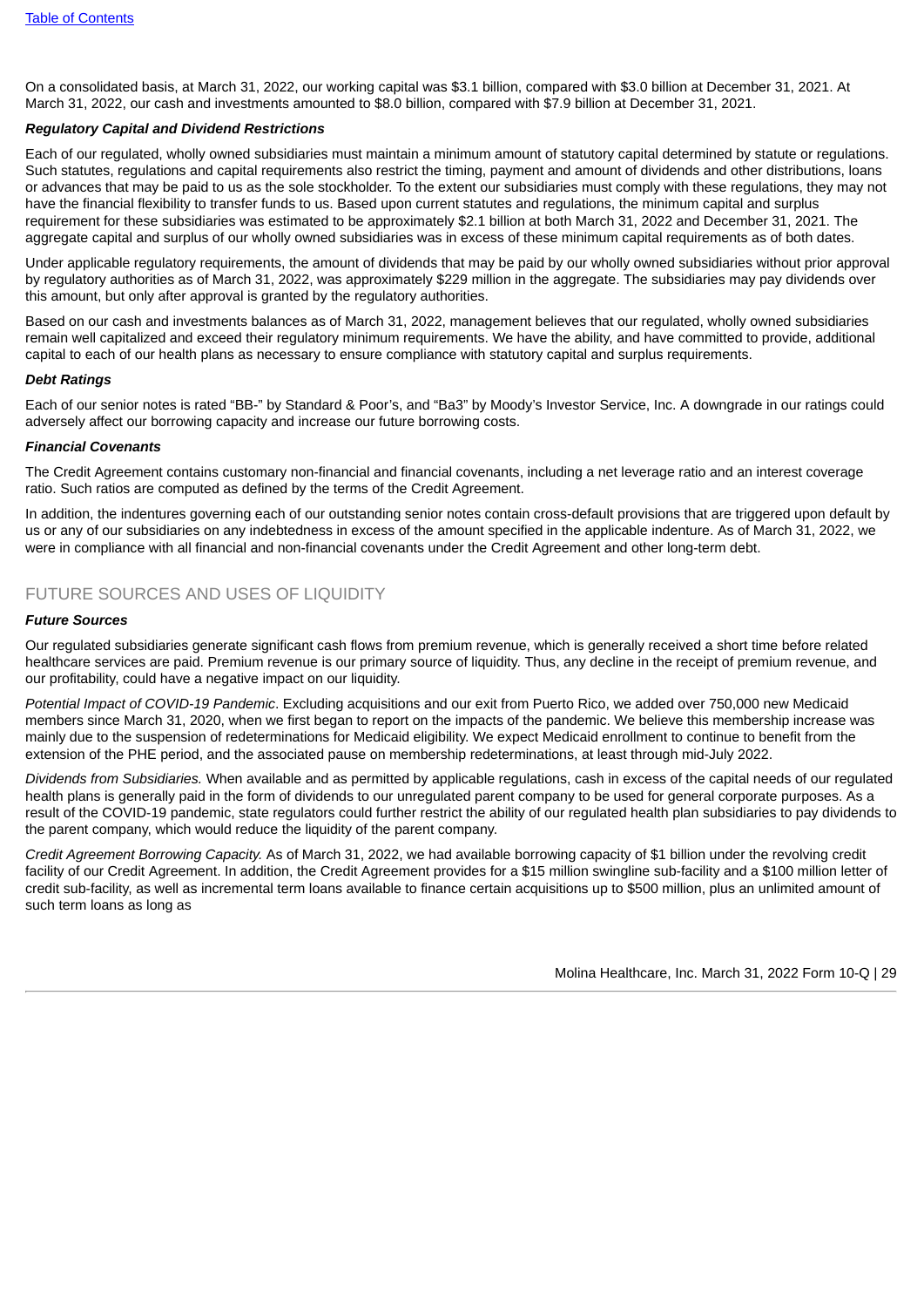our consolidated net leverage ratio is not greater than a defined maximum. See further discussion in the Notes to Consolidated Financial Statements, Note 8, "Debt."

### *Future Uses*

*Common Stock Purchases.* In September 2021, our board of directors authorized the purchase of up to \$500 million, in the aggregate, of our common stock. This new program, which superseded the stock purchase program approved by our board of directors in September 2020, is funded with cash on hand and extends through December 31, 2022. The exact timing and amount of any repurchase is determined by management based on market conditions and share price, in addition to other factors, and subject to the restrictions relating to volume, price, and timing under applicable law. As of April 27, 2022, \$472 million remained available to purchase our common stock under this program through December 31, 2022.

*Acquisitions*. On October 7, 2021, we announced a definitive agreement to acquire the Medicaid Managed Long Term Care business of AgeWell New York. The purchase price for the transaction is approximately \$106 million, net of certain tax benefits and target allocation of required regulatory capital, which we intend to fund with cash on hand. The transaction is subject to applicable federal and state regulatory approvals and the satisfaction of other customary closing conditions. We currently expect the transaction to close by the third quarter of 2022.

*Potential Impact of COVID-19 Pandemic*. As described above in "Trends and Uncertainties," we have been subject to Medicaid risk corridors as a result of the pandemic. Beginning in 2020, various states enacted temporary risk corridors in response to the reduced demand for medical services stemming from COVID-19, which have resulted in a reduction of our medical margin. In some cases, these risk corridors were retroactive to earlier periods in 2020, or as early as the beginning of the states' fiscal years in 2019. Beginning in the second quarter of 2020, we have recognized risk corridors that we believe to be probable, and where the ultimate premium amount is reasonably estimable. For the three months ended March 31, 2022, we recognized approximately \$28 million related to such risk corridors, primarily in the Medicaid segment.

It is possible that certain states could change the structure of existing risk corridors, implement new risk corridors in the future or discontinue existing risk corridors. Due to these uncertainties, the ultimate outcomes could differ materially from our estimates as a result of changes in facts or further developments, which could have an adverse effect on our consolidated financial position, results of operations, or cash flows.

*Regulatory Capital Requirements.* We have the ability, and have committed to provide, additional capital to each of our health plans as necessary to ensure compliance with statutory capital and surplus requirements.

# **CONTRACTUAL OBLIGATIONS**

A summary of future obligations under our various contractual obligations and commitments as of December 31, 2021, was disclosed in our 2021 Annual Report on Form 10-K.

There were no significant changes to our contractual obligations and commitments outside the ordinary course of business during the three months ended March 31, 2022.

# **CRITICAL ACCOUNTING ESTIMATES**

When we prepare our consolidated financial statements, we use estimates and assumptions that may affect reported amounts and disclosures; actual results could differ from these estimates. Our critical accounting estimates relate to:

- *• Medical claims and benefits payable*. Refer to Notes to Consolidated Financial Statements, Note 7, "Medical Claims and Benefits Payable," for a table that presents the components of the change in medical claims and benefits payable, and for additional information regarding the factors used to determine our changes in estimates for all periods presented in the accompanying consolidated financial statements. Other than the discussion as noted above, in the three months ended March 31, 2022 there were no significant changes to our disclosure reported in "Critical Accounting Estimates" in our 2021 Annual Report on Form 10-K.
- *Contractual provisions that may adjust or limit revenue or profit*. For a discussion of this topic, including amounts recorded in our consolidated financial statements, refer to Notes to Consolidated Financial Statements, Note 2, "Significant Accounting Policies."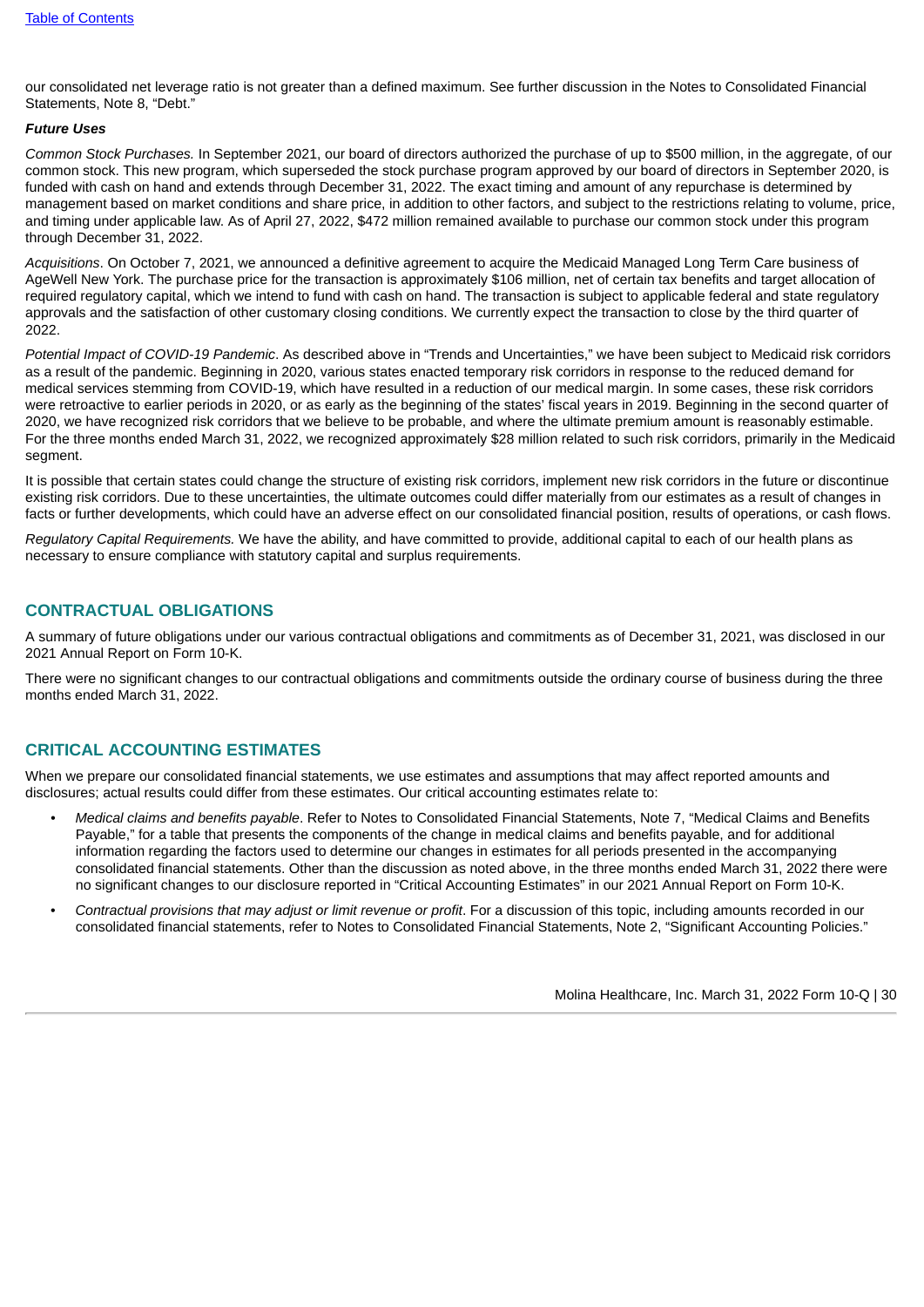- *• Quality incentives*. In the three months ended March 31, 2022, there were no significant changes to our disclosure reported in "Critical Accounting Estimates" in our 2021 Annual Report on Form 10-K.
- *• Business combinations, goodwill, and intangible assets, net.* In the three months ended March 31, 2022, there were no significant changes to our disclosure reported in "Critical Accounting Estimates" in our 2021 Annual Report on Form 10-K.

# <span id="page-30-0"></span>**QUANTITATIVE AND QUALITATIVE DISCLOSURES ABOUT MARKET RISK**

Our earnings and financial position are exposed to financial market risk relating to changes in interest rates, and the resulting impact on investment income and interest expense.

Substantially all of our investments and restricted investments are subject to interest rate risk and will decrease in value if market interest rates increase. Assuming a hypothetical and immediate 1% increase in market interest rates at March 31, 2022, the fair value of our fixed income investments would decrease by approximately \$69 million. Declines in interest rates over time will reduce our investment income.

For further information on fair value measurements and our investment portfolio, please refer to Notes to Consolidated Financial Statements, Note 5, "Fair Value Measurements," and Note 6, "Investments."

Borrowings under the Credit Agreement bear interest based, at our election, on a base rate or other defined rate, plus in each case, the applicable margin. For further information, see Notes to Consolidated Financial Statements, Note 8, "Debt."

# <span id="page-30-1"></span>**CONTROLS AND PROCEDURES**

*Evaluation of Disclosure Controls and Procedures.* Our management, with the participation of our chief executive officer and our chief financial officer, has concluded, based upon its evaluation as of the end of the period covered by this report, that the Company's "disclosure controls and procedures" (as defined in Rules 13a-15(e) and 15d-15(e) under the Securities Exchange Act), are effective to ensure that information required to be disclosed in the reports that we file or submit under the Securities Exchange Act is recorded, processed, summarized, and reported within the time periods specified in the SEC's rules and forms.

*Changes in Internal Control Over Financial Reporting.* There were no changes in our internal control over financial reporting during the three months ended March 31, 2022, that materially affected, or are reasonably likely to materially affect, our internal controls over financial reporting.

# <span id="page-30-2"></span>**LEGAL PROCEEDINGS**

For information regarding legal proceedings, see Notes to Consolidated Financial Statements, Note 11, "Commitments and Contingencies."

# <span id="page-30-3"></span>**RISK FACTORS**

<span id="page-30-4"></span>Certain risks may have a material adverse effect on our business, financial condition, cash flows, results of operations, or stock price, and you should carefully consider them before making an investment decision with respect to our securities. In addition to the other information set forth in this report, you should carefully consider the risk factors discussed under the caption "Risk Factors," in our 2021 Annual Report on Form 10-K. The risk factors described in our 2021 Annual Report on Form 10-K are not the only risks that we face. Additional risks and uncertainties not currently known to us or that we currently deem to be immaterial may also materially adversely affect our business, financial condition, cash flows, results of operations, or stock price.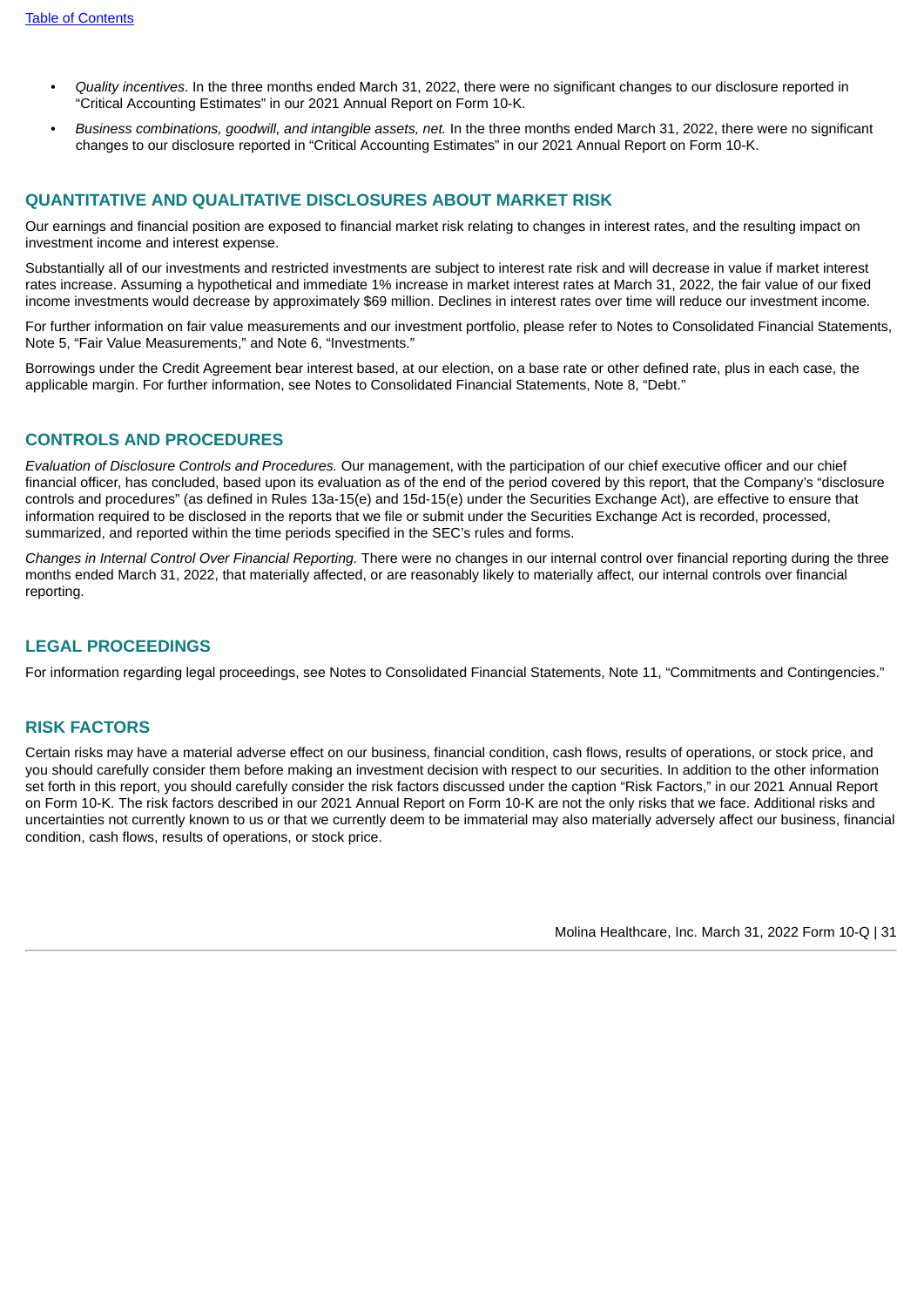$\overline{\phantom{a}}$  , where  $\overline{\phantom{a}}$  , where  $\overline{\phantom{a}}$  , where  $\overline{\phantom{a}}$ 

# **UNREGISTERED SALES OF EQUITY SECURITIES AND USE OF PROCEEDS**

## ISSUER PURCHASES OF EQUITY SECURITIES

Purchases of common stock made by us, or on our behalf, during the first quarter of 2022, including shares withheld by us to satisfy our employees' income tax obligations, are set forth below:

|                          | <b>Total Number</b><br>of Shares<br>Purchased <sup>(1)</sup> |      | <b>Average Price Paid</b><br>per Share | <b>Total Number of Shares</b><br><b>Purchased as Part of</b><br><b>Publicly</b><br>Announced<br><b>Plans or</b><br><b>Programs</b> |      | <b>Approximate Dollar Value</b><br>of Shares that May Yet<br><b>Be Purchased Under the</b><br>Plans or Programs <sup>(2)</sup> |
|--------------------------|--------------------------------------------------------------|------|----------------------------------------|------------------------------------------------------------------------------------------------------------------------------------|------|--------------------------------------------------------------------------------------------------------------------------------|
| January 1 - January 31   | 1.000                                                        | - \$ | 291.89                                 | $\overline{\phantom{a}}$                                                                                                           | - SS | 500,000,000                                                                                                                    |
| February 1 - February 28 | — \$                                                         |      |                                        | $\overline{\phantom{m}}$                                                                                                           | - \$ | 500.000.000                                                                                                                    |
| March 1 - March 31       | 165,000                                                      | - \$ | 311.88                                 | $\overline{\phantom{0}}$                                                                                                           | - \$ | 500,000,000                                                                                                                    |
| Total                    | 166,000                                                      | -\$  | 311.71                                 |                                                                                                                                    |      |                                                                                                                                |

(1) During the first quarter of 2022, we withheld approximately 166,000 shares of common stock, to settle employee income tax obligations, for releases of awards granted under the Molina Healthcare, Inc. 2019 Equity Incentive Plan.

<span id="page-31-0"></span>(2) For further information on our stock repurchase programs, refer to Note 9, "Stockholders' Equity."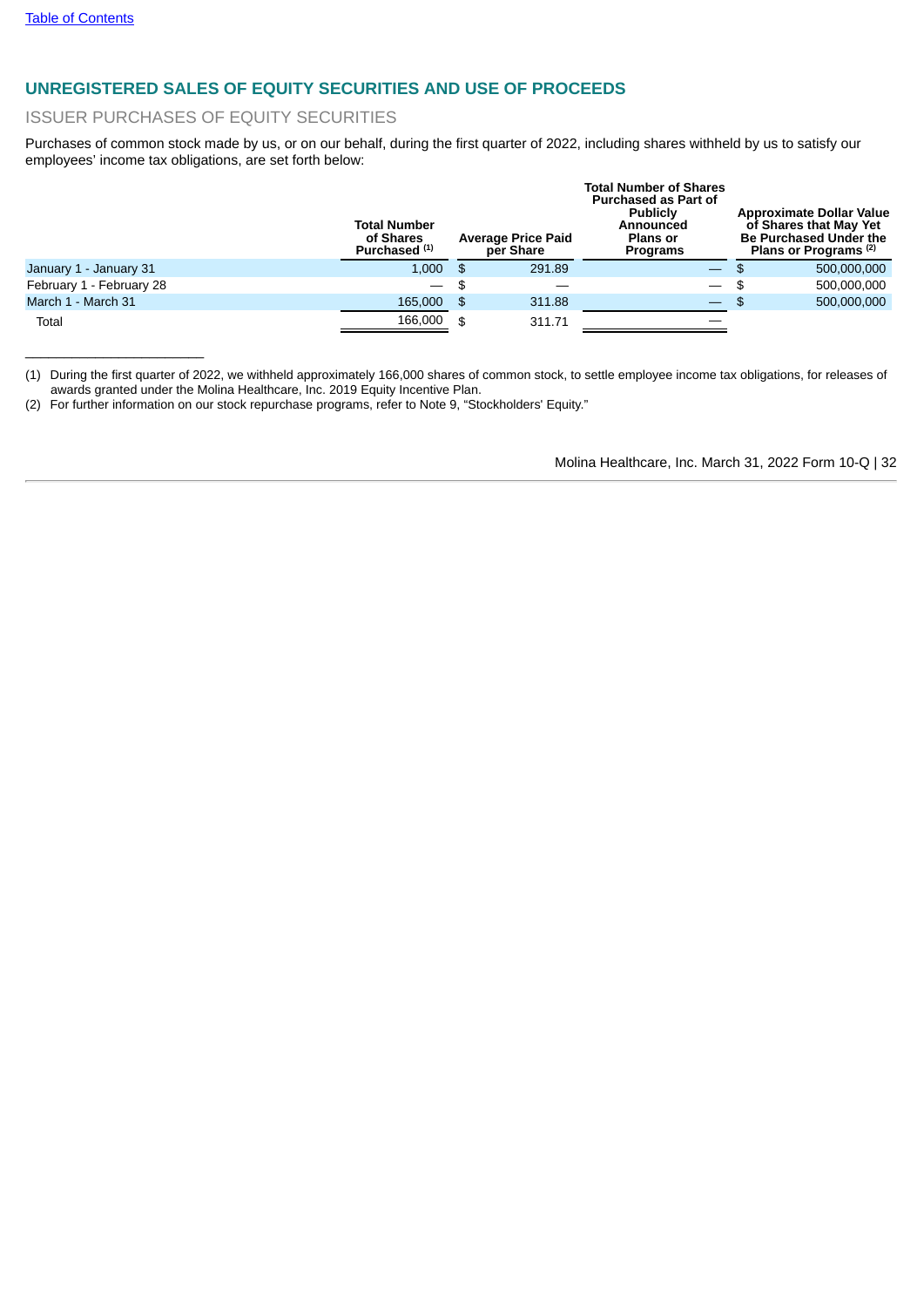# **INDEX TO EXHIBITS**

<span id="page-32-0"></span>

| Exhibit No. | Title                                                                                                                                                                                 | Method of Filing                                                           |
|-------------|---------------------------------------------------------------------------------------------------------------------------------------------------------------------------------------|----------------------------------------------------------------------------|
| 10.1        | Amendment of Employment Agreement, dated February 16, 2022, by and<br>between Joseph M. Zubretsky and Molina Healthcare, Inc.                                                         | Filed as Exhibit 10.1 to registrant's Form 8-K filed February<br>16, 2022. |
| 31.1        | Section 302 Certification of Chief Executive Officer                                                                                                                                  | Filed herewith.                                                            |
| 31.2        | Section 302 Certification of Chief Financial Officer                                                                                                                                  | Filed herewith.                                                            |
| 32.1        | Certification of Chief Executive Officer pursuant to 18 U.S.C. Section 1350,<br>as adopted pursuant to Section 906 of the Sarbanes-Oxley Act of 2002.                                 | Filed herewith.                                                            |
| 32.2        | Certification of Chief Financial Officer pursuant to 18 U.S.C. Section 1350, as<br>adopted pursuant to Section 906 of the Sarbanes-Oxley Act of 2002.                                 | Filed herewith.                                                            |
| 101.INS     | Inline XBRL Taxonomy Instance Document - the instance document does not<br>appear in the Interactive Data File because its XBRL tags are embedded<br>within the inline XBRL document. | Filed herewith.                                                            |
| 101.SCH     | Inline XBRL Taxonomy Extension Schema Document.                                                                                                                                       | Filed herewith.                                                            |
| 101.CAL     | Inline XBRL Taxonomy Extension Calculation Linkbase Document.                                                                                                                         | Filed herewith.                                                            |
| 101.DEF     | Inline XBRL Taxonomy Extension Definition Linkbase Document.                                                                                                                          | Filed herewith.                                                            |
| 101.LAB     | Inline XBRL Taxonomy Extension Label Linkbase Document.                                                                                                                               | Filed herewith.                                                            |
| 101.PRE     | Inline XBRL Taxonomy Extension Presentation Linkbase Document                                                                                                                         | Filed herewith.                                                            |
| 104         | Cover Page Interactive Data file (formatted as Inline XBRL and embedded<br>within Exhibit 101)                                                                                        | Filed herewith.                                                            |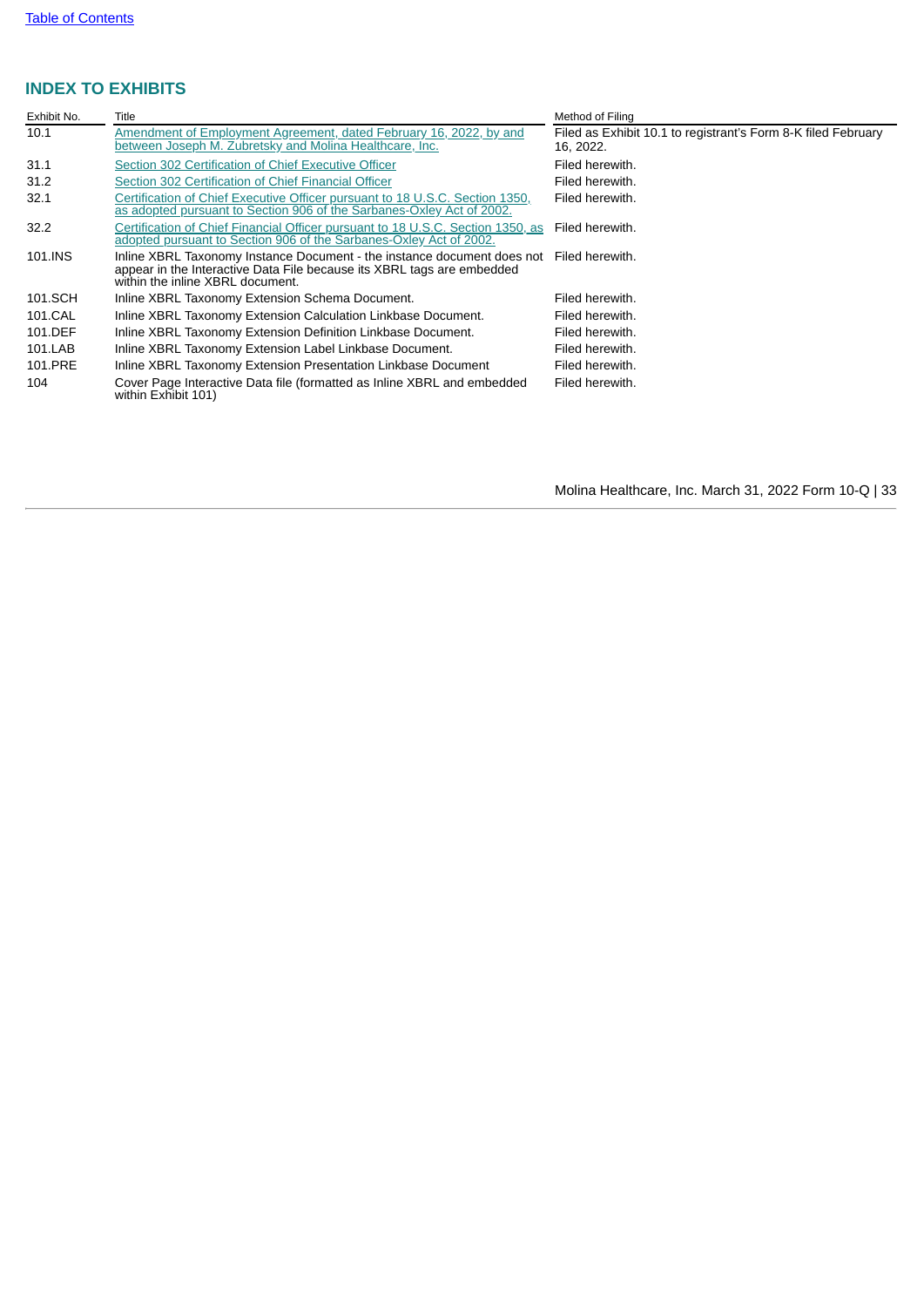# **SIGNATURES**

Pursuant to the requirements of the Securities Exchange Act of 1934, the registrant has duly caused this report to be signed on its behalf by the undersigned thereunto duly authorized.

MOLINA HEALTHCARE, INC. (Registrant)

Dated: April 28, 2022 /s/ JOSEPH M. ZUBRETSKY

**Joseph M. Zubretsky Chief Executive Officer (Principal Executive Officer)**

Dated: April 28, 2022 /s/ MARK L. KEIM

**Mark L. Keim Chief Financial Officer and Treasurer (Principal Financial Officer)**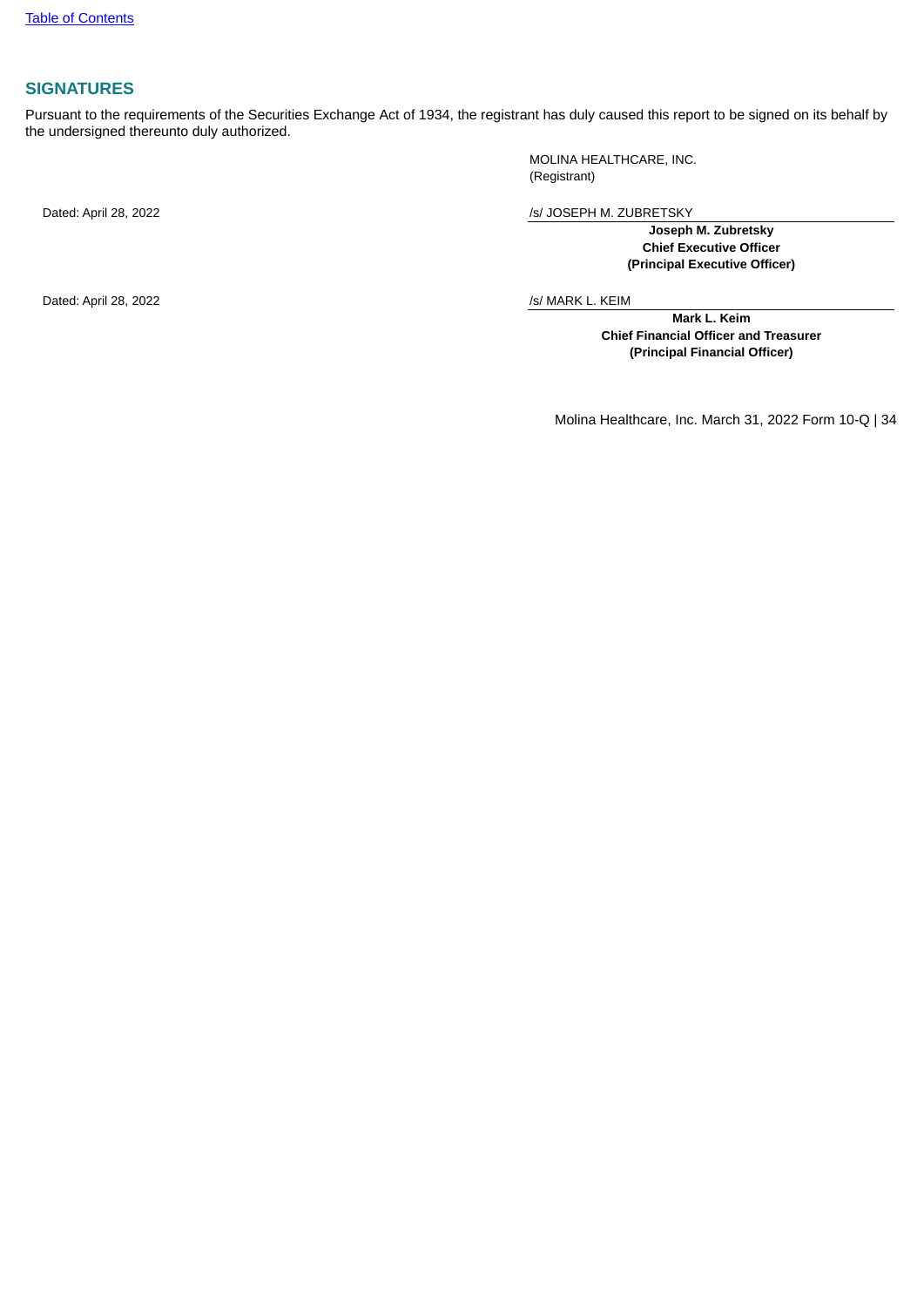## **CERTIFICATION PURSUANT TO RULES 13a-14(a)/15d-14(a) UNDER THE SECURITIES EXCHANGE ACT OF 1934, AS AMENDED**

<span id="page-34-0"></span>I, Joseph M. Zubretsky, certify that:

1. I have reviewed the report on Form 10-Q for the period ended March 31, 2022, of Molina Healthcare, Inc.;

2. Based on my knowledge, the report does not contain any untrue statement of a material fact or omit to state a material fact necessary in order to make the statements made, in light of the circumstances under which such statements were made, not misleading with respect to the period covered by the report;

3. Based on my knowledge, the financial statements, and other financial information included in the report, fairly present in all material respects the financial condition, results of operations and cash flows of the registrant as of, and for, the periods presented in the report;

4. The registrant's other certifying officers and I are responsible for establishing and maintaining disclosure controls and procedures (as defined in Rule 13a-15(e) and 15d-15(e) of the Securities Exchange Act of 1934, as amended), and internal control over financial reporting (as defined in Rules 13a-15(f) and 15d-15(f) of the Securities Exchange Act of 1934, as amended), for the registrant and have:

(a) Designed such disclosure controls and procedures, or caused such disclosure controls and procedures to be designed under our supervision, to ensure that material information relating to the registrant, including its consolidated subsidiaries, is made known to us by others within those entities, particularly during the period for which this report is being prepared;

(b) Designed such internal control over financial reporting, or caused such internal control over financial reporting to be designed under our supervision, to provide reasonable assurance regarding the reliability of financial reporting and the preparation of financial statements for external purposes in accordance with generally accepted accounting principles;

(c) Evaluated the effectiveness of the registrant's disclosure controls and procedures and presented in the report our conclusions about the effectiveness of the disclosure controls and procedures, as of the end of the period covered by the report based on such evaluation; and

(d) Disclosed in the report any change in the registrant's internal control over financial reporting that occurred during the registrant's most recent fiscal quarter (the registrant's fourth fiscal quarter in the case of an annual report) that has materially affected, or is reasonably likely to materially affect, the registrant's internal control over financial reporting; and

5. The registrant's other certifying officers and I have disclosed, based on our most recent evaluation of internal control over financial reporting, to the registrant's auditors and to the audit committee of the registrant's board of directors (or persons performing the equivalent functions):

(a) All significant deficiencies and material weaknesses in the design or operation of internal control over financial reporting which are reasonably likely to adversely affect the registrant's ability to record, process, summarize and report financial information; and

(b) Any fraud, whether or not material, that involves management or other employees who have a significant role in the registrant's internal control over financial reporting.

Dated: April 28, 2022 *Dated: April 28, 2022 Islamic Legislation Islamic Islamic Islamic Islamic Islamic Islamic Islamic Islamic Islamic Islamic Islamic Islamic Islamic Islamic Islamic Islamic Islamic Islamic Islamic* 

**Joseph M. Zubretsky Chief Executive Officer, President and Director**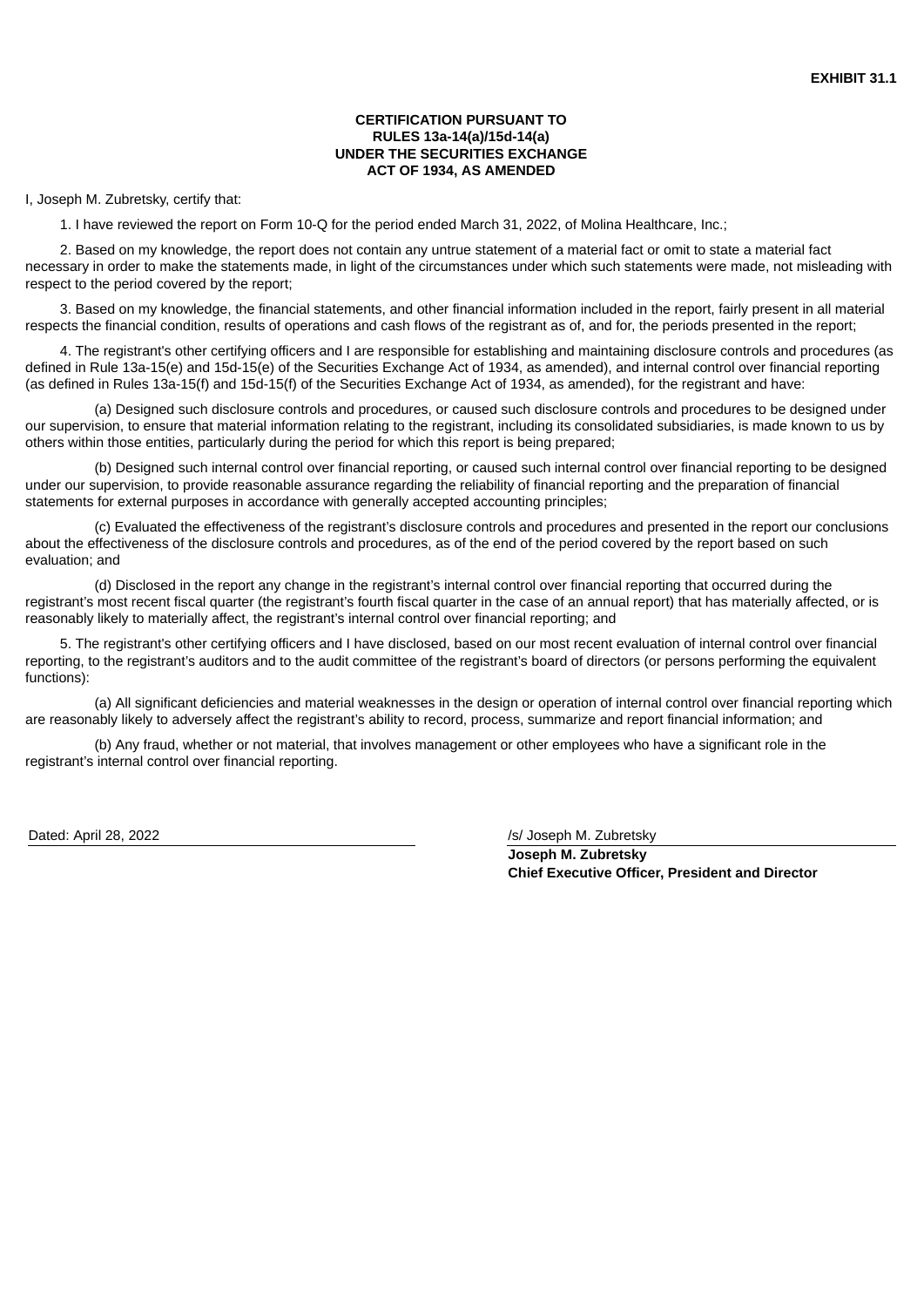## **CERTIFICATION PURSUANT TO RULES 13a-14(a)/15d-14(a) UNDER THE SECURITIES EXCHANGE ACT OF 1934, AS AMENDED**

<span id="page-35-0"></span>I, Mark L. Keim, certify that:

1. I have reviewed the report on Form 10-Q for the period ended March 31, 2022, of Molina Healthcare, Inc.;

2. Based on my knowledge, the report does not contain any untrue statement of a material fact or omit to state a material fact necessary in order to make the statements made, in light of the circumstances under which such statements were made, not misleading with respect to the period covered by the report;

3. Based on my knowledge, the financial statements, and other financial information included in the report, fairly present in all material respects the financial condition, results of operations and cash flows of the registrant as of, and for, the periods presented in the report;

4. The registrant's other certifying officers and I are responsible for establishing and maintaining disclosure controls and procedures (as defined in Rule 13a-15(e) and 15d-15(e) of the Securities Exchange Act of 1934, as amended), and internal control over financial reporting (as defined in Rules 13a-15(f) and 15d-15(f) of the Securities Exchange Act of 1934, as amended), for the registrant and have:

(a) Designed such disclosure controls and procedures, or caused such disclosure controls and procedures to be designed under our supervision, to ensure that material information relating to the registrant, including its consolidated subsidiaries, is made known to us by others within those entities, particularly during the period for which this report is being prepared;

(b) Designed such internal control over financial reporting, or caused such internal control over financial reporting to be designed under our supervision, to provide reasonable assurance regarding the reliability of financial reporting and the preparation of financial statements for external purposes in accordance with generally accepted accounting principles;

(c) Evaluated the effectiveness of the registrant's disclosure controls and procedures and presented in the report our conclusions about the effectiveness of the disclosure controls and procedures, as of the end of the period covered by the report based on such evaluation; and

(d) Disclosed in the report any change in the registrant's internal control over financial reporting that occurred during the registrant's most recent fiscal quarter (the registrant's fourth fiscal quarter in the case of an annual report) that has materially affected, or is reasonably likely to materially affect, the registrant's internal control over financial reporting; and

5. The registrant's other certifying officers and I have disclosed, based on our most recent evaluation of internal control over financial reporting, to the registrant's auditors and to the audit committee of the registrant's board of directors (or persons performing the equivalent functions):

(a) All significant deficiencies and material weaknesses in the design or operation of internal control over financial reporting which are reasonably likely to adversely affect the registrant's ability to record, process, summarize and report financial information; and

(b) Any fraud, whether or not material, that involves management or other employees who have a significant role in the registrant's internal control over financial reporting.

Dated: April 28, 2022 *Dated: April 28, 2022 Islamic L. Keim* 

**Mark L. Keim Chief Financial Officer and Treasurer**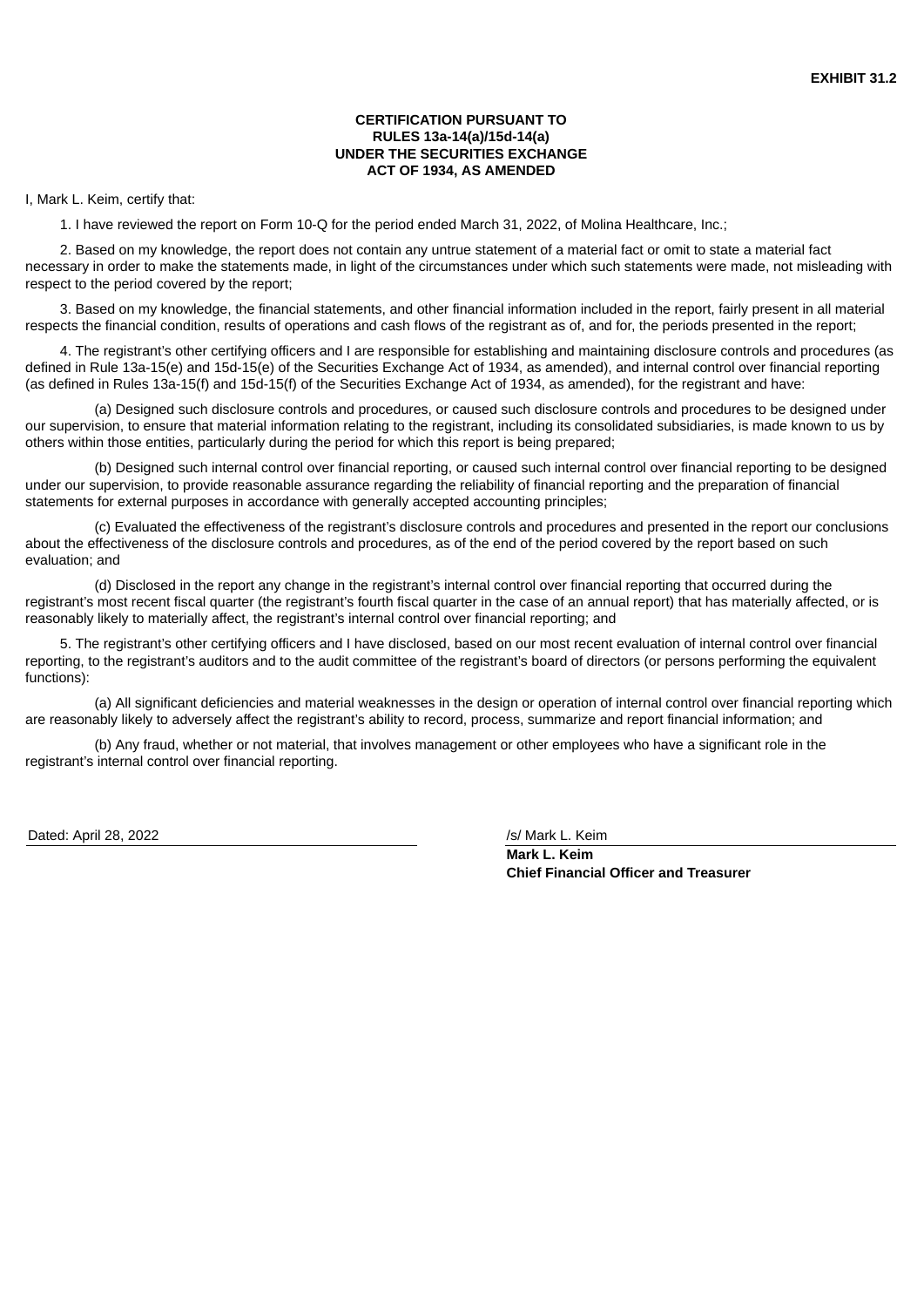### **CERTIFICATE PURSUANT TO 18 U.S.C. SECTION 1350, AS ADOPTED PURSUANT TO SECTION 906 OF THE SARBANES-OXLEY ACT OF 2002**

<span id="page-36-0"></span>In connection with the report of Molina Healthcare, Inc. (the "Company") on Form 10-Q for the period ended March 31, 2022 (the "Report"), I, Joseph M. Zubretsky, Chief Executive Officer of the Company, certify, pursuant to 18 U.S.C. Section 1350, as adopted pursuant to Section 906 of the Sarbanes-Oxley Act of 2002, that:

(1) The Report fully complies with the requirements of Section 13(a) or 15(d) of the Securities Exchange Act of 1934, as amended; and

(2) The information contained in the Report fairly presents, in all material respects, the financial condition and results of operations of the Company.

Dated: April 28, 2022 /s/ Joseph M. Zubretsky

**Joseph M. Zubretsky Chief Executive Officer, President and Director**